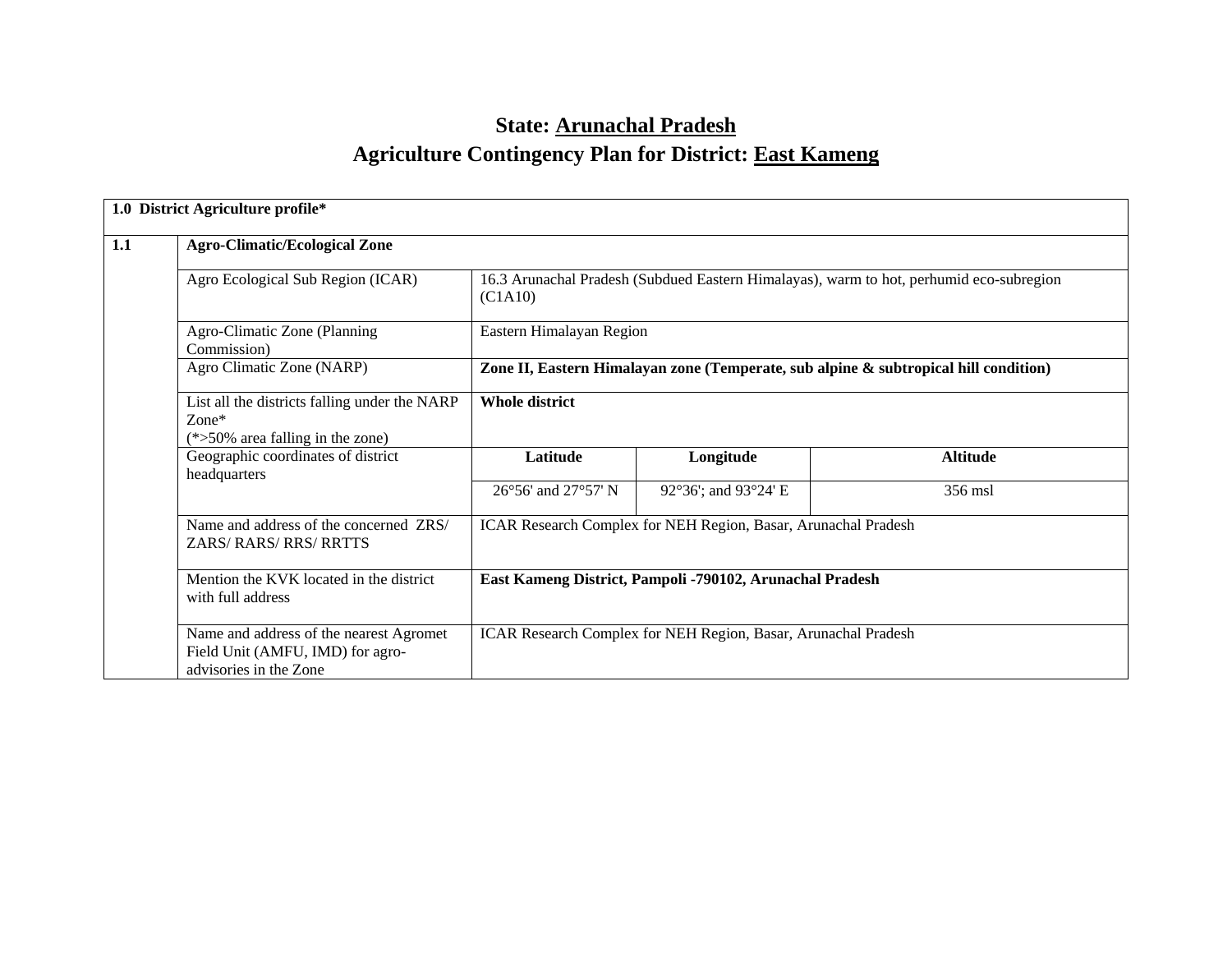| 1.2 | Rainfall               | <b>Normal RF(mm)</b> | <b>Normal Rainy days</b><br>(number) | <b>Normal Onset</b><br>specify week and | <b>Normal Cessation</b><br>(specify week and |
|-----|------------------------|----------------------|--------------------------------------|-----------------------------------------|----------------------------------------------|
|     |                        |                      |                                      | month)                                  | month)                                       |
|     | SW monsoon (June-Sep): | 1744.6               | <b>NA</b>                            | $3rd$ week of June.                     | $3rd$ week of Sept.                          |
|     | NE Monsoon(Oct-Dec):   | 197.2                |                                      |                                         |                                              |
|     | Winter (Jan-February)  | 78.3                 |                                      |                                         |                                              |
|     | Summer (March-May)     | 590.3                |                                      | $\overline{\phantom{0}}$                |                                              |
|     | Annual                 | 2610.4               |                                      |                                         |                                              |

| 1.3 | <b>Land use</b>         | Geographical | Cultivable | Forest | Land under                                                                                     | Permanent | Cultivable | Land   | Barren and   | Current | Other   |
|-----|-------------------------|--------------|------------|--------|------------------------------------------------------------------------------------------------|-----------|------------|--------|--------------|---------|---------|
|     | pattern of the          | area         | area       | area   | non-                                                                                           | pastures  | wasteland  | under  | uncultivable | fallows | fallows |
|     | district (latest        |              |            |        | agricultural use                                                                               |           |            | Misc.  | land         |         |         |
|     | statistics)             |              |            |        |                                                                                                |           |            | tree   |              |         |         |
|     |                         |              |            |        |                                                                                                |           |            | crops  |              |         |         |
|     |                         |              |            |        |                                                                                                |           |            | and    |              |         |         |
|     |                         |              |            |        |                                                                                                |           |            | groves |              |         |         |
|     | Area $(900 \text{ ha})$ | 413.4        | 23.12      | 212.9  | 0.78                                                                                           | 0.75      | 1.28       | 1.15   | 0.61         | 2.08    | 6.55    |
|     |                         |              |            |        |                                                                                                |           |            |        |              |         |         |
|     |                         |              |            |        | 2011-12 Stats Directorate of Economics and Statistics, Ministry of Agriculture, Govt. of India |           |            |        |              |         |         |
|     |                         |              |            |        |                                                                                                |           |            |        |              |         |         |

| 1.4 | Major Soils (common names like red | Area ('000 ha)** | Percent $(\%)$ of total geographical area |
|-----|------------------------------------|------------------|-------------------------------------------|
|     | sandy loam deep soils (etc.,)*     |                  |                                           |
|     | . .                                |                  |                                           |
|     | <u>.</u>                           |                  |                                           |
|     | . ب                                |                  |                                           |
|     |                                    |                  |                                           |
|     | ັ.                                 |                  |                                           |
|     | Others (specify):                  |                  |                                           |

\* mention colour, depth and texture (heavy, light, sandy, loamy, clayey etc) and give vernacular name, if any, in brackets (data source: Soil Resource Maps of NBSS & LUP); \*\* Pl. give the details of the major soils occupying more than 5% of total geographical area. Degree of soil acidity (pH) may also be indicated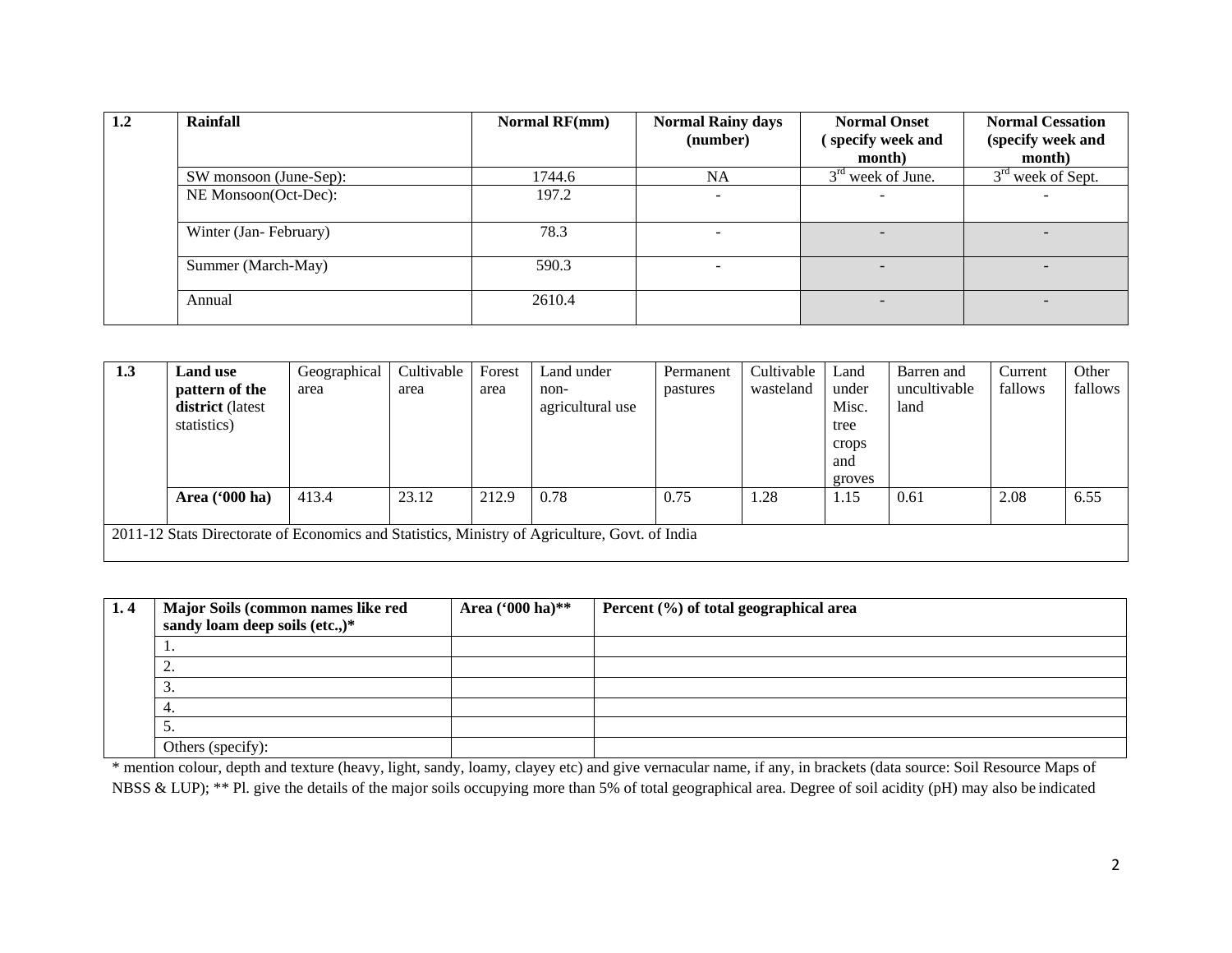| 1.5                         | <b>Agricultural land use</b>                                                                   | Area $('000 ha)$ | Cropping intensity % |
|-----------------------------|------------------------------------------------------------------------------------------------|------------------|----------------------|
| Net sown area<br>12.06      |                                                                                                |                  | 120.9%               |
|                             | Area sown more than once                                                                       | 2.52             |                      |
| 14.58<br>Gross cropped area |                                                                                                |                  |                      |
|                             | 2011-12 Stats Directorate of Economics and Statistics, Ministry of Agriculture, Govt. of India |                  |                      |

| 1.6                                                                                                   | <b>Irrigation</b>                                                                                   | Area ('000 ha)                                 |                |                                                                                                   |  |  |  |  |
|-------------------------------------------------------------------------------------------------------|-----------------------------------------------------------------------------------------------------|------------------------------------------------|----------------|---------------------------------------------------------------------------------------------------|--|--|--|--|
|                                                                                                       | Net irrigated area                                                                                  | 1.762                                          |                |                                                                                                   |  |  |  |  |
|                                                                                                       | Gross irrigated area                                                                                | 1.762                                          |                |                                                                                                   |  |  |  |  |
|                                                                                                       | Rainfed area                                                                                        | 9.380                                          |                |                                                                                                   |  |  |  |  |
|                                                                                                       | 2008-09 Stats Directorate of Economics and Statistics, Ministry of Agriculture, Govt. of India      |                                                |                |                                                                                                   |  |  |  |  |
|                                                                                                       | <b>Sources of Irrigation</b>                                                                        | Number                                         | Area ('000 ha) | Percentage of total irrigated area                                                                |  |  |  |  |
|                                                                                                       | Canals                                                                                              |                                                |                | Area may be indicated                                                                             |  |  |  |  |
|                                                                                                       | <b>Tanks</b>                                                                                        |                                                |                |                                                                                                   |  |  |  |  |
|                                                                                                       | Open wells                                                                                          |                                                |                |                                                                                                   |  |  |  |  |
|                                                                                                       | Bore wells                                                                                          |                                                |                |                                                                                                   |  |  |  |  |
|                                                                                                       | Lift irrigation schemes                                                                             |                                                |                |                                                                                                   |  |  |  |  |
|                                                                                                       | Micro-irrigation                                                                                    |                                                |                |                                                                                                   |  |  |  |  |
|                                                                                                       | Other sources (please specify)                                                                      |                                                |                |                                                                                                   |  |  |  |  |
|                                                                                                       | <b>Total Irrigated Area</b>                                                                         |                                                |                |                                                                                                   |  |  |  |  |
|                                                                                                       | Pump sets                                                                                           |                                                |                |                                                                                                   |  |  |  |  |
|                                                                                                       | No. of Tractors                                                                                     |                                                |                |                                                                                                   |  |  |  |  |
|                                                                                                       | Groundwater availability and use* (Data<br>source: State/Central Ground water<br>Department /Board) | $\overline{\text{No}}$ . of blocks/<br>Tehsils | $(\%)$ area    | Quality of water (specify the problem<br>such as high levels of arsenic,<br>fluoride, saline etc) |  |  |  |  |
|                                                                                                       | Over exploited                                                                                      |                                                |                |                                                                                                   |  |  |  |  |
|                                                                                                       | Critical                                                                                            |                                                |                |                                                                                                   |  |  |  |  |
|                                                                                                       | Semi-critical                                                                                       |                                                |                |                                                                                                   |  |  |  |  |
|                                                                                                       | Safe                                                                                                |                                                |                |                                                                                                   |  |  |  |  |
|                                                                                                       | Wastewater availability and use                                                                     |                                                |                |                                                                                                   |  |  |  |  |
|                                                                                                       | Ground water quality                                                                                |                                                |                |                                                                                                   |  |  |  |  |
| *over-exploited: groundwater utilization > 100%; critical: 90-100%; semi-critical: 70-90%; safe: <70% |                                                                                                     |                                                |                |                                                                                                   |  |  |  |  |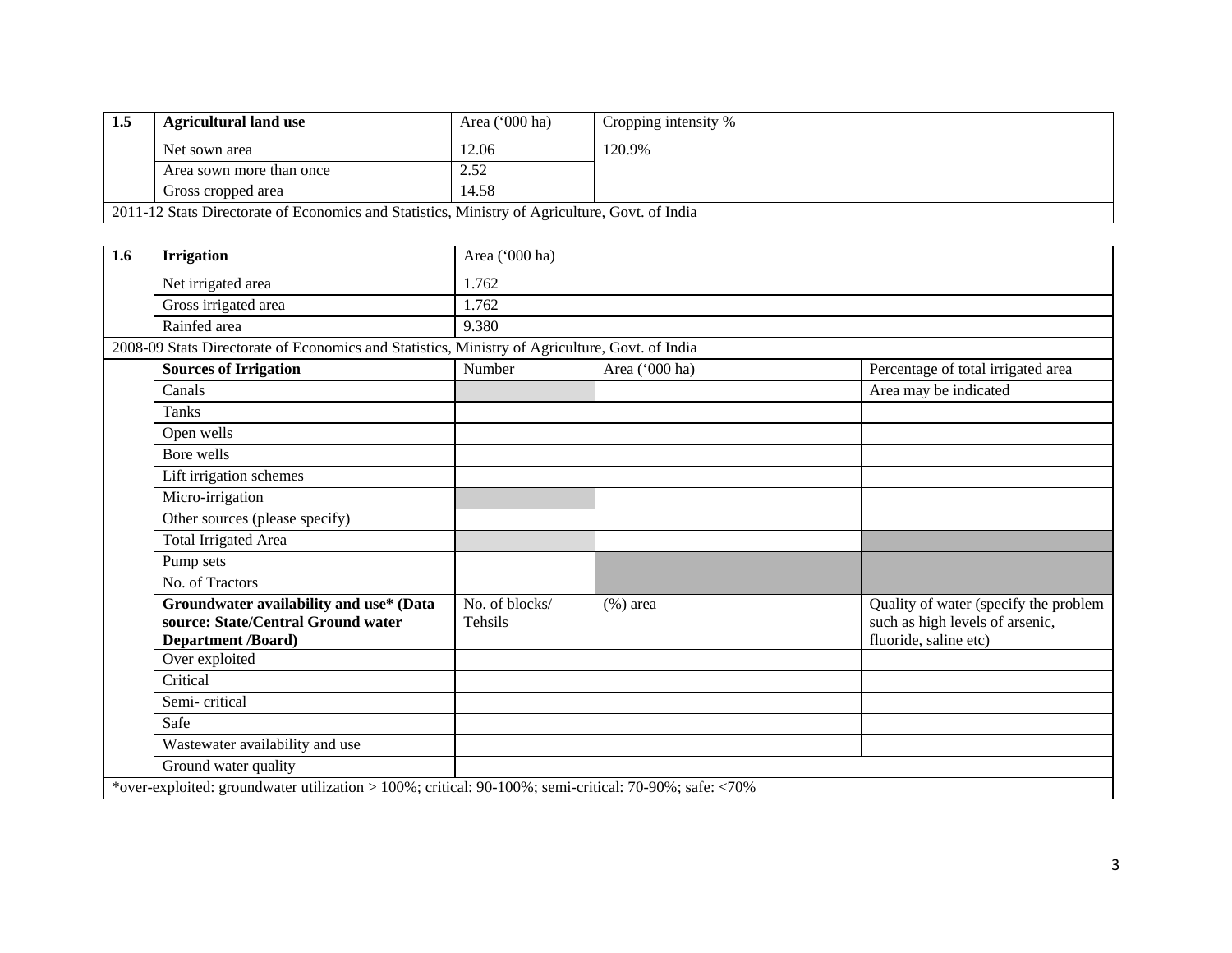| 1.6. a.        | <b>Fertilizer and Pesticides use</b> | Type                                 | Total quantity (tonnes) |
|----------------|--------------------------------------|--------------------------------------|-------------------------|
|                | Fertilizers*                         | Urea                                 | <b>20</b>               |
|                |                                      | <b>DAP</b>                           | 30                      |
|                |                                      | Potash                               | 10                      |
|                |                                      | <b>SSP</b>                           |                         |
|                |                                      | Other straight fertilizers (specify) |                         |
|                |                                      | Other complex fertilizers (specify)  |                         |
| $\overline{2}$ | Chemical Pesticides*                 | $Insecticides + Fungicides (liquid)$ | $290$ lt                |
|                |                                      | $Insecticides + Fungicides (IDust)$  | $100$ qt                |
|                |                                      | Weedicides                           |                         |
|                |                                      | Others (specify)                     |                         |

\* If break up is not available, indicate total quantity used in the district for any recent year, mention here the year and source of statistic

#### **1.7 Area under major field crops & horticulture (as per latest figures) (Specify year 2007-08)**

| 1.7 | S.No.          | <b>Major field crops</b> |                  | Area ('000 ha) |              |                  |                |              |               |                    |
|-----|----------------|--------------------------|------------------|----------------|--------------|------------------|----------------|--------------|---------------|--------------------|
|     |                | cultivated               |                  | <b>Kharif</b>  |              |                  | Rabi           |              |               |                    |
|     |                |                          | <b>Irrigated</b> | <b>Rainfed</b> | <b>Total</b> | <b>Irrigated</b> | <b>Rainfed</b> | <b>Total</b> | <b>Summer</b> | <b>Grand</b> total |
|     | $\mathbf{I}$   | Paddy(Jhum & WRC)        |                  | 8.25           | 8.25         |                  |                |              |               | 8.25               |
|     | $\overline{2}$ | Maize                    |                  | 2.453          | 2.45         |                  |                |              |               | 2.45               |
|     | 3              | Millet                   |                  | 0.49           | 0.49         |                  |                |              |               | 0.49               |
|     | $\overline{4}$ | Pulses                   |                  |                |              |                  | 0.898          | 0.898        |               | 0.89               |
|     | 5              | <b>Oilseeds</b>          |                  |                |              |                  | 1.028          | 1.028        |               | 1.028              |
|     | Others         |                          |                  |                |              |                  |                |              |               |                    |
|     | (specify)      |                          |                  |                |              |                  |                |              |               |                    |

| S.No. | <b>Horticulture crops - Fruits</b> | Area $(900 \text{ ha})$ |                  |                |
|-------|------------------------------------|-------------------------|------------------|----------------|
|       |                                    | <b>Total</b>            | <b>Irrigated</b> | <b>Rainfed</b> |
|       | Pears                              | 14.3328                 |                  | 14.3328        |
|       | Plum                               | 0.244                   |                  | 0.244          |
|       | Peach                              | 3.88                    |                  | 3.88           |
|       | Coconut                            | 0.24025                 |                  | 0.24025        |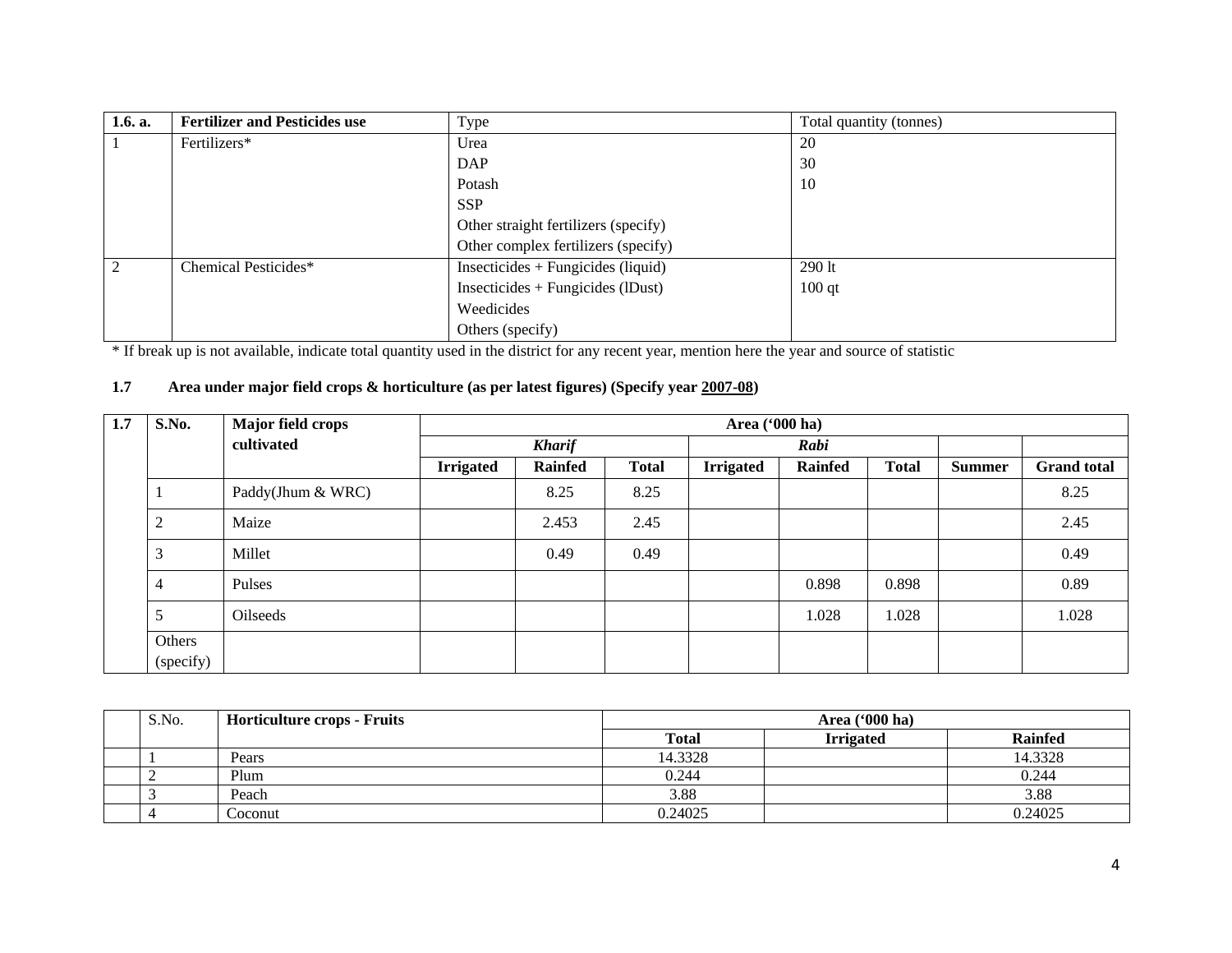| 5               | Mango                               | 3.4             |                  | 3.4             |
|-----------------|-------------------------------------|-----------------|------------------|-----------------|
| 6               | Orange                              | 711.38          |                  | 711.38          |
| $\overline{7}$  | Guava                               | 12.017          |                  | 12.017          |
| $8\,$           | Pine Apple                          | 749.037         |                  | 749.037         |
| $\overline{9}$  | Banana                              | 65.6988         |                  | 65.6988         |
| 10              | Litchi                              | 19.2            |                  | 19.2            |
| $\overline{11}$ | Pomegranate                         | 0.026           |                  | 0.026           |
| 12              | Lemon                               | 0.7105          |                  | 0.7105          |
| 13              | <b>Jack Fruits</b>                  | 2.821           |                  | 2.821           |
| $\overline{14}$ | Papaya                              | 0.466           |                  | 0.466           |
| Others          |                                     |                 |                  |                 |
| (specify)       |                                     |                 |                  |                 |
|                 | Horticulture crops - Vegetables     | <b>Total</b>    | <b>Irrigated</b> | <b>Rainfed</b>  |
| 1               | Chilli                              | $\overline{82}$ |                  | $\overline{82}$ |
| $\sqrt{2}$      | Potato                              | 90              |                  | 90              |
| $\overline{3}$  | Ginger                              | $\overline{55}$ |                  | $\overline{55}$ |
| $\overline{4}$  | Vegetables                          | 388             |                  | 388             |
| Others          |                                     |                 |                  |                 |
| (specify)       |                                     |                 |                  |                 |
|                 | <b>Medicinal and Aromatic crops</b> | <b>Total</b>    | <b>Irrigated</b> | Rainfed         |
|                 | <b>NA</b>                           |                 |                  |                 |
| $\sqrt{2}$      |                                     |                 |                  |                 |
| 3               |                                     |                 |                  |                 |
| $\overline{4}$  |                                     |                 |                  |                 |
| $\overline{5}$  |                                     |                 |                  |                 |
| Others          |                                     |                 |                  |                 |
| (specify)       |                                     |                 |                  |                 |
|                 | <b>Plantation crops</b>             | <b>Total</b>    | <b>Irrigated</b> | Rainfed         |
| 1               | $\overline{NA}$                     |                 |                  |                 |
| $\overline{2}$  |                                     |                 |                  |                 |
| $\overline{3}$  |                                     |                 |                  |                 |
| $\overline{4}$  |                                     |                 |                  |                 |
| $\overline{5}$  |                                     |                 |                  |                 |
| Others          | Eg., industrial pulpwood crops etc. |                 |                  |                 |
| (Specify)       |                                     |                 |                  |                 |
|                 | Fodder crops                        | <b>Total</b>    | <b>Irrigated</b> | <b>Rainfed</b>  |
|                 | <b>NA</b>                           |                 |                  |                 |
| $\sqrt{2}$      |                                     |                 |                  |                 |
| $\overline{3}$  |                                     |                 |                  |                 |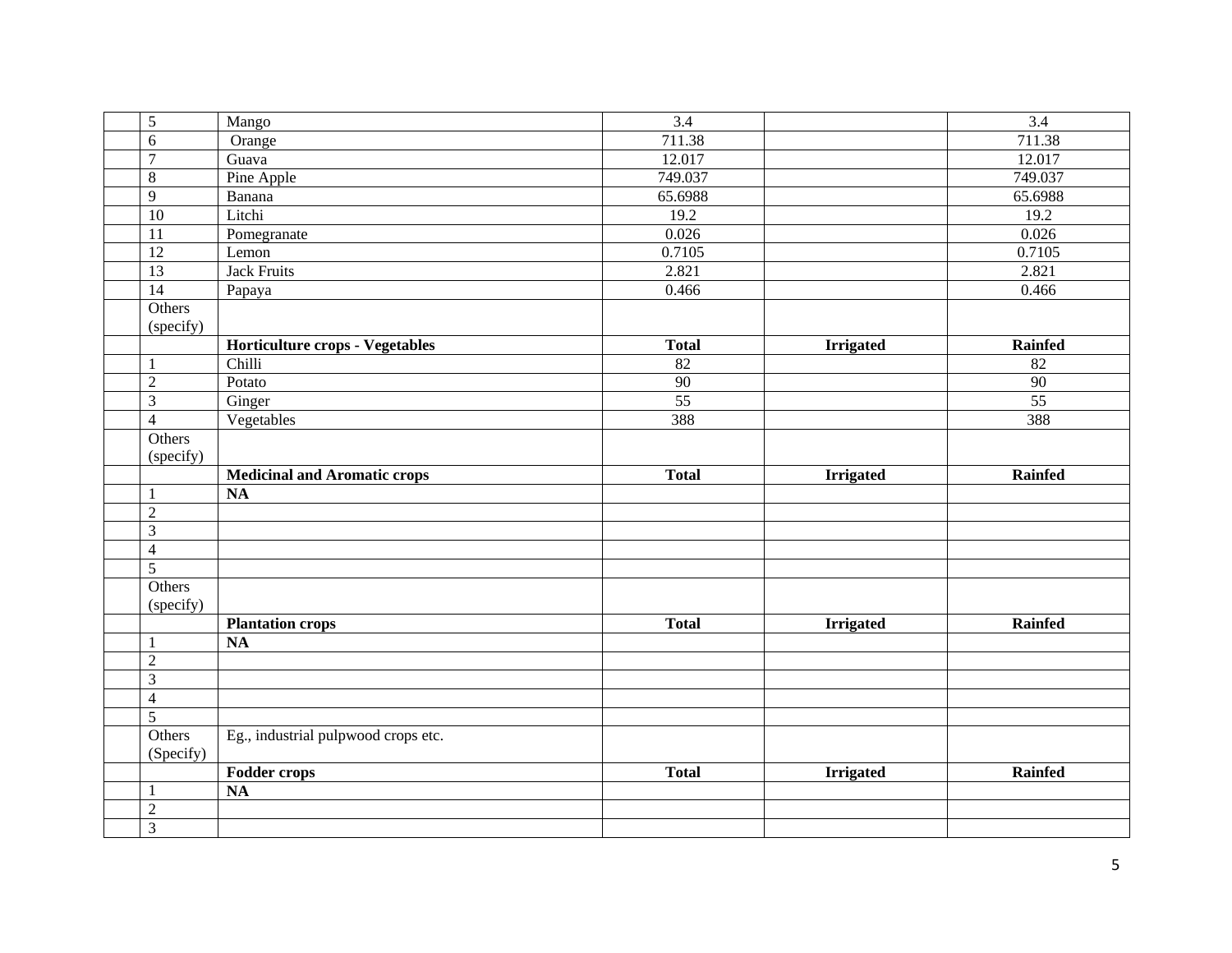| Others    |                                                       |     |  |
|-----------|-------------------------------------------------------|-----|--|
| (Specify) |                                                       |     |  |
|           | Total fodder crop area                                |     |  |
|           | Grazing land, reserve areas etc                       | 877 |  |
|           | Availability of unconventional feeds/by products eg., |     |  |
|           | breweries waste, food processing, fermented feeds     |     |  |
|           | bamboo shoots, fish etc                               |     |  |
|           | Sericulture etc                                       |     |  |
|           | Other agro enterprises (mushroom cultivation etc      |     |  |
|           | specify)                                              |     |  |
|           | <b>Others</b> (specify)                               |     |  |

| 1.8  | Livestock (Data source: Live stock Census 2007) | <b>Male</b> ('000) | Female ('000) | <b>Total ('000)</b>       |
|------|-------------------------------------------------|--------------------|---------------|---------------------------|
|      |                                                 |                    |               |                           |
|      | Indigenous cattle                               | 13.21              | 15.09         | 28.30                     |
|      | Improved / Crossbred cattle                     | 2.13               | 2.10          | 4.23                      |
|      | Buffaloes (local low yielding)                  |                    |               | $\blacksquare$            |
|      | <b>Improved Buffaloes</b>                       |                    |               | $\overline{\phantom{a}}$  |
|      | Goat                                            | 10.42              | 11.98         | 22.40                     |
|      | Sheep                                           |                    |               | $\overline{\phantom{a}}$  |
|      | Pig                                             | 13.3               | 12.24         | 25.53                     |
|      | Mithun                                          |                    |               | 23034                     |
|      | Yak                                             |                    |               | $\overline{\phantom{a}}$  |
|      | Dog                                             |                    |               | 12256                     |
|      | Others; Ducks                                   |                    |               | 9506                      |
|      | Commercial dairy farms (Number)                 |                    |               |                           |
| 1.9  | <b>Poultry</b>                                  | No. of farms       |               | Total No. of birds ('000) |
|      | Commercial                                      | Nil                |               |                           |
|      | Backyard                                        |                    |               | 84.09                     |
| 1.10 | Fisheries (Data source: Chief Planning Officer) |                    |               |                           |
|      | A. Capture                                      |                    |               |                           |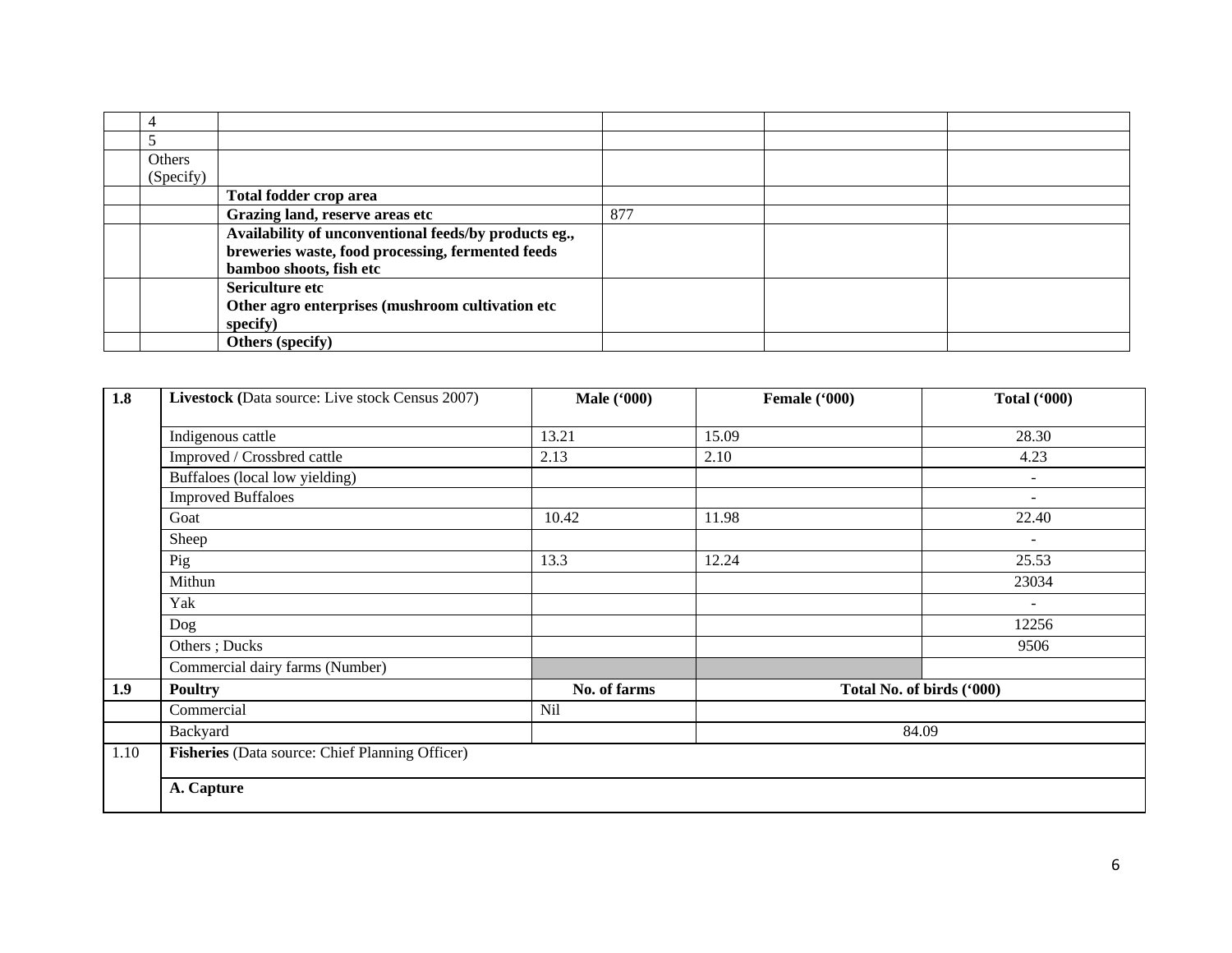| i) Marine (Data Source: Fisheries<br>Department) - Nil   | No. of fishermen                                            | <b>Boats</b> |                          | <b>Nets</b>                              |                                                        |      | <b>Storage</b><br>facilities (Ice |
|----------------------------------------------------------|-------------------------------------------------------------|--------------|--------------------------|------------------------------------------|--------------------------------------------------------|------|-----------------------------------|
|                                                          |                                                             | Mechanized   | Non-<br>mechanized       | Mechanized<br>(Trawl nets,<br>Gill nets) | Non-mechanized<br>(Shore Seines, Stake &<br>trap nets) |      | plants etc.)                      |
|                                                          |                                                             |              |                          | ۰                                        | $\overline{\phantom{0}}$                               |      |                                   |
| ii) Inland (Data Source: Fisheries<br>Department) - 2008 | No. Farmer owned ponds                                      |              | <b>No. of Reservoirs</b> | No. of village tanks                     |                                                        |      |                                   |
|                                                          | 414                                                         |              | $\overline{\phantom{0}}$ |                                          | 100                                                    |      |                                   |
| <b>B.</b> Culture                                        |                                                             |              |                          |                                          |                                                        |      |                                   |
|                                                          |                                                             |              |                          | Water Spread Area (ha)                   | Yield (t/ha)                                           |      | Production ('000 tons)            |
|                                                          | i) Brackish water (Data Source: MPEDA/Fisheries Department) |              | Nil                      |                                          |                                                        |      |                                   |
| ii) Fresh water (Data Source: Fisheries Department)      |                                                             |              | 104.3                    |                                          | 0.225                                                  | 23.5 |                                   |
| <b>Others</b>                                            |                                                             |              |                          |                                          |                                                        |      |                                   |

# **1.11 Production and Productivity of major crops** (Average of last 5 years: 2006, 07, 08, 09, 10)

| 1.11                                                              | Name of crop |                       | <b>Kharif</b>           |                       | Rabi                    |                        | <b>Summer</b>           |                       | <b>Total</b>            |                                        |
|-------------------------------------------------------------------|--------------|-----------------------|-------------------------|-----------------------|-------------------------|------------------------|-------------------------|-----------------------|-------------------------|----------------------------------------|
|                                                                   |              | Production<br>(000 t) | Productivity<br>(kg/ha) | Production<br>(000 t) | Productivity<br>(kg/ha) | Production<br>(1000 t) | Productivity<br>(kg/ha) | Production<br>(000 t) | Productivity<br>(kg/ha) | residue as<br>fodder<br>(000)<br>tons) |
| Major Field crops (Crops to be identified based on total acreage) |              |                       |                         |                       |                         |                        |                         |                       |                         |                                        |
| Crop 1                                                            | Rice         | 10311                 | 1249                    |                       |                         |                        |                         | 10311                 | 1249                    |                                        |
| Crop 2                                                            | Maize        |                       |                         |                       |                         | 3273.8                 | 1315                    | 3273.8                | 1315                    |                                        |
| Crop 3                                                            | Millet       | 516                   | 1029                    |                       |                         |                        |                         | 516                   | 1029                    |                                        |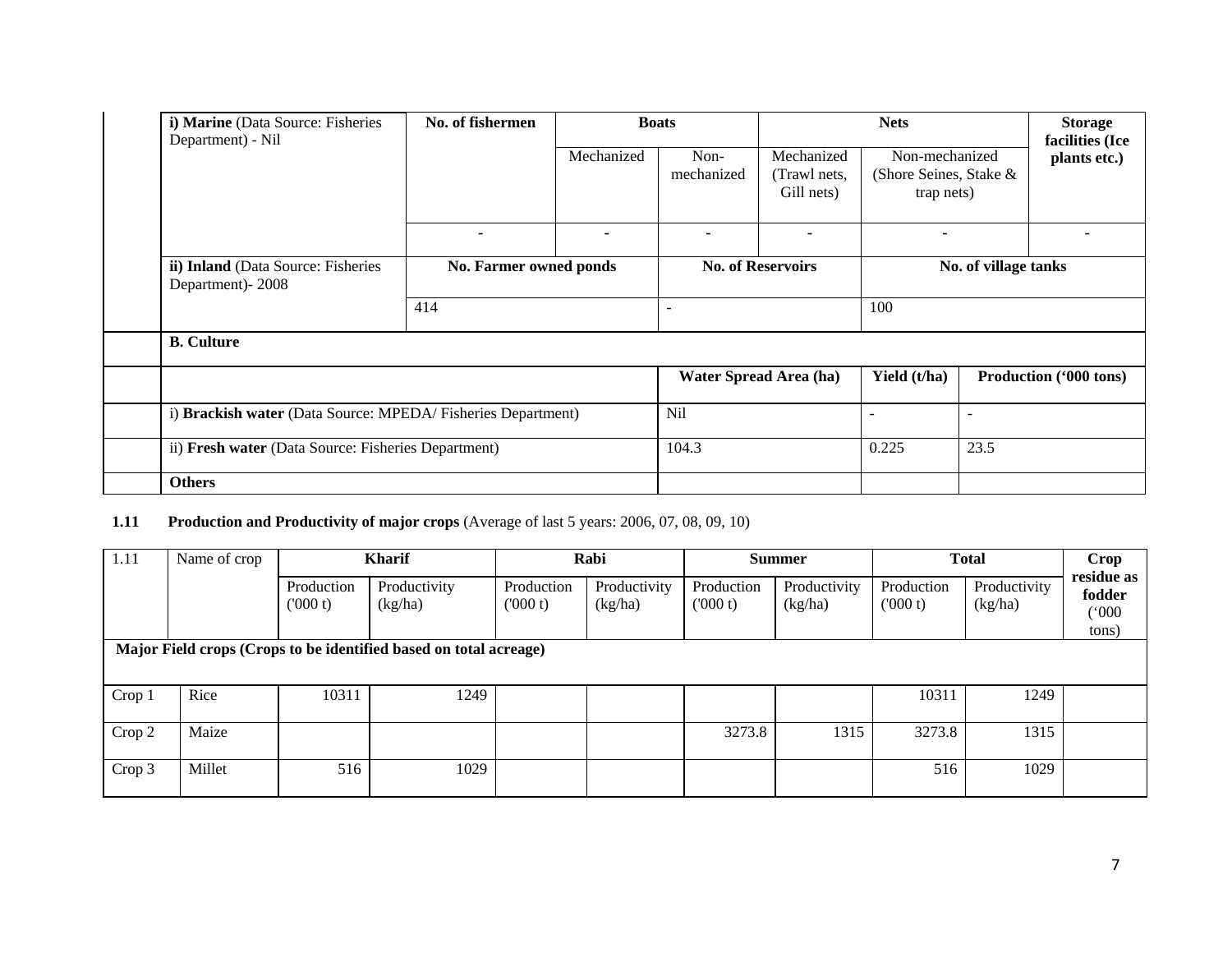| $\overline{C}$ rop 4 | Wheat       |        |                                                                           | 55.4   | 2067  |       |      | 55.4   | 2067 |  |
|----------------------|-------------|--------|---------------------------------------------------------------------------|--------|-------|-------|------|--------|------|--|
| Crop 5               | Arhar       |        |                                                                           | 48.2   | 1142  |       |      | 48.2   | 1142 |  |
| Crop 6               | Rajma       | 86     | 1453                                                                      |        |       |       |      | 86     | 1453 |  |
| Crop 7               | Local pulse |        |                                                                           | 606.65 | 1041  |       |      | 606.65 | 1041 |  |
| Crop 8               | Black gram  | 88.254 | 1095                                                                      |        |       |       |      | 88.254 | 1095 |  |
| Crop 9               | Green gram  | 79.554 | 1030                                                                      |        |       |       |      | 79.554 | 1030 |  |
| Crop 10              | Pea         |        |                                                                           | 77.98  | 1378  |       |      | 77.98  | 1378 |  |
| Crop 11              | Soybean     | 294.4  | 1612                                                                      |        |       |       |      | 294.4  | 1612 |  |
| Crop 12              | Mustard     |        |                                                                           | 555.28 | 1081  |       |      | 555.28 | 1081 |  |
| Crop 13              | Ginger      | 232.3  | 4090                                                                      |        |       |       |      | 232.3  | 4090 |  |
| Crop 14              | Chilli      | 64.7   | 783.5                                                                     | 64.7   | 783.5 |       |      | 129.4  | 1567 |  |
| Crop 15              | Potato      | 595.2  | 6386                                                                      |        |       |       |      | 595.2  | 6386 |  |
| Crop 16              | Vegetables  |        |                                                                           | 973.1  | 2461  | 973.1 | 2461 | 1946.2 | 4922 |  |
|                      |             |        | Major Horticultural crops (Crops to be identified based on total acreage) |        |       |       |      |        |      |  |
| Crop 1               |             |        |                                                                           |        |       |       |      |        |      |  |
| Crop 2               |             |        |                                                                           |        |       |       |      |        |      |  |
| Crop 3               |             |        |                                                                           |        |       |       |      |        |      |  |
| Crop 4               |             |        |                                                                           |        |       |       |      |        |      |  |
| Crop 5               |             |        |                                                                           |        |       |       |      |        |      |  |
| Others               |             |        |                                                                           |        |       |       |      |        |      |  |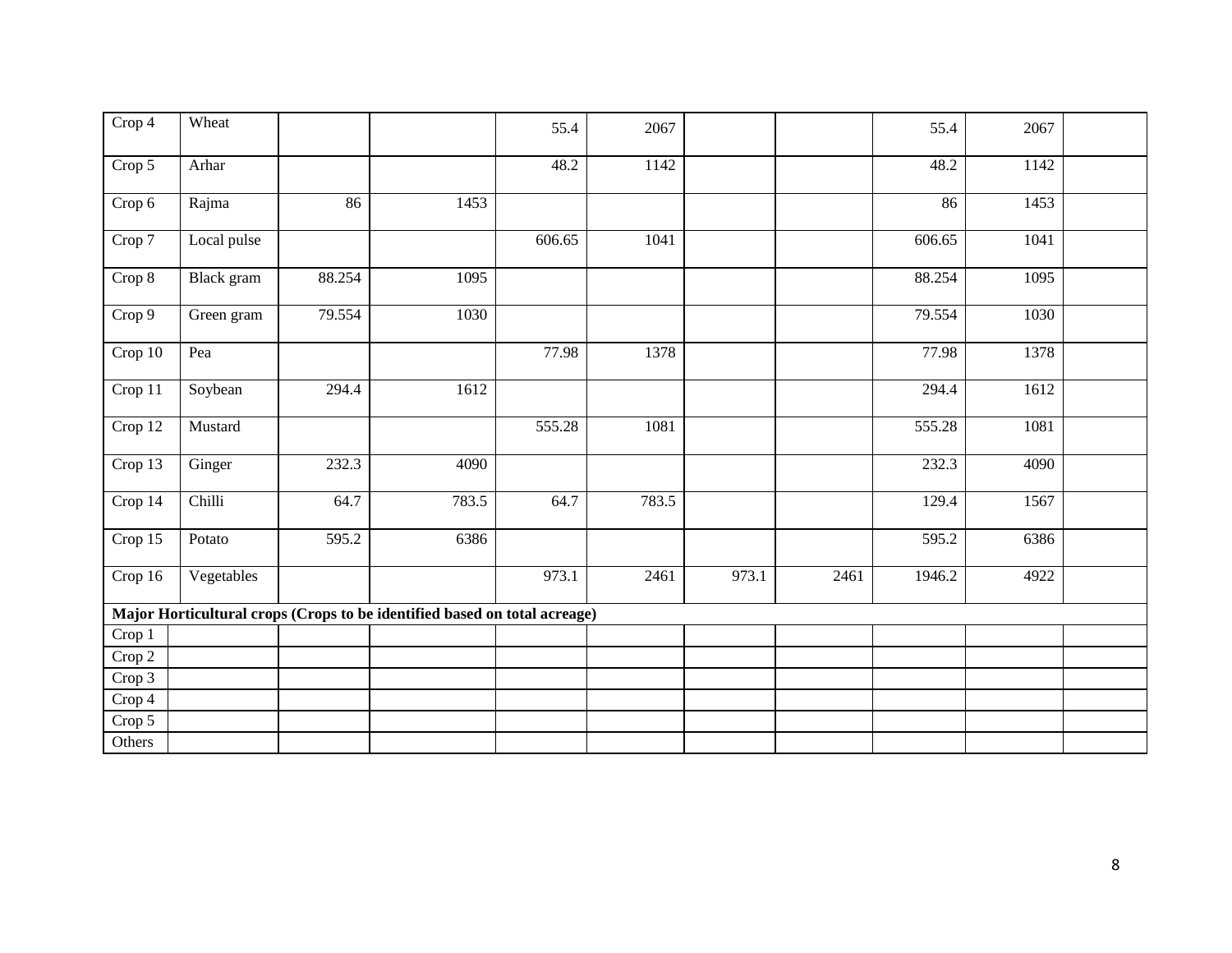| 1.12 | Sowing window for 5 major<br>field crops<br>(start and end of normal<br>sowing period) | Crop 1: Sali Paddy                          | 2:Maize                                      | 3: Millet                        | 4: Arahar                       | 5:Mustard                                                         |
|------|----------------------------------------------------------------------------------------|---------------------------------------------|----------------------------------------------|----------------------------------|---------------------------------|-------------------------------------------------------------------|
|      | Kharif-Rainfed                                                                         | week of June $-2nd$ week<br>1 <sup>st</sup> | 2 <sup>nd</sup><br>week of June $-2nd$       | 2 <sup>nd</sup><br>week of April | week of June<br>2 <sup>nd</sup> |                                                                   |
|      |                                                                                        | of July                                     | week of July                                 | $-2nd$ week of May               | $-2nd$ week of July             |                                                                   |
|      | Kharif-Irrigated                                                                       |                                             |                                              |                                  |                                 |                                                                   |
|      | Rabi-Rainfed                                                                           |                                             |                                              |                                  |                                 |                                                                   |
|      | Rabi-Irrigated                                                                         |                                             |                                              |                                  |                                 | 2 <sup>nd</sup><br>week of<br>October – $2nd$ week<br>of November |
|      | Summer-irrigated                                                                       |                                             |                                              |                                  |                                 |                                                                   |
|      | Summer-rainfed                                                                         |                                             | $1st$ week of March –<br>$1st$ April of July |                                  |                                 |                                                                   |

| 1.13 | What is the major contingency the district is prone to? (Tick mark) | Regular* | Occasional | <b>None</b> |
|------|---------------------------------------------------------------------|----------|------------|-------------|
|      | Drought                                                             |          |            |             |
|      | Flood                                                               |          |            |             |
|      | Cyclone                                                             |          |            |             |
|      | Hail storm                                                          |          |            |             |
|      | Heat wave                                                           |          |            |             |
|      | Cold wave                                                           |          |            |             |
|      | Frost                                                               |          |            |             |
|      | Sea water intrusion                                                 |          |            |             |
|      | Snowfall                                                            |          |            |             |
|      | Landslides                                                          | V        |            |             |
|      | Earthquake                                                          |          |            |             |
|      | Pests and disease outbreak (specify)                                |          |            |             |
|      | Others (like fog, cloud bursting etc.)                              |          |            |             |

\*When contingency occurs in six out of 10 years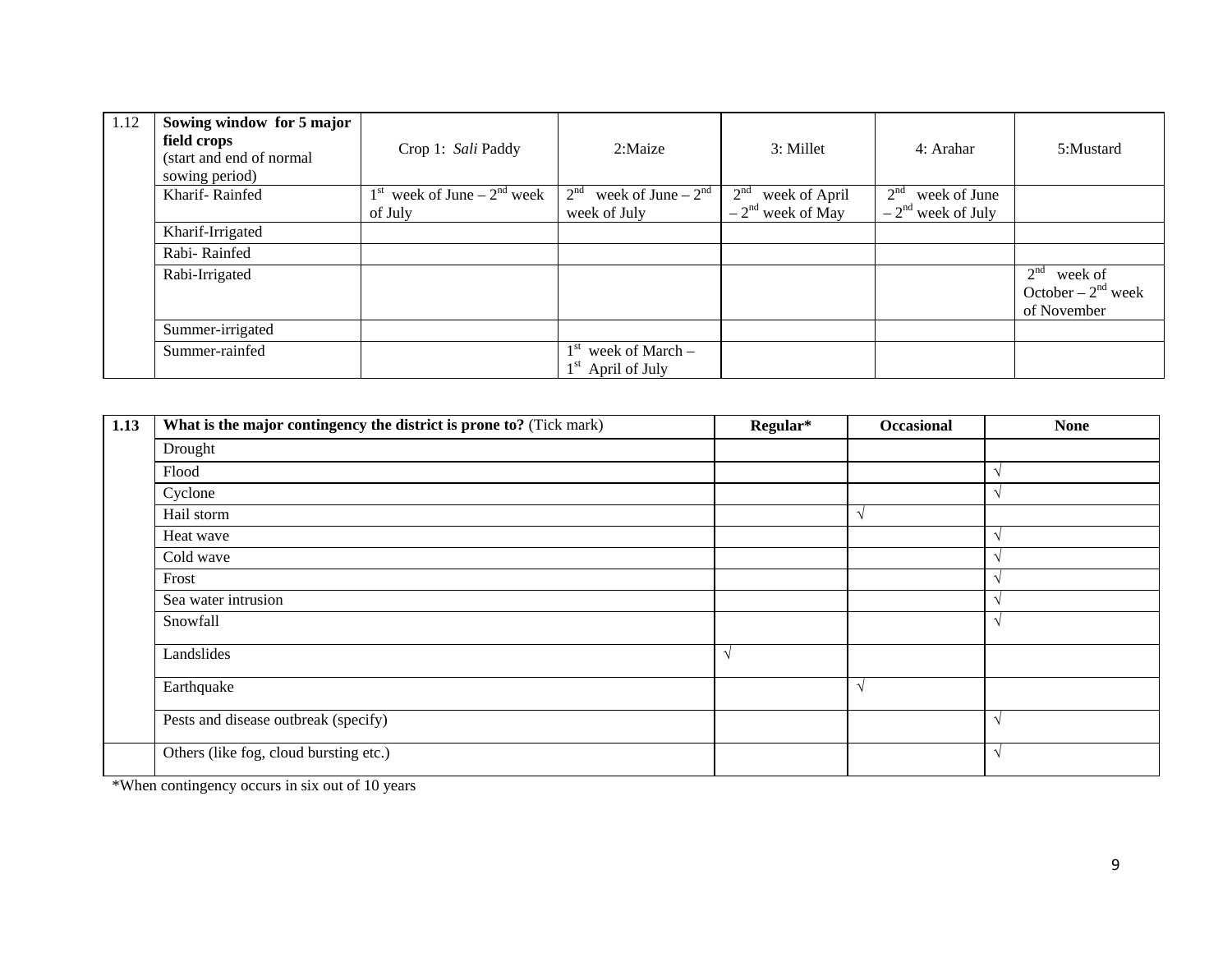| 1.14 | <b>Include Digital maps of</b><br>the district for | Location map of district within State as Annexure I | Enclosed: Yes |
|------|----------------------------------------------------|-----------------------------------------------------|---------------|
|      |                                                    | Mean annual rainfall as Annexure 2                  | Enclosed: No  |
|      |                                                    | Soil map as Annexure 3                              | Enclosed: No  |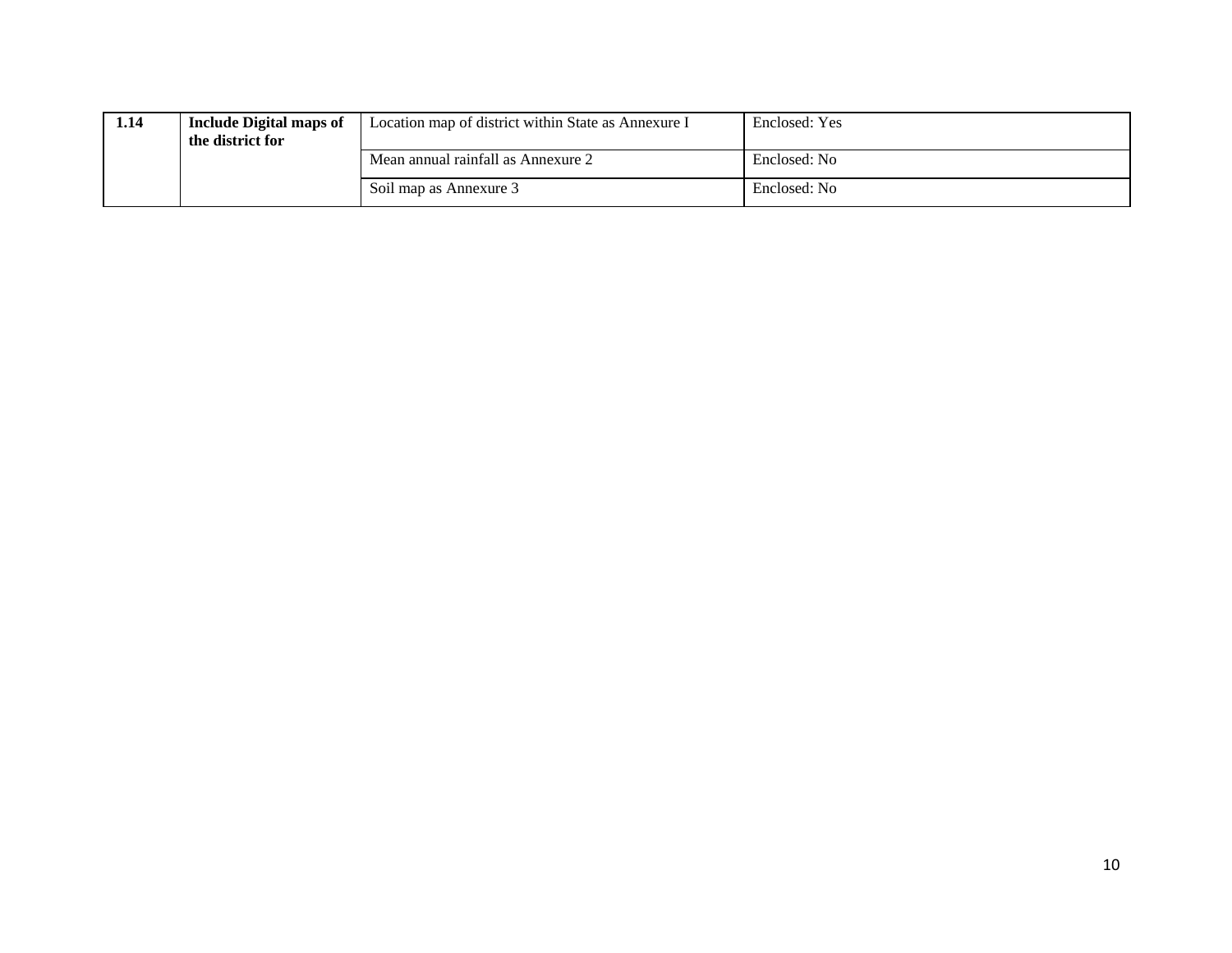# **Location map of East Kameng**

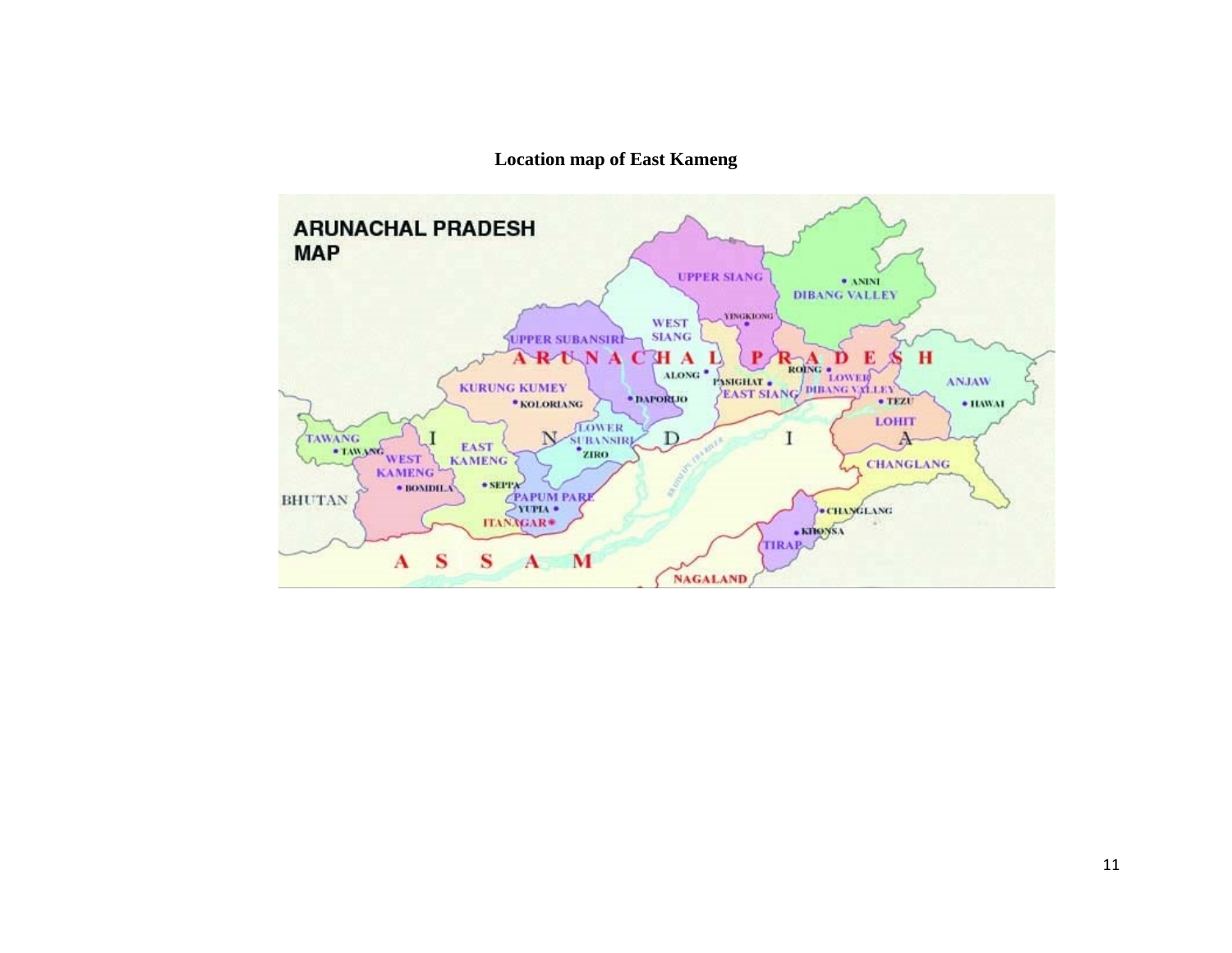#### **2.0 Strategies for weather related contingencies**

**2. Drought**

**2.1 Drought (Rainfed situation)**

#### **Drought-Pre-Monsoon (Last week of March to First week of April) Normal**

| Condition                                             |                                                                 |                                                            |                                                                                                                                                                                           | <b>Suggested Contingency measures</b>                                                                                                                                                                                                      |                                                  |
|-------------------------------------------------------|-----------------------------------------------------------------|------------------------------------------------------------|-------------------------------------------------------------------------------------------------------------------------------------------------------------------------------------------|--------------------------------------------------------------------------------------------------------------------------------------------------------------------------------------------------------------------------------------------|--------------------------------------------------|
| Early season drought                                  | <b>Major Farming situation</b>                                  | Normal Crop/                                               | Change in crop                                                                                                                                                                            | <b>Agronomic measures</b>                                                                                                                                                                                                                  | <b>Remarks</b> on                                |
| (delayed onset)                                       |                                                                 |                                                            | Cropping system / cropping system                                                                                                                                                         |                                                                                                                                                                                                                                            | Implementation                                   |
|                                                       |                                                                 |                                                            | including variety                                                                                                                                                                         |                                                                                                                                                                                                                                            |                                                  |
| Delay by 2 weeks<br>$(2nd$ to $3rd$ week of<br>April) | <b>Gently sloping upland</b><br>with deep coarse loamy<br>soils | Maize                                                      | No change<br>Short duration<br>$\blacksquare$<br>crops/varieties<br>like RCM-1-<br>75, RCM-1-76<br>Maize $+$<br>$\blacksquare$<br>groundnut/soy<br>a bean/rice<br>bean inter<br>cropping. | • Conservation of pre-monsoon soil moisture<br>through soil/straw/grass mulching practices<br>Hydropriming/seed soaking in water for 24hr<br>and followed by shade drying before sowing.<br>• Application of organic manure before sowing. | RARS-AAU,<br>ICAR,<br>RKVY, ATMA,<br>ADO and DHO |
|                                                       |                                                                 | Millet                                                     | No Change<br>Short duration<br>crops/varieties<br>of finger millet<br>(VR-708, GPU-<br>67), foxtail<br>millet (SR-16,<br>Meera)                                                           |                                                                                                                                                                                                                                            | RARS-AAU,<br>ICAR,<br>RKVY, ATMA,<br>ADO and DHO |
|                                                       |                                                                 | Soybean                                                    | No Change<br>$\blacksquare$ Intercropping<br>with rajma,<br>lobia                                                                                                                         | Mulching with locally available biomass<br>• Application of organic manure before sowing.                                                                                                                                                  | RARS-AAU,<br>ICAR,<br>RKVY, ATMA,<br>ADO and DHO |
|                                                       |                                                                 | Vegetable<br>(bottle gourd,<br>chilli, brinjal,<br>Tomato) | <b>Bottle gourd</b><br>Punjab<br>Round, Pusa<br>Sandesh,<br>Narendra                                                                                                                      | <b>Bottle gourd</b><br>Use of organic manures (FYM 5 tones/ha or<br>vermicompost 1 ton/ha)<br>Raise crop on ridge-furrow or raised bed<br>planting system                                                                                  | RARS-AAU,<br>ICAR,<br>RKVY, ATMA,<br>ADO and DHO |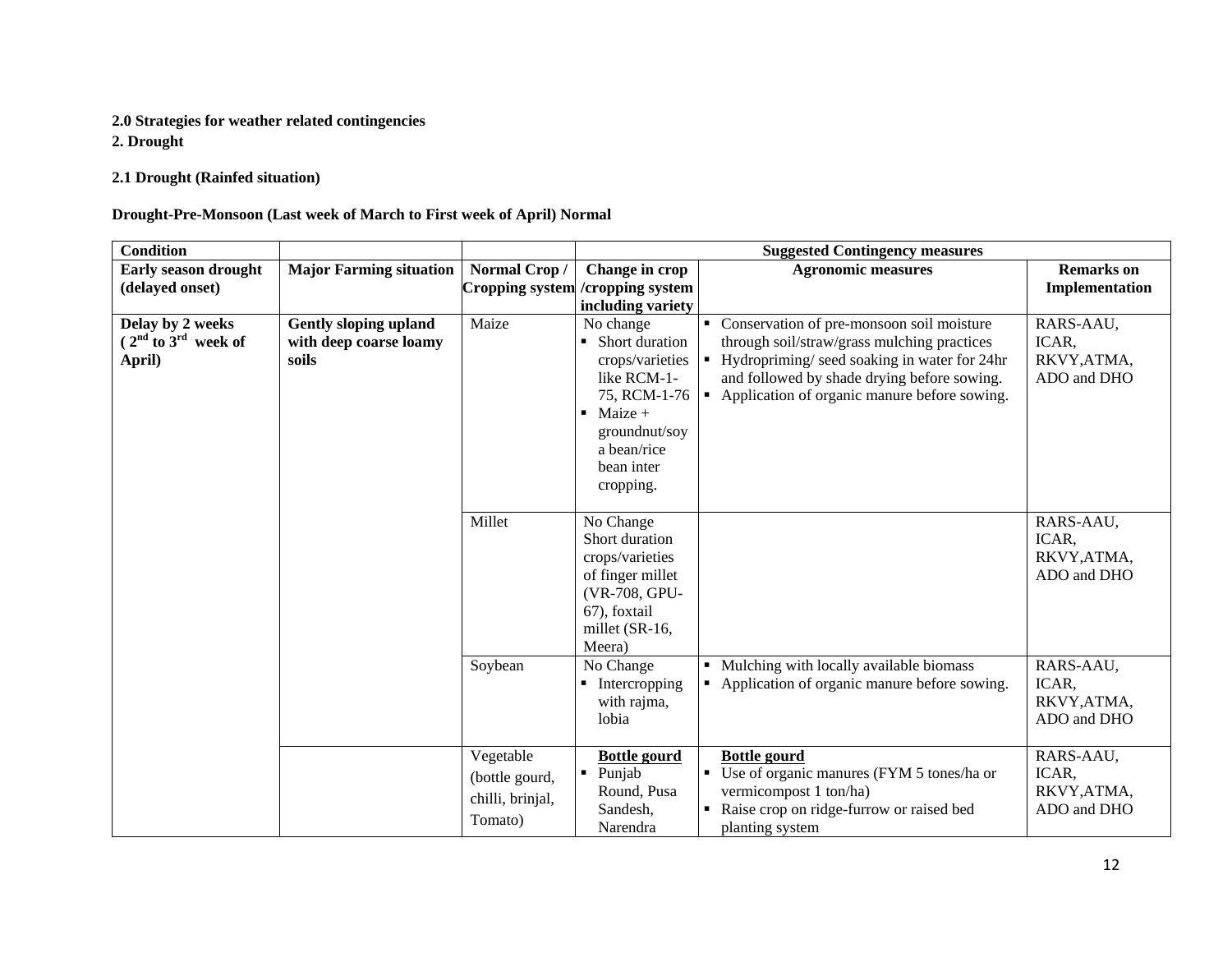| <b>Moderately sloping hills</b><br>with deep loamy soils | Jhum paddy | Shishir,<br>Punjab<br>Komal.<br><b>Chilli</b><br>Kashi Anmol,<br>$\blacksquare$<br>Arka Lohit,<br>Kashi Early,<br>IIHR-Sel.<br>132<br>No change<br>Short duration<br>$\blacksquare$<br>vars. RCM-9,<br><b>RCM-10,</b><br><b>RCM 11,</b><br>$CAU-R-1,$<br>TTB-404,<br>TTB-303,<br>Mulagavaru,<br>Kanaklata. | • Conservation of soil moisture through<br>soil/straw/grass mulching practices.<br><b>Chilli</b><br>Raise crop on ridge-furrow raised bed planting<br>$\blacksquare$<br>system<br>• Use of organic manures (FYM 5 tones/ha or<br>vermicompost 1 ton/ha) to enhance water<br>holding capacity of soil<br>• Conservation of soil moisture through<br>soil/straw/grass mulching practices.<br>• Do not allow weeds to grow during plant's<br>early growth stage.<br>• Mixed cropping of various vegetable crops.<br>• Weeding is to be done 15 and 35 days after<br>transplanting. |                                                  |
|----------------------------------------------------------|------------|------------------------------------------------------------------------------------------------------------------------------------------------------------------------------------------------------------------------------------------------------------------------------------------------------------|---------------------------------------------------------------------------------------------------------------------------------------------------------------------------------------------------------------------------------------------------------------------------------------------------------------------------------------------------------------------------------------------------------------------------------------------------------------------------------------------------------------------------------------------------------------------------------|--------------------------------------------------|
|                                                          | Millet     | No Change<br>Short duration<br>crops/varieties<br>of finger millet<br>(VR-708, GPU-<br>67), foxtail<br>millet (SR-16,<br>Meera)                                                                                                                                                                            |                                                                                                                                                                                                                                                                                                                                                                                                                                                                                                                                                                                 | RARS-AAU,<br>ICAR,<br>RKVY, ATMA,<br>ADO and DHO |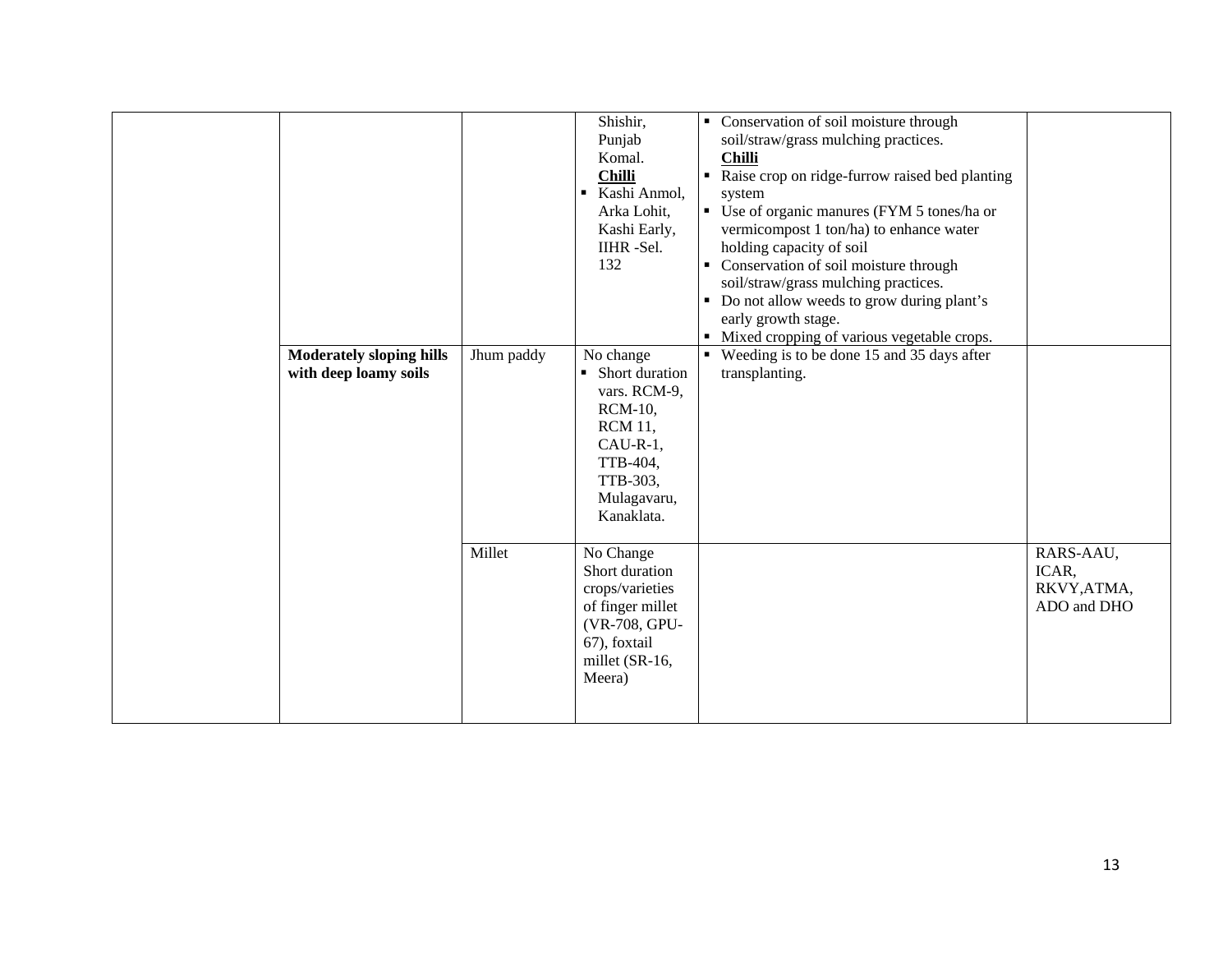|                                           | Maize      | No change<br>• Short duration<br>crops/varieties<br>like RCM-1-<br>75, RCM-1-76<br>$\blacksquare$ Maize +<br>groundnut/soy<br>a bean/rice<br>bean inter<br>cropping.                      | ٠ | Conservation of pre-monsoon soil moisture<br>through soil/straw/grass mulching practices<br>Hydropriming/seed soaking in water for 24hr<br>and followed by shade drying before sowing.<br>• Application of organic manure before sowing. | RARS-AAU,<br>ICAR,<br>RKVY, ATMA,<br>ADO and DHO |
|-------------------------------------------|------------|-------------------------------------------------------------------------------------------------------------------------------------------------------------------------------------------|---|------------------------------------------------------------------------------------------------------------------------------------------------------------------------------------------------------------------------------------------|--------------------------------------------------|
|                                           | Soybean    | No change<br>Intercropping<br>with rajma, lobia                                                                                                                                           |   | Mulching with locally available biomass<br>• Application of organic manure                                                                                                                                                               |                                                  |
| Very steep sloping<br>shallow loamy soils | Jhum paddy | No change<br>• Short duration<br>vars. RCM-9,<br><b>RCM-10,</b><br><b>RCM 11,</b><br>CAU-R-1,<br>TTB-404,<br>TTB-303,<br>Mulagavaru,<br>Kanaklata.                                        |   | • Weeding is to be done 15 and 35 days after<br>transplanting.                                                                                                                                                                           | RARS-AAU,<br>ICAR,<br>RKVY, ATMA,<br>ADO and DHO |
|                                           | Maize      | No change<br>• Short duration<br>crops/varieties<br>like RCM-1-<br>75, RCM-1-<br>76,<br>Allrounder,<br>$HQPM-1$ ,<br>DA-61 A<br>Maize +<br>$\blacksquare$<br>groundnut/soy<br>a bean/rice | ٠ | Conservation of pre-monsoon soil moisture<br>through soil/straw/grass mulching practices<br>Hydropriming/seed soaking in water for 24hr<br>and followed by shade drying before sowing.<br>• Application of organic manure before sowing. | RARS-AAU,<br>ICAR,<br>RKVY, ATMA,<br>ADO and DHO |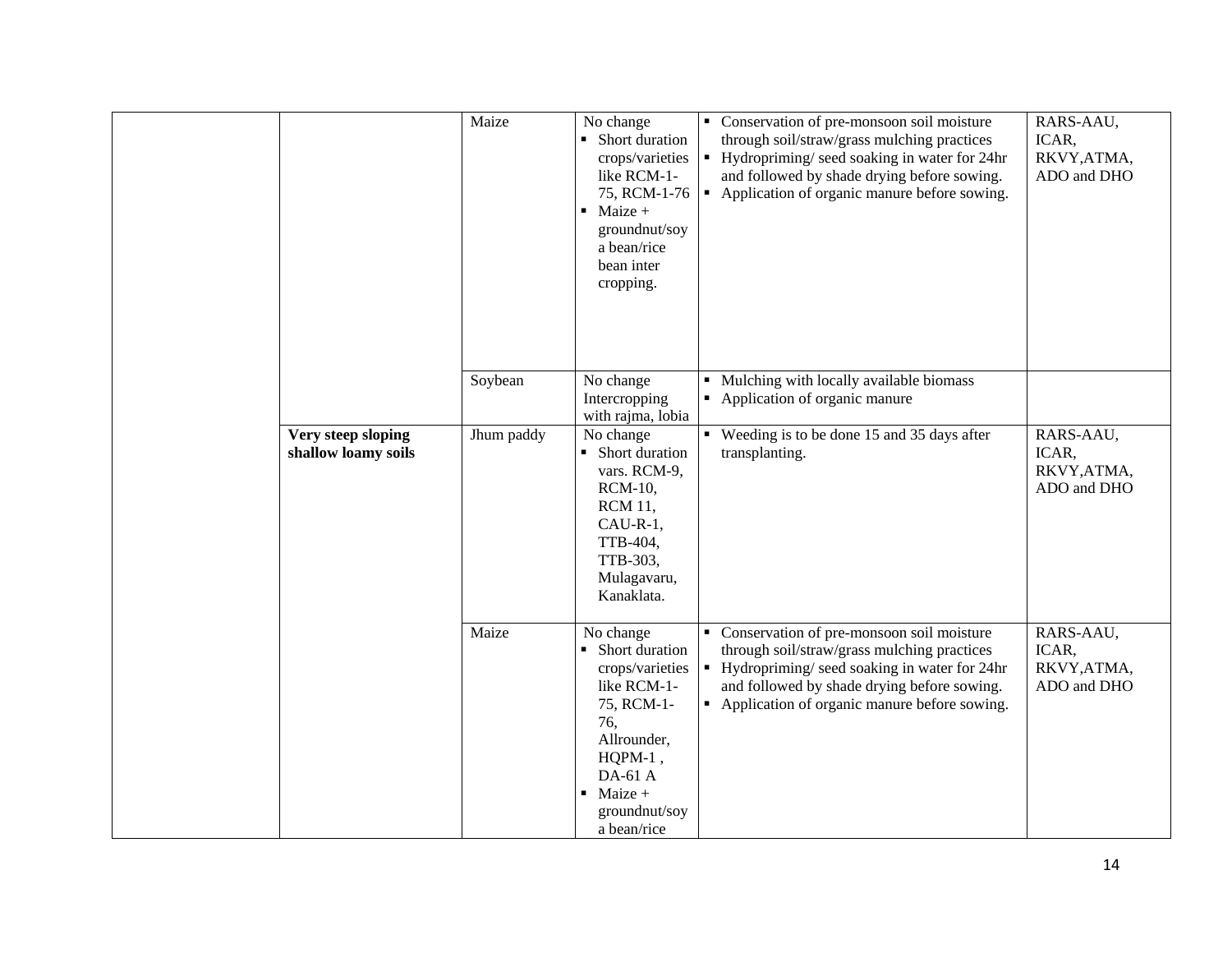|        | bean inter<br>cropping.                                                                                                         |                                                  |
|--------|---------------------------------------------------------------------------------------------------------------------------------|--------------------------------------------------|
| Millet | No Change<br>Short duration<br>crops/varieties<br>of finger millet<br>(VR-708, GPU-<br>67), foxtail<br>millet (SR-16,<br>Meera) | RARS-AAU,<br>ICAR,<br>RKVY, ATMA,<br>ADO and DHO |

#### 2.1.2 **Drought-irrigated situation** : NA in this district

#### **Normal onset of pre- monsoon**

| <b>Condition</b>     |                       |                 |                           | <b>Suggested Contingency measures</b>                     |                   |
|----------------------|-----------------------|-----------------|---------------------------|-----------------------------------------------------------|-------------------|
| Early season drought | <b>Major Farming</b>  | <b>Normal</b>   | Crop                      | Soil nutrient & moisture conservation measures            | <b>Remarks</b> on |
| (Normal onset)       | situation             | Crop/croppin    | management                |                                                           | Implementation    |
|                      |                       | g system        |                           |                                                           |                   |
| <b>Normal onset</b>  | <b>Gently sloping</b> | WRC/TRC/Jh      | No change                 | • Closer spacing of $15x15$ cm and 4-5 seedlings/hill     | RARS-AAU,         |
| followed by 15-20    | upland with deep      | um (Paddy)      | • Short                   | Weeding is to be done 15 and 35 days after transplanting. | ICAR,             |
| days dry spell after | coarse loamy          |                 | duration                  |                                                           | RKVY, ATMA,       |
| sowing leading to    | soils                 |                 | vars. RCM-                |                                                           | ADO and DHO       |
| poor                 |                       |                 | 9, RCM-10,                |                                                           |                   |
| germination/crop     |                       |                 | <b>RCM 11,</b>            |                                                           |                   |
| stand etc.           |                       |                 | $CAU-R-1$ ,               |                                                           |                   |
|                      |                       |                 | TTB-404,                  |                                                           |                   |
|                      |                       |                 | TTB-303,                  |                                                           |                   |
|                      |                       |                 | Mulagavaru                |                                                           |                   |
|                      |                       |                 | , Kanaklata               |                                                           |                   |
|                      |                       | Millet          | No Change                 | 10% higher seed rate<br>$\blacksquare$                    | RARS-AAU,         |
|                      |                       | (finger/foxtail | Short<br>$\blacksquare$ . |                                                           | ICAR,             |
|                      |                       | millet)         | duration                  |                                                           | RKVY, ATMA,       |
|                      |                       |                 | crops/varieti             |                                                           | ADO and DHO       |
|                      |                       |                 | es of finger              |                                                           |                   |
|                      |                       |                 | millet (VR-               |                                                           |                   |
|                      |                       |                 | 708, GPU-                 |                                                           |                   |
|                      |                       |                 | 67), foxtail              |                                                           |                   |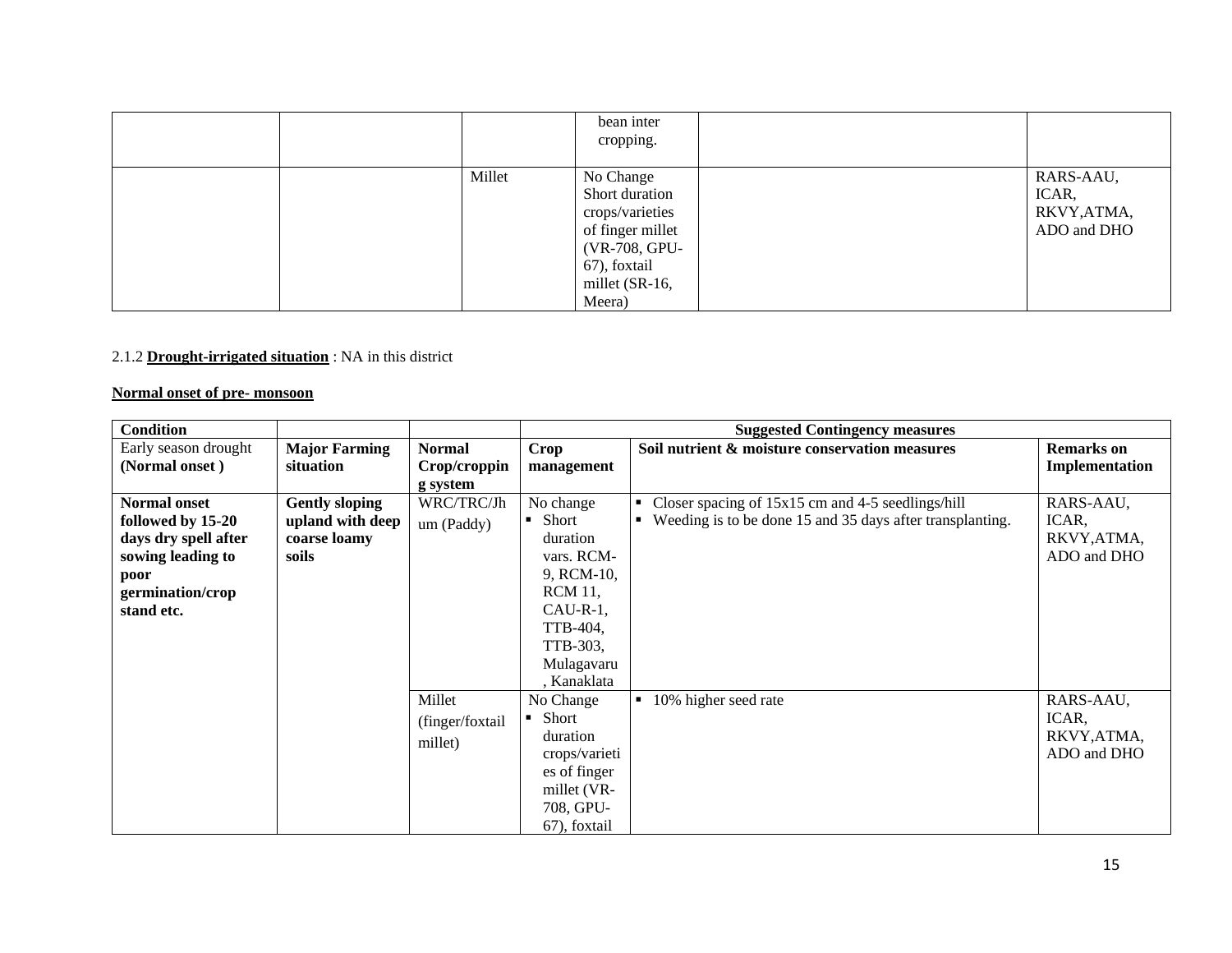|                                                             | Vegetable<br>crops (Bottle<br>gourd, Chilli) | millet (SR-<br>16, Arjuna,<br>Prasad)<br><b>Bottle</b><br>gourd<br>$\blacksquare$<br>Punjab<br>Round,<br>Pusa<br>Sandesh,<br>Narendra<br>Shishir,<br>Punjab<br>Komal.<br><b>Chilli</b><br>Kashi<br>٠<br>Anmol,<br>Arka Lohit,<br>Kashi Early,<br>IIHR-Sel.<br>132<br>Mixed<br>cropping of<br>various<br>vegetable<br>crops. | <b>Bottle gourd</b><br>• Use of organic manures (FYM 5 tones/ha or vermicompost<br>$1$ ton/ha)<br>Raise crop on ridge-furrow or raised bed planting system<br>• Conservation of soil moisture through soil/straw/grass<br>mulching practices.<br><b>Chilli</b><br>Raise crop on ridge-furrow raised bed planting system<br>• Use of organic manures (FYM 5 tones/ha or vermicompost<br>1 ton/ha) to enhance water holding capacity of soil<br>• Conservation of soil moisture through soil/straw/grass<br>mulching practices.<br>• Do not allow weeds to grow during plant's early growth<br>stage. | RARS-AAU,<br>ICAR,<br>RKVY, ATMA,<br>ADO and DHO |
|-------------------------------------------------------------|----------------------------------------------|-----------------------------------------------------------------------------------------------------------------------------------------------------------------------------------------------------------------------------------------------------------------------------------------------------------------------------|-----------------------------------------------------------------------------------------------------------------------------------------------------------------------------------------------------------------------------------------------------------------------------------------------------------------------------------------------------------------------------------------------------------------------------------------------------------------------------------------------------------------------------------------------------------------------------------------------------|--------------------------------------------------|
| <b>Moderately</b><br>sloping hills with<br>deep loamy soils | WRC/TRC/Jh<br>um (Paddy)                     | No change<br>• Short<br>duration<br>vars. RCM-<br>9, RCM-10,<br><b>RCM 11,</b><br>$CAU-R-1$ ,<br>TTB-404,<br>TTB-303,<br>Mulagavaru                                                                                                                                                                                         | • Closer spacing of 15x15 cm and 4-5 seedlings/hill<br>• Weeding is to be done 15 and 35 days after transplanting.                                                                                                                                                                                                                                                                                                                                                                                                                                                                                  | RARS-AAU,<br>ICAR,<br>RKVY, ATMA,<br>ADO and DHO |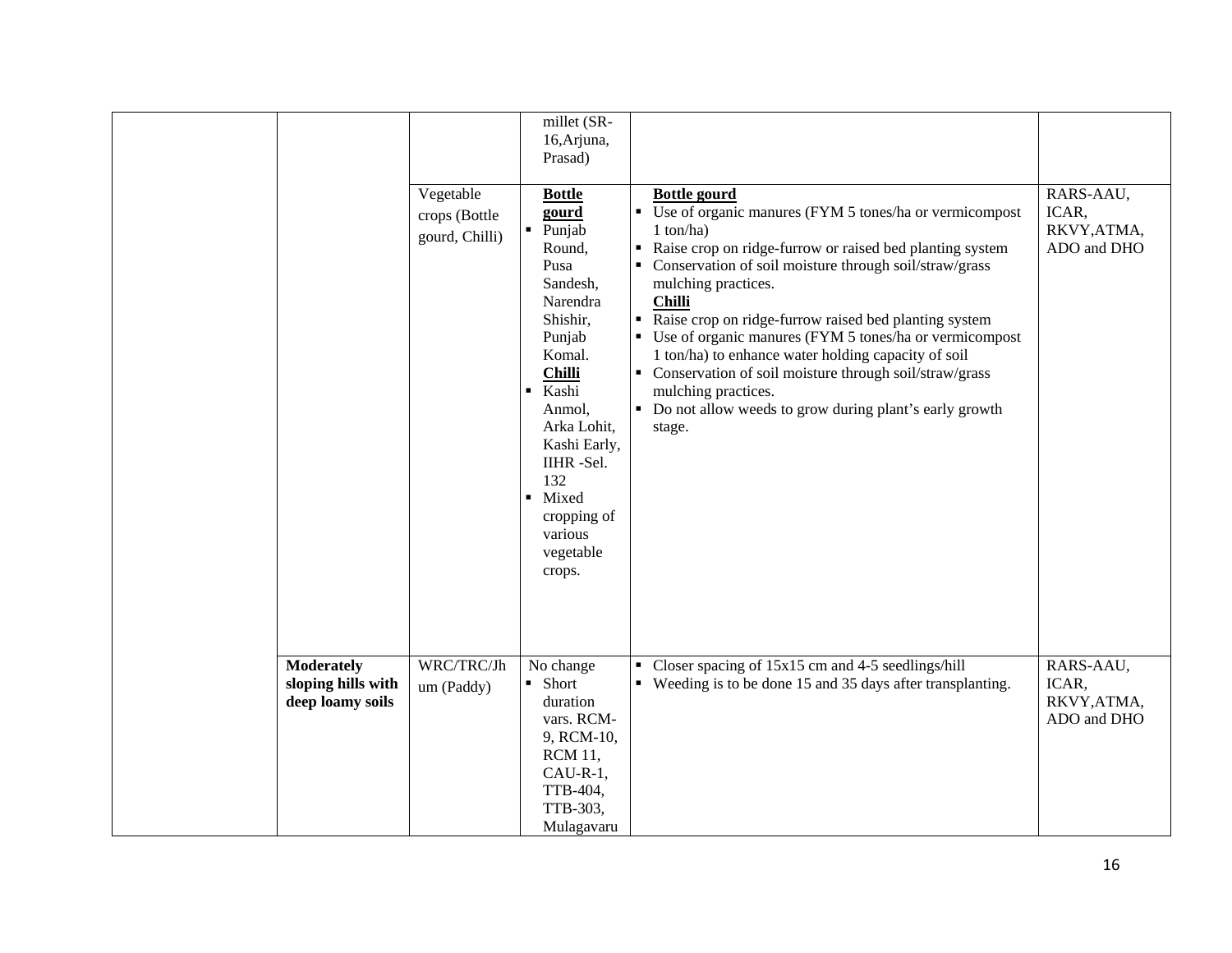|                               |                                              | , Kanaklata.                                                                                                                                                                                                                                                                                       |                                                                                                                                                                                                                                                                                                                                                                                                                                                                                                                                                                                                     |                                                  |
|-------------------------------|----------------------------------------------|----------------------------------------------------------------------------------------------------------------------------------------------------------------------------------------------------------------------------------------------------------------------------------------------------|-----------------------------------------------------------------------------------------------------------------------------------------------------------------------------------------------------------------------------------------------------------------------------------------------------------------------------------------------------------------------------------------------------------------------------------------------------------------------------------------------------------------------------------------------------------------------------------------------------|--------------------------------------------------|
|                               | Millet<br>(finger/foxtail<br>millet)         | No Change<br>• Short<br>duration<br>crops/varieti<br>es of finger<br>millet (VR-<br>708, GPU-<br>67), foxtail<br>millet (SR-<br>16, Arjuna,<br>Prasad)                                                                                                                                             | • 10% higher seed rate                                                                                                                                                                                                                                                                                                                                                                                                                                                                                                                                                                              | RARS-AAU,<br>ICAR,<br>RKVY, ATMA,<br>ADO and DHO |
|                               | Vegetable<br>crops (Bottle<br>gourd, Chilli) | <b>Bottle</b><br>gourd<br>Punjab<br>$\blacksquare$<br>Round,<br>Pusa<br>Sandesh,<br>Narendra<br>Shishir,<br>Punjab<br>Komal.<br><b>Chilli</b><br>Kashi<br>$\blacksquare$<br>Anmol,<br>Arka Lohit,<br>Kashi Early,<br>IIHR -Sel.<br>132<br>• Mixed<br>cropping of<br>various<br>vegetable<br>crops. | <b>Bottle gourd</b><br>• Use of organic manures (FYM 5 tones/ha or vermicompost<br>$1$ ton/ha)<br>Raise crop on ridge-furrow or raised bed planting system<br>• Conservation of soil moisture through soil/straw/grass<br>mulching practices.<br><b>Chilli</b><br>Raise crop on ridge-furrow raised bed planting system<br>• Use of organic manures (FYM 5 tones/ha or vermicompost<br>1 ton/ha) to enhance water holding capacity of soil<br>• Conservation of soil moisture through soil/straw/grass<br>mulching practices.<br>• Do not allow weeds to grow during plant's early growth<br>stage. | RARS-AAU,<br>ICAR,<br>RKVY, ATMA,<br>ADO and DHO |
| Very steep<br>sloping shallow | WRC/TRC<br>(Paddy)                           | No change<br>• Short                                                                                                                                                                                                                                                                               | • Closer spacing of $10x10$ cm and 4-5 seedlings/hill<br>• Weeding is to be done 15 and 35 days after transplanting.                                                                                                                                                                                                                                                                                                                                                                                                                                                                                |                                                  |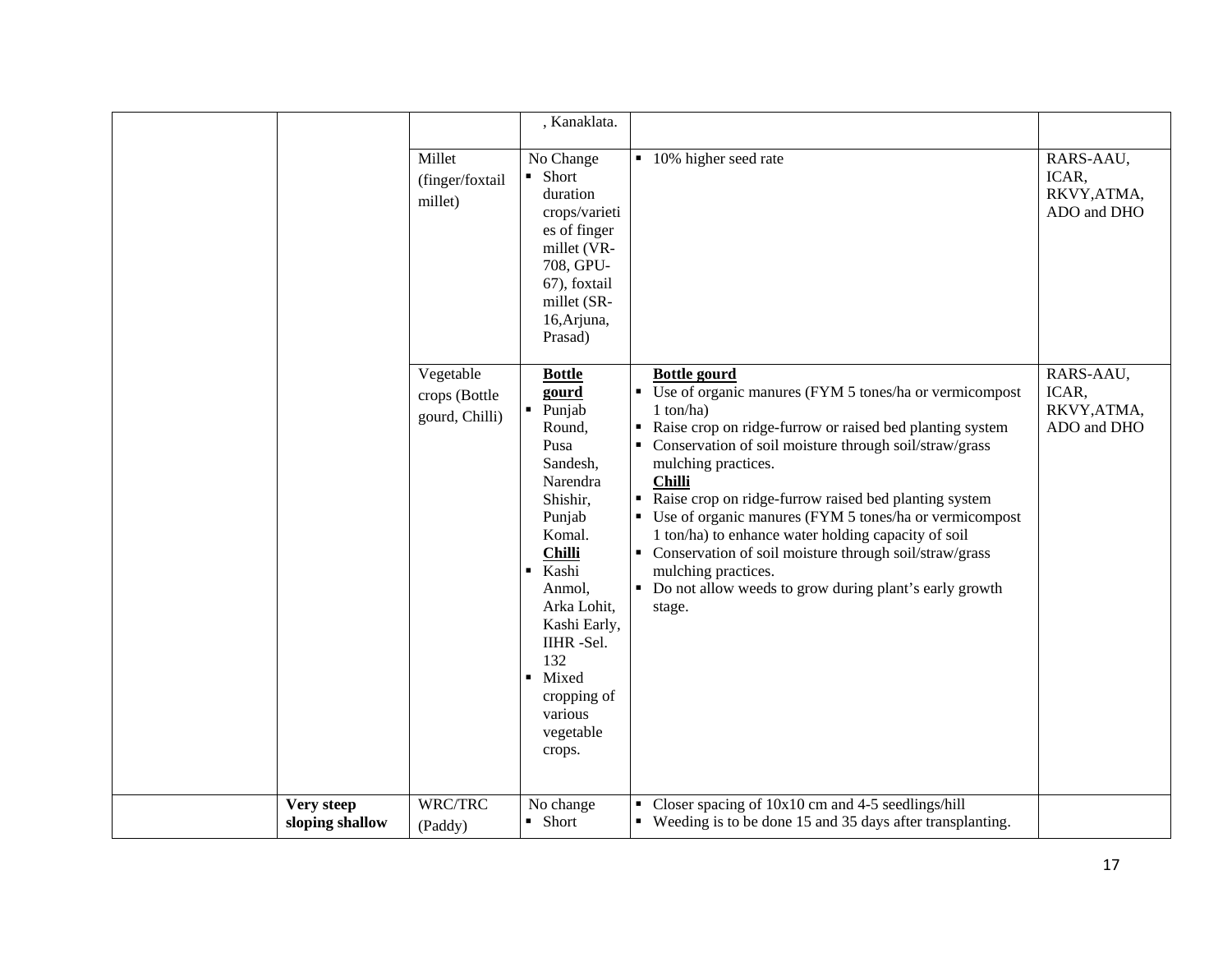| loamy soils |        | duration<br>vars. Megha<br>Rice 1 and<br>Megha Rice<br>2,                                                                            |  |
|-------------|--------|--------------------------------------------------------------------------------------------------------------------------------------|--|
|             | Millet | No Change<br>Short duration<br>crops/varieties<br>of finger<br>millet (VR-<br>708, GPU-67),<br>foxtail millet<br>$(SR-16,$<br>Meera) |  |

| <b>Condition</b>                                                                                |                                                                             |                                               |                                                                                                                                                                 | <b>Suggested Contingency measures</b>                                                                                                         |                                     |
|-------------------------------------------------------------------------------------------------|-----------------------------------------------------------------------------|-----------------------------------------------|-----------------------------------------------------------------------------------------------------------------------------------------------------------------|-----------------------------------------------------------------------------------------------------------------------------------------------|-------------------------------------|
| Mid season drought<br>(long dry spell,<br>consecutive 2 weeks<br>rainless $(>2.5$<br>mm)period) | <b>Major Farming</b><br>situation                                           | <b>Normal Crop</b><br>/cropping<br>system     | Crop management                                                                                                                                                 | Soil nutrient & moisture<br>conservation measures                                                                                             | <b>Remarks</b> on<br>Implementation |
| Vegetative stage                                                                                | Maize<br><b>Gently sloping</b><br>upland with<br>deep coarse<br>loamy soils |                                               | Provide irrigation from the available<br>Weeding<br>٠<br>Interculture<br>sources<br>Foliar application of 1% MOP<br>Mulching with locally available<br>material |                                                                                                                                               |                                     |
|                                                                                                 |                                                                             | Millet<br>(finger/foxtail<br>millet)          | Weeding<br>п.<br>Interculture<br>Foliar application of 1% MOP                                                                                                   | • Provide irrigation from the available<br>sources<br>Mulching with locally available<br>$\blacksquare$<br>material                           |                                     |
|                                                                                                 |                                                                             | Vegetable crops<br>(Bottle gourd,<br>Chilli,) | Weeding<br>$\blacksquare$<br>Foliar application of 1% MOP<br>Gap filling with available<br>seedlings                                                            | Provide irrigation from the available<br>sources<br>Prefer Drip/sprinkler irrigation<br>п<br>Mulching with locally available<br>٠<br>material |                                     |
|                                                                                                 | <b>Moderately</b><br>sloping hills<br>with deep loamy                       | WRC/TRC/Jhum<br>(Paddy)                       | No change<br>Short duration vars. RCM-9,<br>RCM-10, RCM 11, CAU-R-1,                                                                                            | Closer spacing of $15x15$ cm and $4-5$<br>seedlings/hill<br>Weeding is to be done 15 and 35<br>$\blacksquare$                                 |                                     |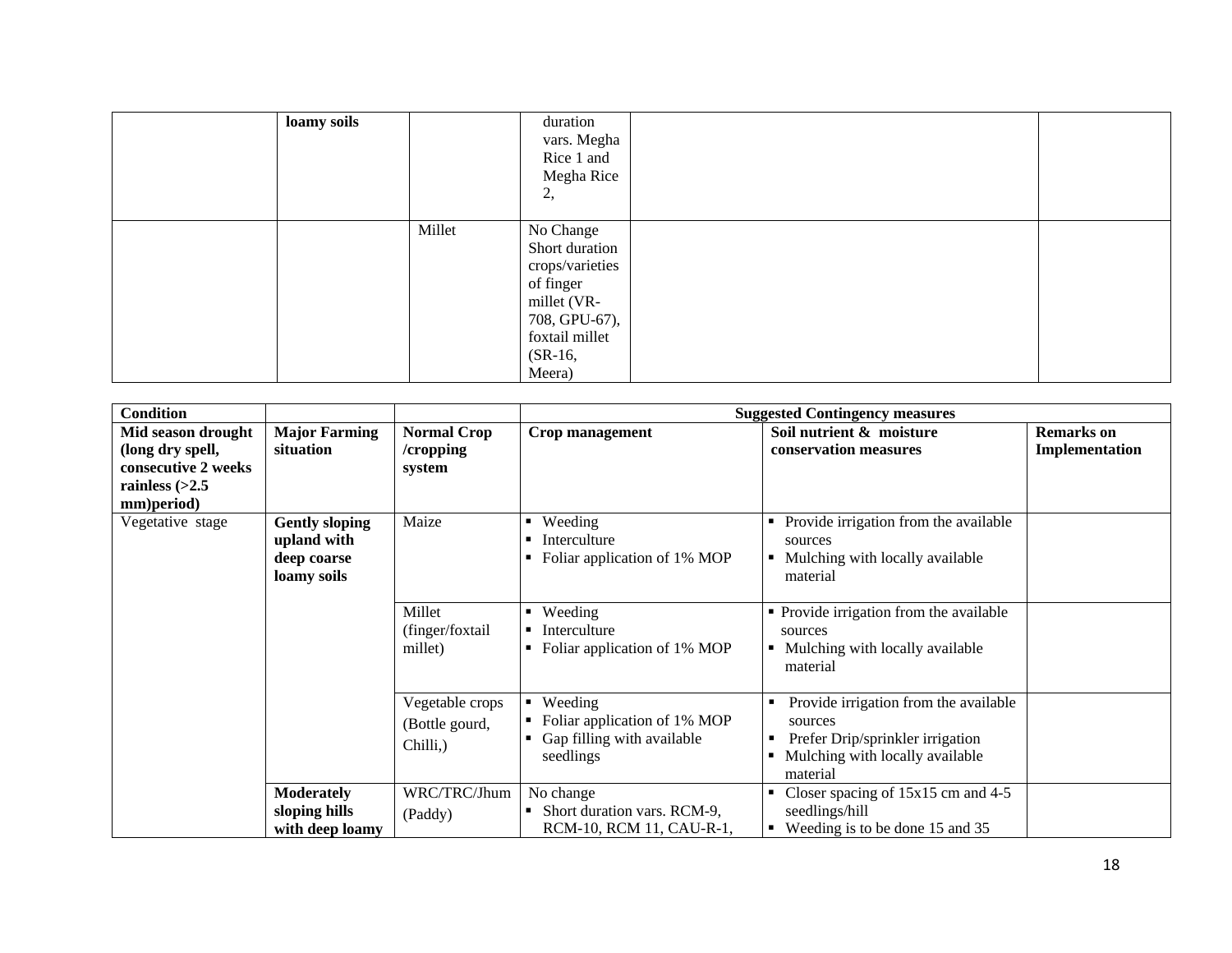| soils                                        |                                               | TTB-404, TTB-303, Mulagavaru,<br>Kanaklata.                                                                                                                                                                          | days after transplanting.                                                                                                                                                                                                                                                                                                                                                                                                                                                                                                                                                                                                                       |
|----------------------------------------------|-----------------------------------------------|----------------------------------------------------------------------------------------------------------------------------------------------------------------------------------------------------------------------|-------------------------------------------------------------------------------------------------------------------------------------------------------------------------------------------------------------------------------------------------------------------------------------------------------------------------------------------------------------------------------------------------------------------------------------------------------------------------------------------------------------------------------------------------------------------------------------------------------------------------------------------------|
|                                              | Millet<br>(finger/foxtail<br>millet)          | No Change<br>٠<br>Short duration crops/varieties of<br>finger millet (VR-708, GPU-67),<br>foxtail millet (SR-16, Arjuna,<br>Prasad)                                                                                  | 10% higher seed rate                                                                                                                                                                                                                                                                                                                                                                                                                                                                                                                                                                                                                            |
|                                              | Vegetable crops<br>(Bottle gourd,<br>Chilli,) | <b>Bottle gourd</b><br>• Punjab Round, Pusa Sandesh,<br>Narendra Shishir, Punjab Komal.<br><b>Chilli</b><br>Kashi Anmol, Arka Lohit, Kashi<br>Early, IIHR -Sel. 132<br>Mixed cropping of various<br>vegetable crops. | <b>Bottle gourd</b><br>п<br>$\blacksquare$ Use of organic manures (FYM 5<br>tones/ha or vermicompost 1 ton/ha)<br>• Raise crop on ridge-furrow or raised<br>bed planting system<br>• Conservation of soil moisture<br>through soil/straw/grass mulching<br>practices.<br><b>Chilli</b><br>Raise crop on ridge-furrow raised<br>bed planting system<br>$\bullet$ Use of organic manures (FYM 5<br>tones/ha or vermicompost 1 ton/ha)<br>to enhance water holding capacity of<br>soil<br>• Conservation of soil moisture<br>through soil/straw/grass mulching<br>practices.<br>• Do not allow weeds to grow during<br>plant's early growth stage. |
| Very steep<br>sloping shallow<br>loamy soils | Maize                                         | • Weeding<br>Interculture<br>$\blacksquare$<br>• Foliar application of 1% MOP                                                                                                                                        | • Provide irrigation from the available<br>sources<br>• Mulching with locally available<br>material                                                                                                                                                                                                                                                                                                                                                                                                                                                                                                                                             |
|                                              | Millet<br>(finger/foxtail<br>millet)          | $\blacksquare$ Weeding<br>Interculture<br>$\mathbf{u}$ .<br>• Foliar application of 1% MOP                                                                                                                           | • Provide irrigation from the available<br>sources<br>• Mulching with locally available<br>material                                                                                                                                                                                                                                                                                                                                                                                                                                                                                                                                             |
|                                              | Vegetable crops<br>(Bottle gourd,             | • Weeding<br>• Foliar application of 1% MOP<br>• Gap filling with available                                                                                                                                          | Provide irrigation from the available<br>sources<br>Prefer Drip/sprinkler irrigation                                                                                                                                                                                                                                                                                                                                                                                                                                                                                                                                                            |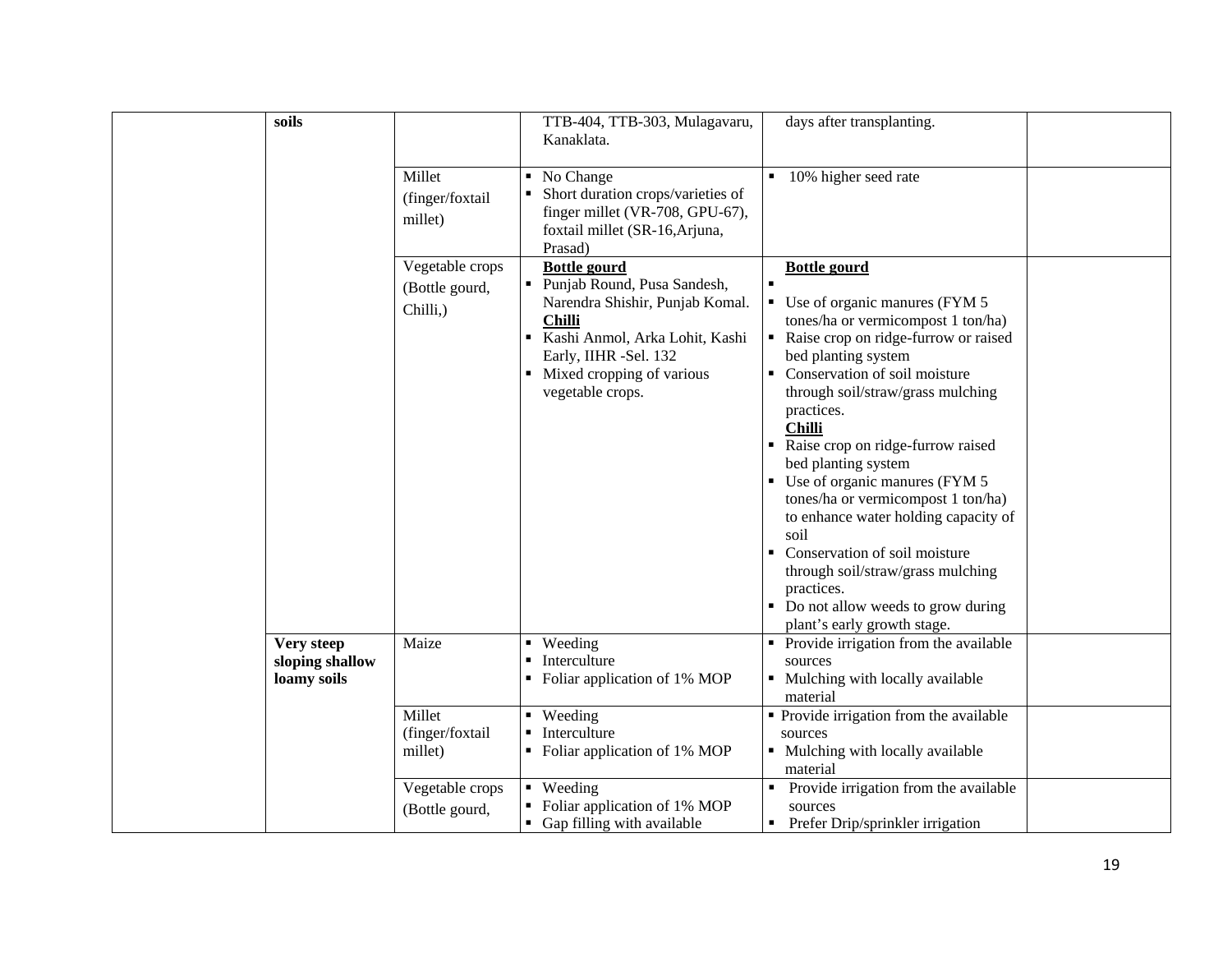|  | Chilli) | $\mathbf{u}$<br>seedlings | $\sim$ $\sim$<br>- -<br>Mulching with<br>. localiv available |  |
|--|---------|---------------------------|--------------------------------------------------------------|--|
|  |         |                           | material                                                     |  |

| <b>Condition</b>                        |                                                                    |                                              | <b>Suggested Contingency measures</b>                                                |                                                                                                                                          |                   |  |
|-----------------------------------------|--------------------------------------------------------------------|----------------------------------------------|--------------------------------------------------------------------------------------|------------------------------------------------------------------------------------------------------------------------------------------|-------------------|--|
| Mid season drought                      | <b>Major Farming</b>                                               | <b>Normal Crop</b>                           | Crop management                                                                      | Soil nutrient & moisture                                                                                                                 | <b>Remarks</b> on |  |
| (long dry spell,                        | situation                                                          | /cropping                                    |                                                                                      | conservation measures                                                                                                                    | Implementation    |  |
| consecutive 2 weeks<br>rainless $(>2.5$ |                                                                    | system                                       |                                                                                      |                                                                                                                                          |                   |  |
| mm)period)                              |                                                                    |                                              |                                                                                      |                                                                                                                                          |                   |  |
| Reproductive stage                      | <b>Gently sloping</b><br>upland with<br>deep coarse<br>loamy soils | Maize                                        | Weeding<br>$\blacksquare$<br>Interculture<br>Foliar application of 1% MOP            | Provide irrigation from the available<br>sources<br>Mulching with locally available<br>material                                          |                   |  |
|                                         |                                                                    | Millet<br>(finger/foxtail<br>millet)         | $\blacksquare$ Weeding<br>Interculture<br>Foliar application of 1% MOP               | • Provide irrigation from the available<br>sources<br>• Mulching with locally available<br>material                                      |                   |  |
|                                         |                                                                    | Vegetable crops<br>(Bottle gourd,<br>Chilli) | • Weeding<br>Foliar application of 1% MOP<br>Gap filling with available<br>seedlings | Provide irrigation from the available<br>sources<br>Prefer Drip/sprinkler irrigation<br>п<br>Mulching with locally available<br>material |                   |  |
|                                         | <b>Moderately</b><br>sloping hills<br>with deep loamy<br>soils     | Maize                                        | Weeding<br>$\blacksquare$<br>Interculture<br>Foliar application of 1% MOP            | Provide irrigation from the available<br>sources<br>• Mulching with locally available<br>material                                        |                   |  |
|                                         |                                                                    | Millet<br>(finger/foxtail<br>millet)         | Weeding<br>$\blacksquare$<br>Interculture<br>• Foliar application of 1% MOP          | • Provide irrigation from the available<br>sources<br>• Mulching with locally available<br>material                                      |                   |  |
|                                         |                                                                    | Vegetable crops<br>(Bottle gourd,            | • Weeding<br>Foliar application of 1% MOP<br>• Gap filling with available            | Provide irrigation from the available<br>sources<br>Prefer Drip/sprinkler irrigation                                                     |                   |  |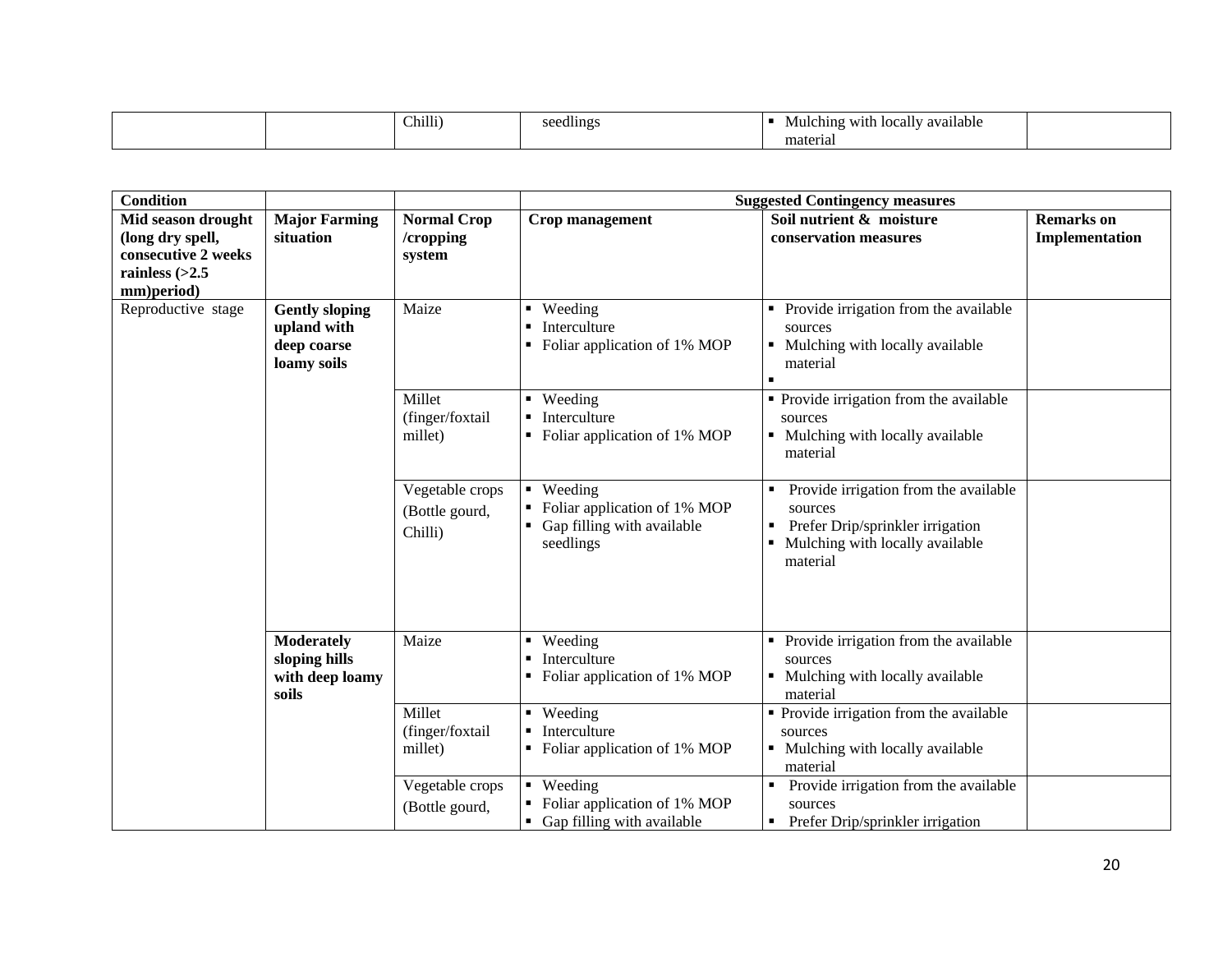|                                                       | Chilli)                                      | seedlings                                                                          | Mulching with locally available<br>$\blacksquare$<br>material                                                                                 |
|-------------------------------------------------------|----------------------------------------------|------------------------------------------------------------------------------------|-----------------------------------------------------------------------------------------------------------------------------------------------|
| Maize<br>Very steep<br>sloping shallow<br>loamy soils |                                              | Weeding<br>Interculture<br>Foliar application of 1% MOP                            | Provide irrigation from the available<br>٠<br>sources<br>Mulching with locally available<br>٠<br>material                                     |
|                                                       | Millet<br>(finger/foxtail<br>millet)         | Weeding<br>Interculture<br>Foliar application of 1% MOP                            | • Provide irrigation from the available<br>sources<br>Mulching with locally available<br>material                                             |
|                                                       | Vegetable crops<br>(Bottle gourd,<br>Chilli) | Weeding<br>Foliar application of 1% MOP<br>Gap filling with available<br>seedlings | Provide irrigation from the available<br>sources<br>Prefer Drip/sprinkler irrigation<br>в<br>Mulching with locally available<br>٠<br>material |

| <b>Condition</b>        |                       |                  |                          | <b>Suggested Contingency measures</b> |                                  |
|-------------------------|-----------------------|------------------|--------------------------|---------------------------------------|----------------------------------|
| <b>Terminal drought</b> | <b>Major Farming</b>  | <b>Normal</b>    | Crop management          | <b>Rabi Crop planning</b>             | <b>Remarks on Implementation</b> |
| (Early withdrawal of    | situation             | Crop/cropping    |                          |                                       |                                  |
| monsoon)                |                       | system           |                          |                                       |                                  |
|                         | <b>Gently sloping</b> | WRC/TRC (Paddy)  | Harvest at physiological | Planning for zero tillage             | Schemes from Line                |
|                         | upland with           |                  | maturity                 | cultivation of pea, toria etc.        | Deptt./RKVY/ATMA                 |
|                         | deep coarse           |                  |                          | Preparation for cole crops            |                                  |
|                         | loamy soils           | Millet           | Harvest at physiological | Planning for zero tillage             |                                  |
|                         |                       | (finger/foxtail) | maturity                 | cultivation of pea, toria etc.        |                                  |
|                         |                       | millet)          |                          | Preparation for cole crops            |                                  |
|                         |                       |                  |                          |                                       |                                  |
|                         | <b>Moderately</b>     | WRC/TRC (Paddy)  | Harvest at physiological | Planning for zero tillage             | Schemes from Line                |
|                         | sloping hills         |                  | maturity                 | cultivation of pea, toria etc.        | Deptt./RKVY/ATMA                 |
|                         | with deep             |                  |                          | Preparation for cole crops            |                                  |
|                         | loamy soils           | Millet           | Harvest at physiological | Planning for zero tillage             |                                  |
|                         |                       | (finger/foxtail  | maturity                 | cultivation of pea, toria etc.        |                                  |
|                         |                       | millet)          |                          | Preparation for cole crops            |                                  |
|                         |                       |                  |                          |                                       |                                  |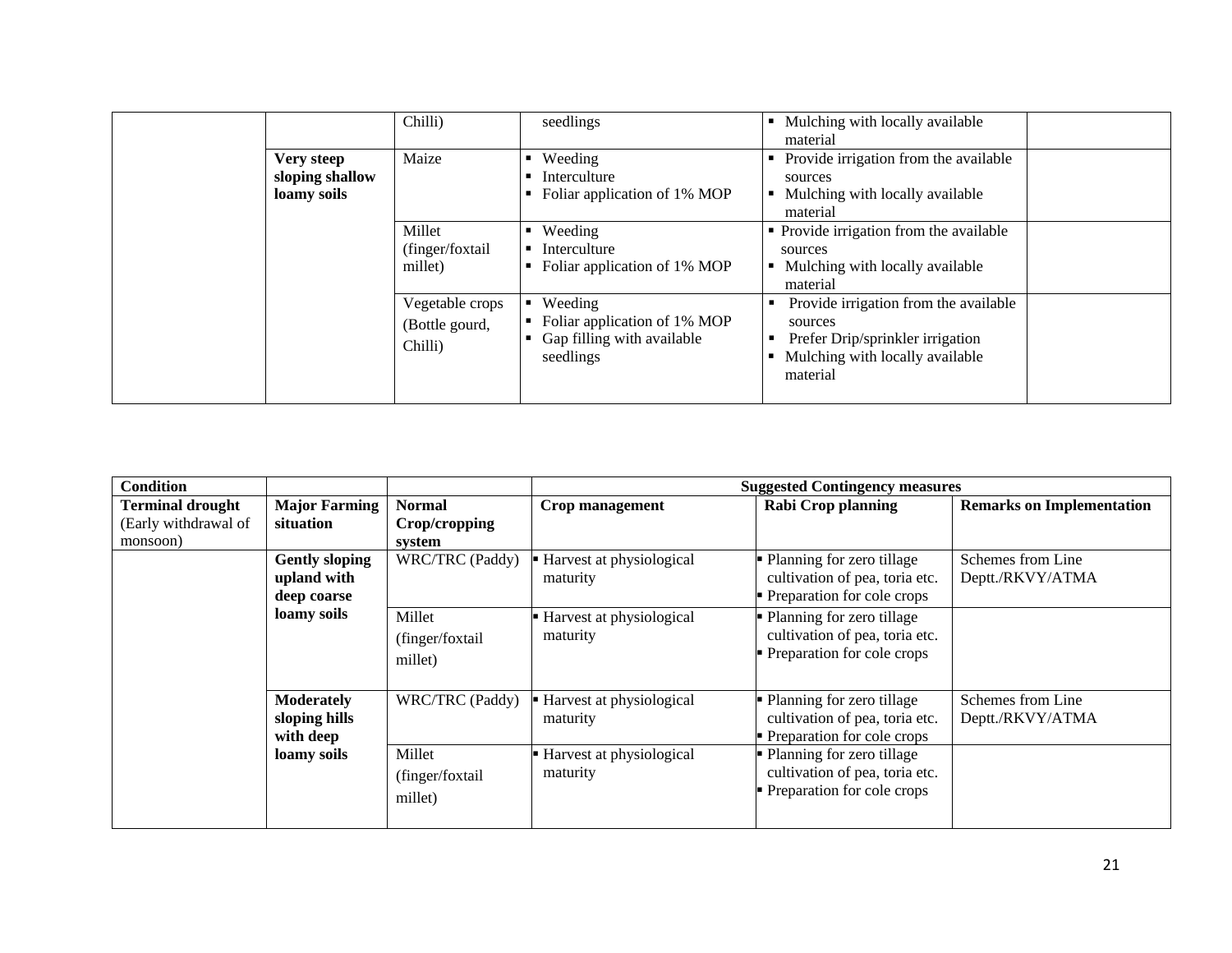| Very steep<br>sloping shallow<br>loamy soils |                                       | WRC/TRC (Paddy) $\blacksquare$ Harvest at physiological<br>maturity | Planning for zero tillage<br>cultivation of pea, toria etc.<br>Preparation for cole crops | Schemes from Line<br>Deptt./RKVY/ATMA |
|----------------------------------------------|---------------------------------------|---------------------------------------------------------------------|-------------------------------------------------------------------------------------------|---------------------------------------|
|                                              | Millet<br>(finger/foxtail)<br>millet) | ■ Harvest at physiological<br>maturity                              | Planning for zero tillage<br>cultivation of pea, toria etc.<br>Preparation for cole crops |                                       |

#### **Normal onset of monsoon**

# 2.2 **Drought-Normal onset of Monsoon ( 1st week of June) Normal**

| <b>Condition</b>            |                                |                        | <b>Suggested Contingency measures</b>               |                                      |                   |  |
|-----------------------------|--------------------------------|------------------------|-----------------------------------------------------|--------------------------------------|-------------------|--|
| <b>Early season drought</b> | <b>Major Farming situation</b> | Normal Crop/           | Crop management                                     | Agronomic                            | <b>Remarks</b> on |  |
| (delayed onset)             |                                | <b>Cropping system</b> |                                                     | measures                             | Implementation    |  |
| Delay by 2 weeks            | <b>Gently sloping upland</b>   | WRC/TRC                | Gap filling<br>п.                                   | Provide irrigation<br>$\blacksquare$ | Schemes from Line |  |
| $(2nd$ to $3rd$ week of     | (bundhed and                   | (Paddy)                | Weeding to be done                                  | from the available                   | Deptt.            |  |
| April)                      | unbundhed) with deep           |                        | Foliar application of 1% MOP                        | sources                              | /RKVY/ATMA        |  |
|                             | coarse loamy soils             |                        | Application of organic manure, wherever             |                                      |                   |  |
|                             |                                |                        | possible                                            |                                      |                   |  |
|                             |                                |                        | Timely plant protection of measures for             |                                      |                   |  |
|                             |                                |                        | brown spot, thrips                                  |                                      |                   |  |
|                             |                                | Millet                 | Gap filling<br>٠                                    | Provide irrigation<br>$\blacksquare$ |                   |  |
|                             |                                | (finger/foxtail        | Weeding                                             | from the available                   |                   |  |
|                             |                                | millet)                | Foliar application of 1% MOP                        | sources                              |                   |  |
|                             |                                |                        | Application of organic manure, wherever<br>possible |                                      |                   |  |
|                             |                                | Off season             | Mulching with locally available material            | • Provide irrigation                 | Protected         |  |
|                             |                                |                        | • Foliar application of 1% MOP                      | from the available                   | cultivation to be |  |
|                             |                                | vegetable crop         |                                                     | sources                              | promotteed        |  |
|                             |                                |                        |                                                     |                                      |                   |  |
|                             |                                |                        |                                                     |                                      |                   |  |
|                             |                                |                        |                                                     |                                      |                   |  |
|                             |                                | Soybean                | Soybean Short duration varieties Mulching           | Provide irrigation                   | Application of    |  |
|                             |                                |                        | with locally available biomass                      | from the available                   | organic manure    |  |
|                             |                                |                        | Intercropping with rajma, lobia                     | sources                              |                   |  |
|                             |                                |                        |                                                     |                                      |                   |  |
|                             |                                | Vegetables             | Weeding<br>٠                                        | $\blacksquare$                       |                   |  |
|                             |                                |                        | Mulching with locally available material            |                                      |                   |  |
|                             |                                |                        | Foliar application of 1% MOP                        |                                      |                   |  |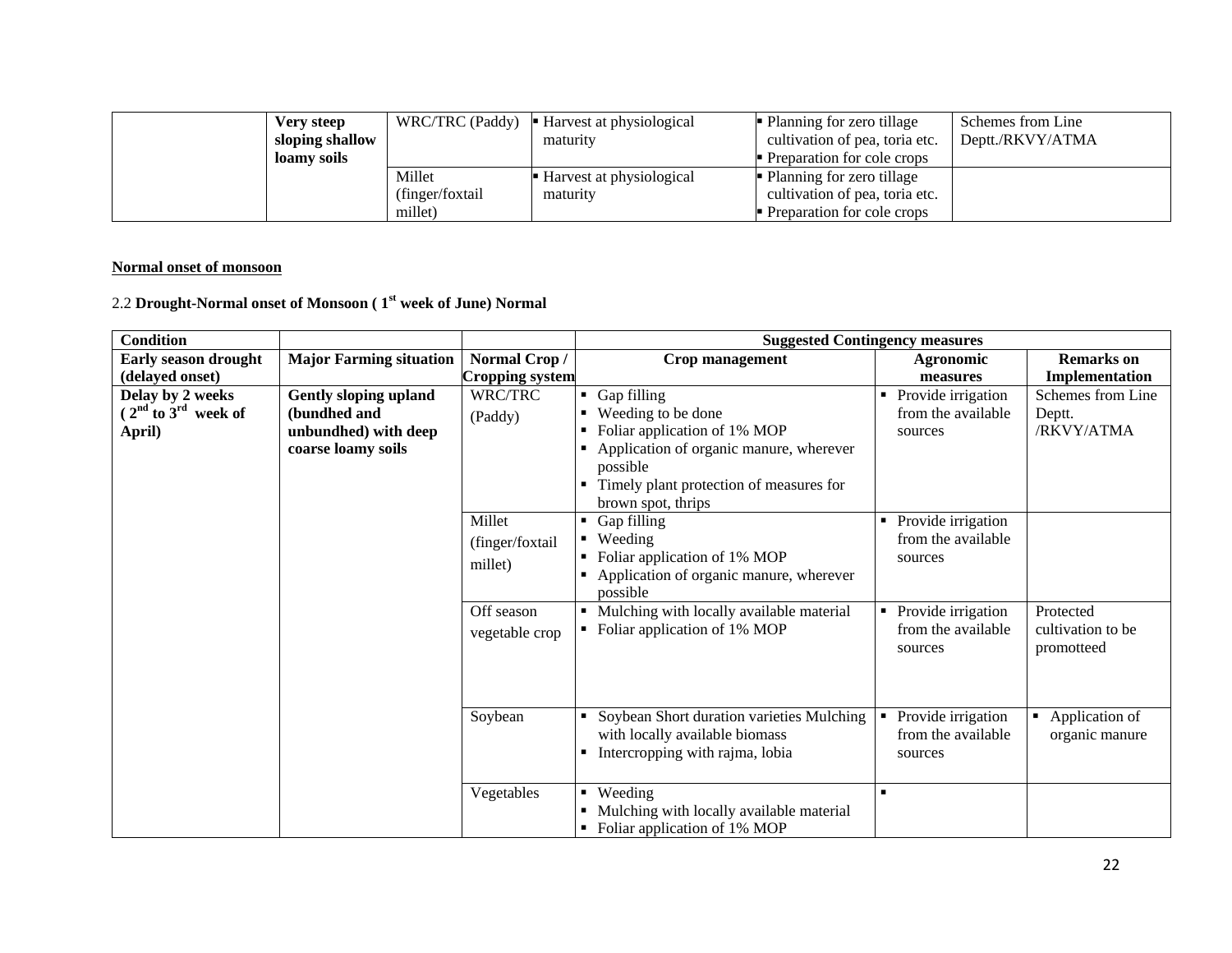|                                                          |                                              | • Gap filling with available seedlings                                                                                                                                                                           |                                                                                                                 |                                            |
|----------------------------------------------------------|----------------------------------------------|------------------------------------------------------------------------------------------------------------------------------------------------------------------------------------------------------------------|-----------------------------------------------------------------------------------------------------------------|--------------------------------------------|
| <b>Moderately sloping hills</b><br>with deep loamy soils | WRC/TRC<br>(Paddy)                           | $\blacksquare$ Gap filling<br>■ Weeding to be done<br>• Foliar application of 1% MOP<br>• Application of organic manure, wherever<br>possible<br>• Timely plant protection of measures for<br>brown spot, thrips | • Provide irrigation<br>from the available<br>sources<br>$\blacksquare$                                         | Schemes from Line<br>Deptt.<br>/RKVY/ATMA  |
|                                                          | Millet<br>(finger/foxtail<br>millet)         | $\blacksquare$ Gap filling<br>• Weeding<br>• Foliar application of 1% MOP<br>• Application of organic manure, wherever<br>possible                                                                               | • Provide irrigation<br>from the available<br>sources                                                           |                                            |
|                                                          | Off season<br>vegetable crop                 | • Weeding<br>• Mulching with locally available material<br>• Foliar application of 1% MOP<br>• Gap filling with available seedlings                                                                              | • Provide irrigation<br>from the available<br>sources<br>$\blacksquare$                                         | Protected<br>cultivation to be<br>promoted |
|                                                          | Soybean                                      | Soybean Short duration varieties<br>٠<br>Mulching with locally available biomass<br>• Intercropping with rajma, lobia                                                                                            | • Provide irrigation<br>from the available<br>sources                                                           |                                            |
|                                                          | Vegetable<br>crops (Bottle<br>gourd, Chilli) | $\blacksquare$ Weeding<br>• Mulching with locally available material<br>• Foliar application of 1% MOP<br>• Gap filling with available seedlings                                                                 | Provide irrigation<br>from the available<br>sources<br>Prefer<br>$\blacksquare$<br>Drip/sprinkler<br>irrigation |                                            |
| Very steep sloping                                       | WRC/TRC                                      | ■ Weeding to be done                                                                                                                                                                                             | • Provide irrigation                                                                                            | Schemes from Line                          |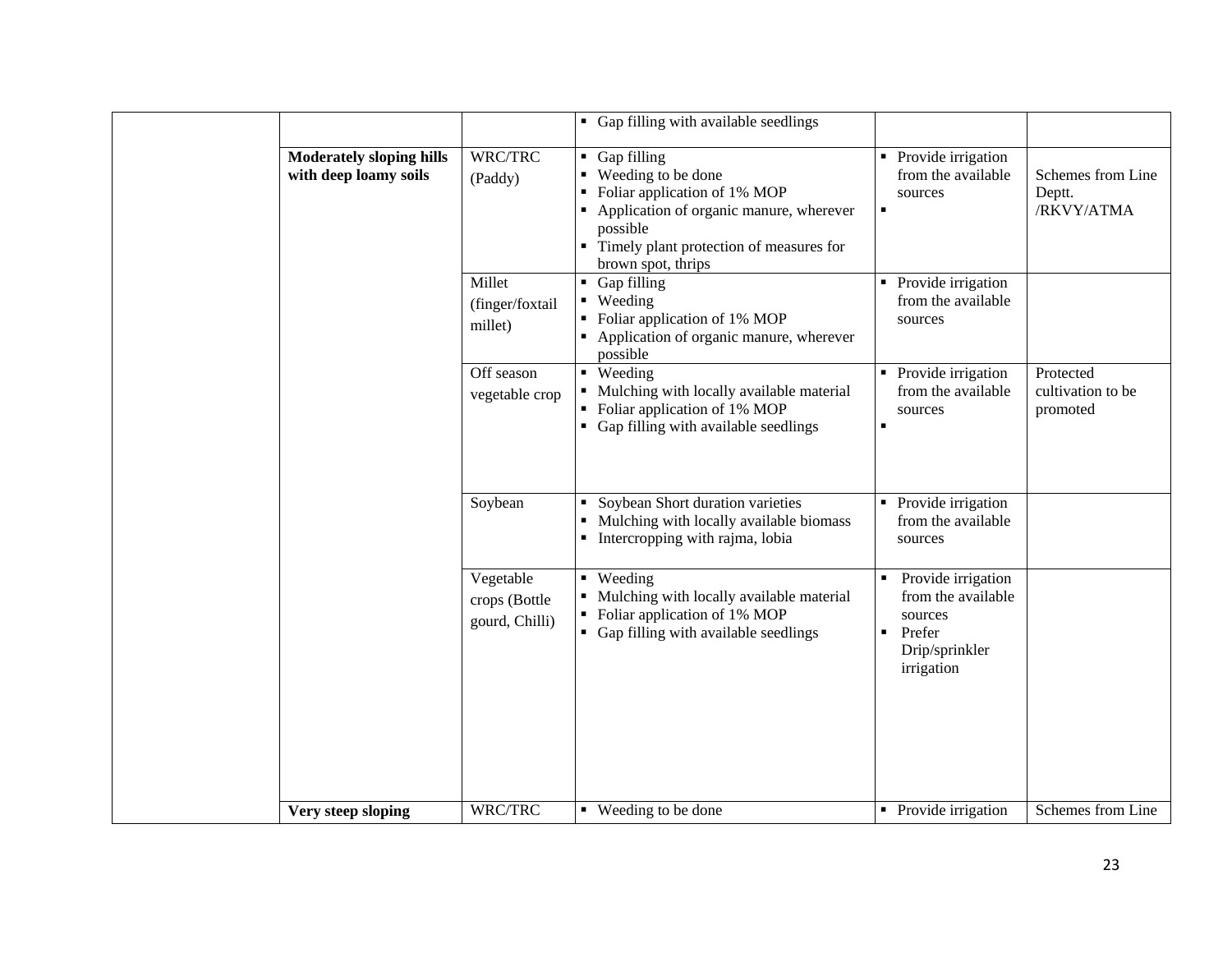| shallow loamy soils | (Paddy)                               | Foliar application of 1% MOP<br>Application of organic manure, wherever<br>possible<br>Timely plant protection of measures for<br>brown spot, thrips | from the available<br>sources                            | Deptt.<br>/RKVY/ATMA                                                                         |
|---------------------|---------------------------------------|------------------------------------------------------------------------------------------------------------------------------------------------------|----------------------------------------------------------|----------------------------------------------------------------------------------------------|
|                     | Millet<br>(finger/foxtail)<br>millet) | Gap filling<br>Weeding<br>$\blacksquare$<br>Foliar application of 1% MOP<br>Application of organic manure, wherever<br>possible                      | Provide irrigation<br>from the available<br>sources      |                                                                                              |
|                     | Off season<br>vegetable crop          | Mulching with locally available material<br>Foliar application of 1% MOP                                                                             | Provide irrigation<br>٠<br>from the available<br>sources | Protected<br>cultivation to be<br>promoted<br>Promoted rain<br>water harvesting<br>structure |

| <b>Condition</b>                                                                                |                                                                                                  |                                                            | <b>Suggested Contingency measures</b>                                                                                                                               |                                                                                                        |                                           |  |
|-------------------------------------------------------------------------------------------------|--------------------------------------------------------------------------------------------------|------------------------------------------------------------|---------------------------------------------------------------------------------------------------------------------------------------------------------------------|--------------------------------------------------------------------------------------------------------|-------------------------------------------|--|
| Mid season drought<br>(long dry spell,<br>consecutive 2 weeks<br>rainless $(>2.5$<br>mm)period) | <b>Major Farming</b><br>situation                                                                | <b>Normal Crop</b><br>$/$ cropping<br>system               | Crop management                                                                                                                                                     | Soil nutrient & moisture<br>conservation measures                                                      | <b>Remarks</b> on<br>Implementation       |  |
| Vegetative stage                                                                                | <b>Gently sloping</b><br>upland<br>(bundhed and<br>unbundhed)<br>with deep coarse<br>loamy soils | WRC/TRC<br>(Paddy)<br>Millet<br>(finger/foxtail<br>millet) | Weeding to be done<br>٠<br>Foliar application of 1% MOP<br>Timely plant protection of<br>measures for brown spot, thrips<br>Weeding<br>Foliar application of 1% MOP | Provide irrigation from the available<br>sources<br>• Provide irrigation from the available<br>sources | Schemes from Line<br>Deptt.<br>/RKVY/ATMA |  |
|                                                                                                 | <b>Moderately</b><br>sloping hills<br>with deep loamy<br>soils                                   | WRC/TRC<br>(Paddy)                                         | Weeding to be done<br>Foliar application of 1% MOP<br>Timely plant protection of<br>measures for brown spot, thrips                                                 | Provide irrigation from the available<br>sources                                                       | Schemes from Line<br>Deptt.<br>/RKVY/ATMA |  |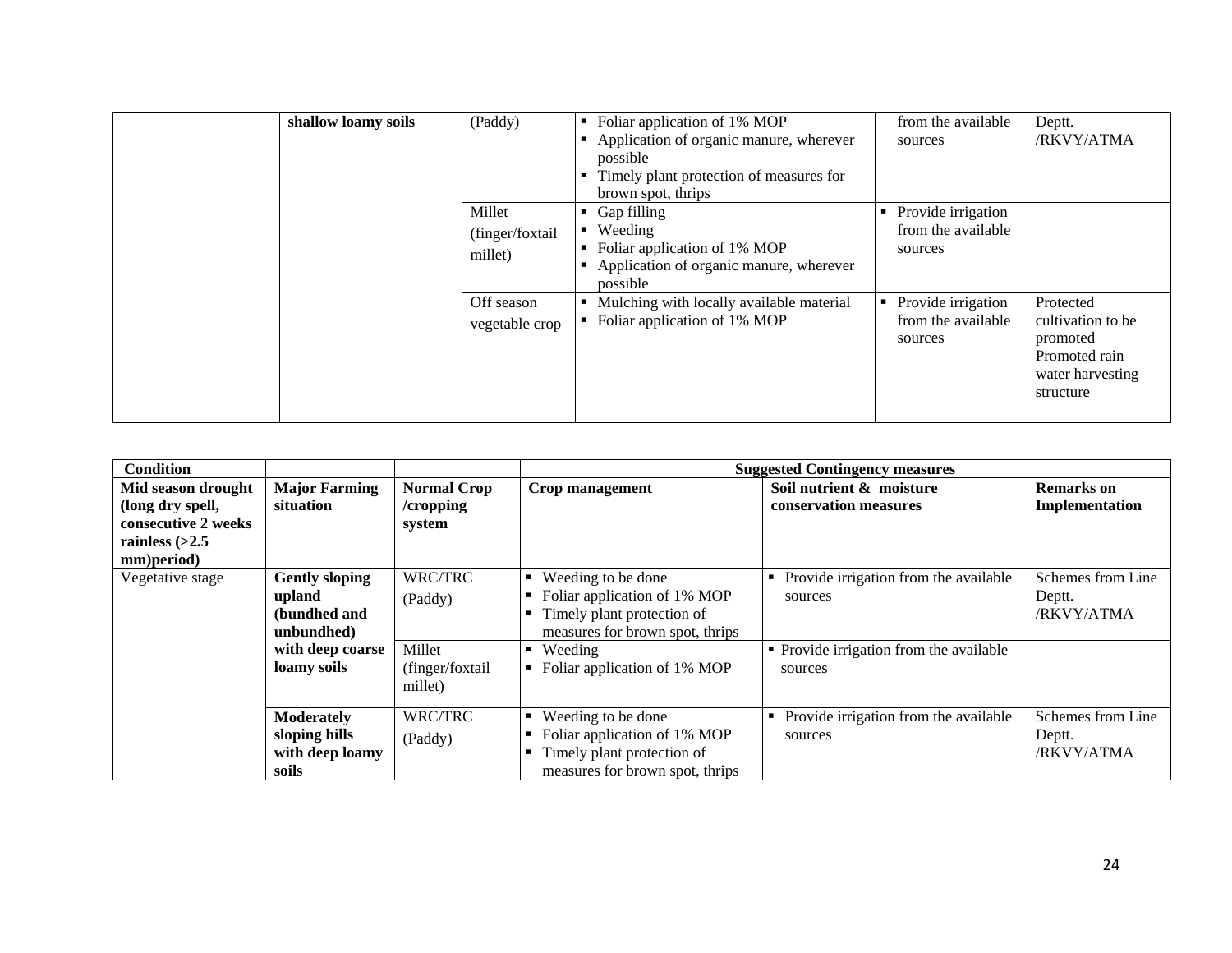|                                                     | Millet<br>(finger/foxtail)<br>millet) | Weeding<br>Foliar application of 1% MOP                                                                             | • Provide irrigation from the available<br>sources    |  |
|-----------------------------------------------------|---------------------------------------|---------------------------------------------------------------------------------------------------------------------|-------------------------------------------------------|--|
| <b>Very steep</b><br>sloping shallow<br>loamy soils | WRC/TRC<br>(Paddy)                    | Weeding to be done<br>Foliar application of 1% MOP<br>Timely plant protection of<br>measures for brown spot, thrips | Provide irrigation from the available<br>٠<br>sources |  |
|                                                     | Millet<br>(finger/foxtail)<br>millet) | Weeding<br>Foliar application of 1% MOP                                                                             | Provide irrigation from the available<br>٠<br>sources |  |

| <b>Condition</b>    |                       |                    |                                                | <b>Suggested Contingency measures</b>      |                   |
|---------------------|-----------------------|--------------------|------------------------------------------------|--------------------------------------------|-------------------|
| Mid season drought  | <b>Major Farming</b>  | <b>Normal Crop</b> | Crop management                                | Soil nutrient & moisture                   | <b>Remarks</b> on |
| (long dry spell,    | situation             | /cropping          |                                                | conservation measures                      | Implementation    |
| consecutive 2 weeks |                       | system             |                                                |                                            |                   |
| rainless $(>2.5$    |                       |                    |                                                |                                            |                   |
| mm)period)          |                       |                    |                                                |                                            |                   |
| Reproductive stage  | <b>Gently sloping</b> | WRC/TRC            | Foliar application of 1% MOP<br>٠              | Provide irrigation from the available      | Schemes from Line |
|                     | upland                | (Paddy)            | Timely plant protection of<br>٠                | sources                                    | Deptt.            |
|                     | (bundhed and          |                    | measures for gundhi bug,                       |                                            | /RKVY/ATMA        |
|                     | unbundhed)            |                    | п                                              |                                            |                   |
|                     | with deep coarse      | Millet             | Foliar application of 1% MOP<br>$\blacksquare$ | • Provide irrigation from the available    |                   |
|                     | loamy soils           | (finger/foxtail    |                                                | sources                                    |                   |
|                     |                       | millet)            |                                                |                                            |                   |
|                     | <b>Moderately</b>     | WRC/TRC            | Foliar application of 1% MOP<br>٠              | Provide irrigation from the available<br>٠ | Schemes from Line |
|                     | sloping hills         |                    | Timely plant protection of<br>п                | sources                                    | Deptt.            |
|                     | with deep loamy       | (Paddy)            | measures for gundhi bug,                       |                                            | /RKVY/ATMA        |
|                     | soils                 |                    |                                                |                                            |                   |
|                     |                       | Millet             | Foliar application of 1% MOP<br>$\blacksquare$ | • Provide irrigation from the available    |                   |
|                     |                       | (finger/foxtail    |                                                | sources                                    |                   |
|                     |                       | millet)            |                                                |                                            |                   |
|                     |                       |                    |                                                |                                            |                   |
|                     | Very steep            | WRC/TRC            | Foliar application of 1% MOP<br>٠              | Provide irrigation from the available      |                   |
|                     | sloping shallow       | (Paddy)            | Timely plant protection of<br>٠                | sources                                    |                   |
|                     | loamy soils           |                    | measures for gundhi bug                        |                                            |                   |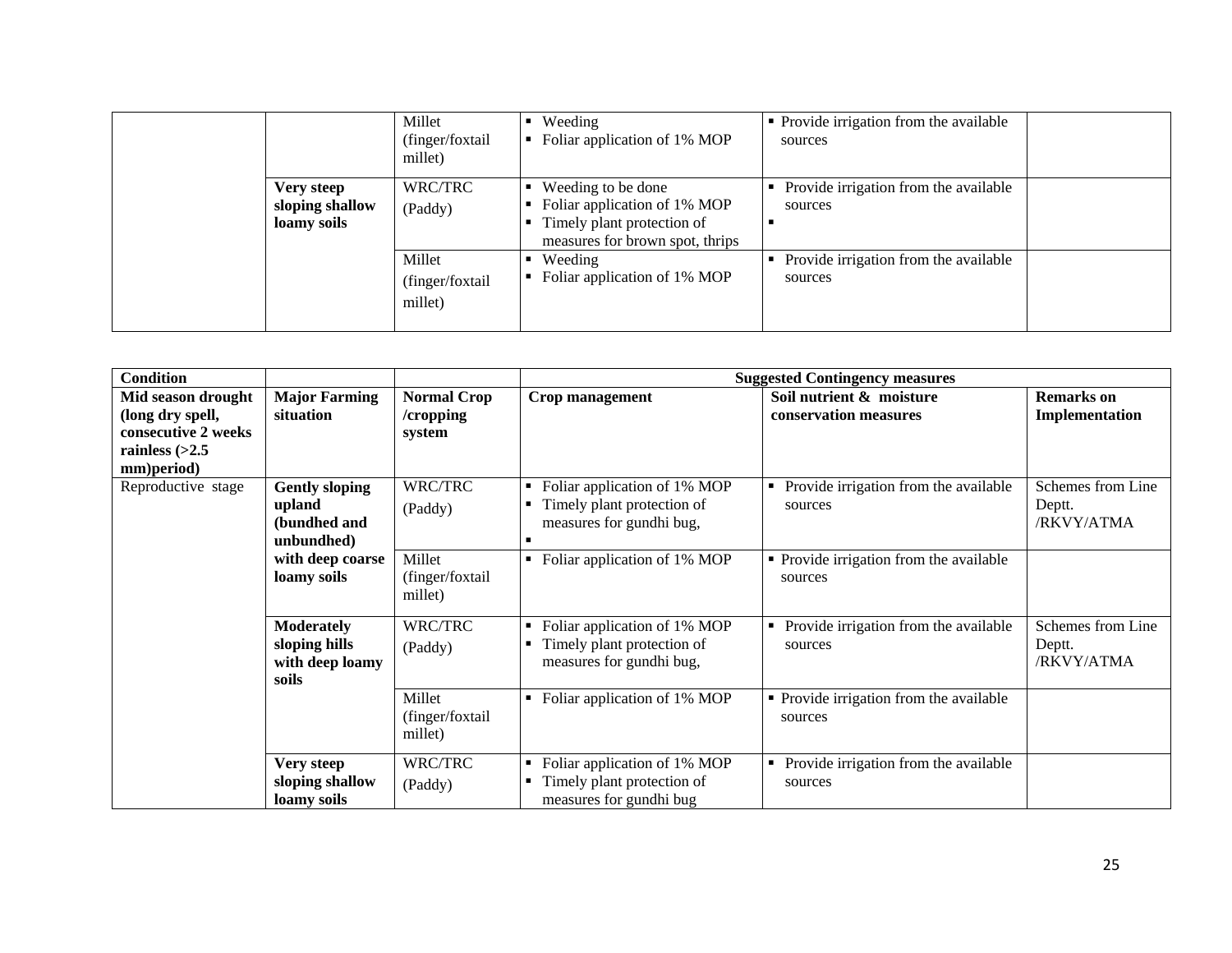|  | Millet           | Foliar application of 1% MOP | Provide irrigation from the available<br>$\blacksquare$ |  |
|--|------------------|------------------------------|---------------------------------------------------------|--|
|  | (finger/foxtail) |                              | sources                                                 |  |
|  | millet)          |                              |                                                         |  |
|  |                  |                              |                                                         |  |
|  |                  |                              |                                                         |  |
|  |                  |                              |                                                         |  |

| <b>Condition</b>                                        |                                              |                                       | <b>Suggested Contingency measures</b>   |                                                                                           |                                       |
|---------------------------------------------------------|----------------------------------------------|---------------------------------------|-----------------------------------------|-------------------------------------------------------------------------------------------|---------------------------------------|
| <b>Terminal drought</b><br>(Early withdrawal of         | <b>Major Farming</b><br>situation            | <b>Normal</b><br>Crop/cropping        | Crop management                         | <b>Rabi Crop planning</b>                                                                 | <b>Remarks on Implementation</b>      |
| monsoon)                                                |                                              | system                                |                                         |                                                                                           |                                       |
| upland<br>unbundhed)<br>with deep<br>soils<br>with deep | <b>Gently sloping</b><br>(bundhed and        | <b>WRC/TRC</b> (Paddy)                | Harvest at physiological<br>maturity.   | Planning for zero tillage<br>cultivation of pea, toria etc.<br>Preparation for cole crops | Schemes from Line<br>Deptt./RKVY/ATMA |
|                                                         | coarse loamy                                 | Millet<br>(finger/foxtail<br>millet)  | Harvest at physiological<br>maturity.   | Planning for zero tillage<br>cultivation of pea, toria etc.<br>Preparation for cole crops |                                       |
|                                                         | <b>Moderately</b><br>sloping hills           | WRC/TRC (Paddy)                       | - Harvest at physiological<br>maturity. | Planning for zero tillage<br>cultivation of pea, toria etc.<br>Preparation for cole crops | Schemes from Line<br>Deptt./RKVY/ATMA |
|                                                         | loamy soils                                  | Millet<br>(finger/foxtail<br>millet)  | - Harvest at physiological<br>maturity. | Planning for zero tillage<br>cultivation of pea, toria etc.<br>Preparation for cole crops |                                       |
|                                                         | Very steep<br>sloping shallow<br>loamy soils | WRC/TRC (Paddy)                       | Harvest at physiological<br>maturity.   | Planning for zero tillage<br>cultivation of pea, toria etc.<br>Preparation for cole crops | Schemes from Line<br>Deptt./RKVY/ATMA |
|                                                         |                                              | Millet<br>(finger/foxtail)<br>millet) | - Harvest at physiological<br>maturity. | Planning for zero tillage<br>cultivation of pea, toria etc.<br>Preparation for cole crops |                                       |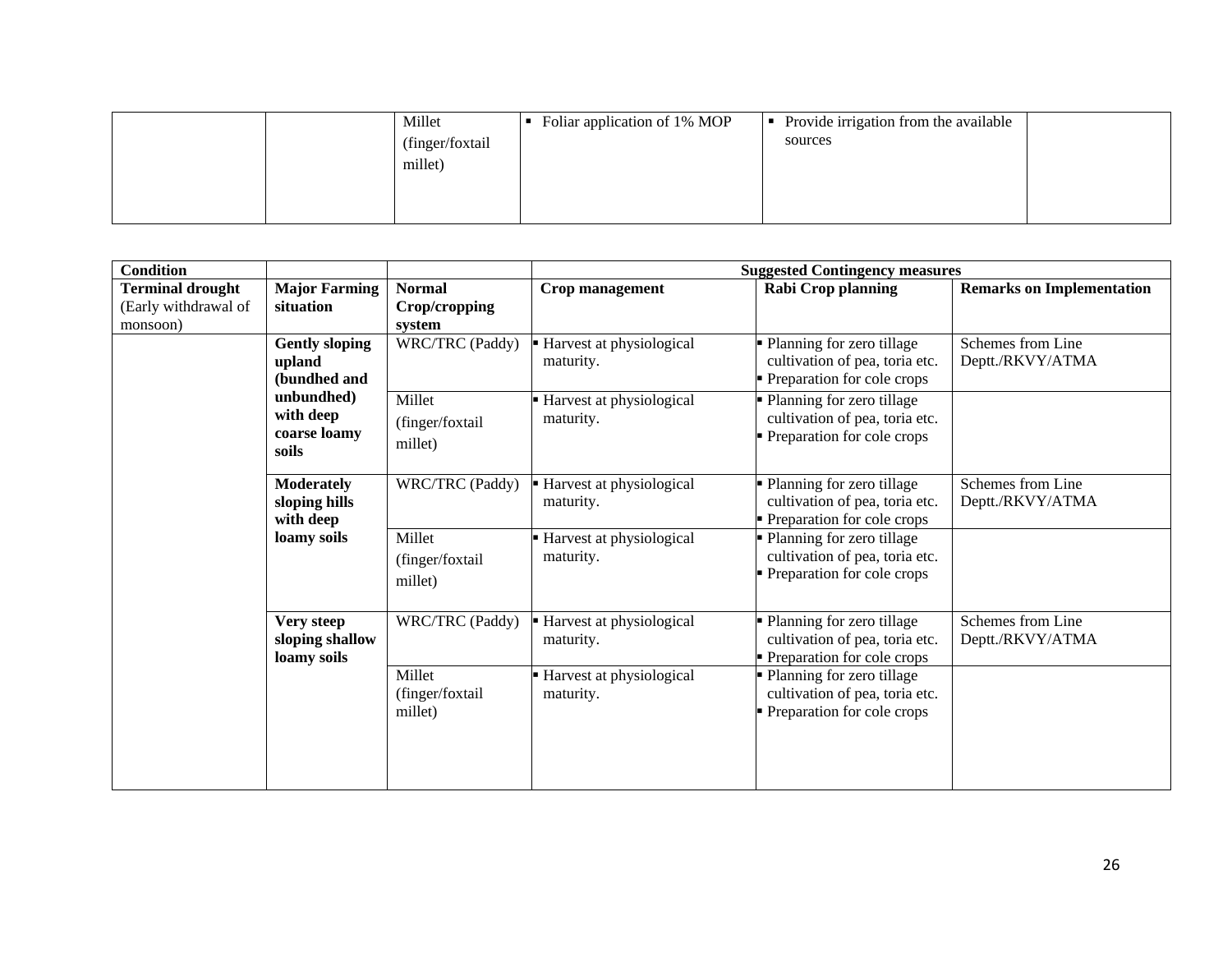#### 2.1.2 **Drought-irrigated situation** : NA in this district

#### 2.2 **Unusual rains (untimely, unseasonal etc) (for both rainfed and irrigation situation)**

| <b>Condition</b>                                                                  | <b>Suggested contingency measure</b>                                                                                                                                                                                                                                                                                               |                                                                                                                                                                            |                                                                                                                                                                                                                                                                                                                                                                                                                                                                                                                   |                                                                                                                                                |  |
|-----------------------------------------------------------------------------------|------------------------------------------------------------------------------------------------------------------------------------------------------------------------------------------------------------------------------------------------------------------------------------------------------------------------------------|----------------------------------------------------------------------------------------------------------------------------------------------------------------------------|-------------------------------------------------------------------------------------------------------------------------------------------------------------------------------------------------------------------------------------------------------------------------------------------------------------------------------------------------------------------------------------------------------------------------------------------------------------------------------------------------------------------|------------------------------------------------------------------------------------------------------------------------------------------------|--|
| <b>Continuous high</b><br>rainfall in a short<br>span leading to<br>water logging | <b>Vegetative stage</b>                                                                                                                                                                                                                                                                                                            | <b>Flowering stage</b>                                                                                                                                                     | Crop maturity stage                                                                                                                                                                                                                                                                                                                                                                                                                                                                                               | Post harvest                                                                                                                                   |  |
| paddy                                                                             | Drainage of excess water from the<br>field                                                                                                                                                                                                                                                                                         | Immediate provision of<br>drainage system                                                                                                                                  | • Drain out excess water<br>• Harvest at physiological<br>maturity                                                                                                                                                                                                                                                                                                                                                                                                                                                | • Shifting to a safer place<br>• Dry in shade and in well<br>ventilated space                                                                  |  |
| Maize                                                                             | Provide drainage                                                                                                                                                                                                                                                                                                                   | Provide drainage                                                                                                                                                           | • Drain out excess water<br>■ Harvest at physiological<br>maturity                                                                                                                                                                                                                                                                                                                                                                                                                                                | • Shifting to a safer place<br>• Dry in shade and in well<br>ventilated space                                                                  |  |
| Milllet                                                                           | Drainage of excess water                                                                                                                                                                                                                                                                                                           | Immediate provision of<br>drainage system                                                                                                                                  | • Drain out excess water<br>• Harvest at physiological<br>maturity                                                                                                                                                                                                                                                                                                                                                                                                                                                | Proper drying                                                                                                                                  |  |
| Horticulture                                                                      |                                                                                                                                                                                                                                                                                                                                    |                                                                                                                                                                            |                                                                                                                                                                                                                                                                                                                                                                                                                                                                                                                   |                                                                                                                                                |  |
| Orange                                                                            | • Provide proper drainage<br>In steep slopes, prepare half moon<br>terraces to prevent soil erosion and<br>leaching loss<br>• If there is physical damage, pruning<br>of damage branches and application<br>of Bordeaux paste should be done to<br>prevent secondary infection.<br>• Proper nutrient management to be<br>followed. | - Provide proper drainage<br>• Foliar application of<br>micronutrient/multiplex @<br>0.2% should be done to<br>prevent flower drop<br>Control aphids and mealy<br>bugs etc | If there is physical damage,<br>pruning of damage branches<br>and application of Bordeaux<br>paste should be done to<br>prevent secondary infection<br>Harvesting can be delayed<br>upto 60-75 days by spraying<br>pre-harvest chemical i.e. 2-4D<br>at $20$ ppm + GA at $10$ ppm +<br>0.2% Kcl on maturing fruits.<br>Harvesting can be delayed. In<br>citrus even after full maturity,<br>the fruits can be left on the tree<br>for 2-3 weeks without<br>deterioration which facilitates<br>prolong harvesting. | Fruits are to be stored in well<br>aerated farm shed or house to<br>avoid loses.<br>Storing at $8 - 100$ C with 85<br>$-90$ % RH is preferred. |  |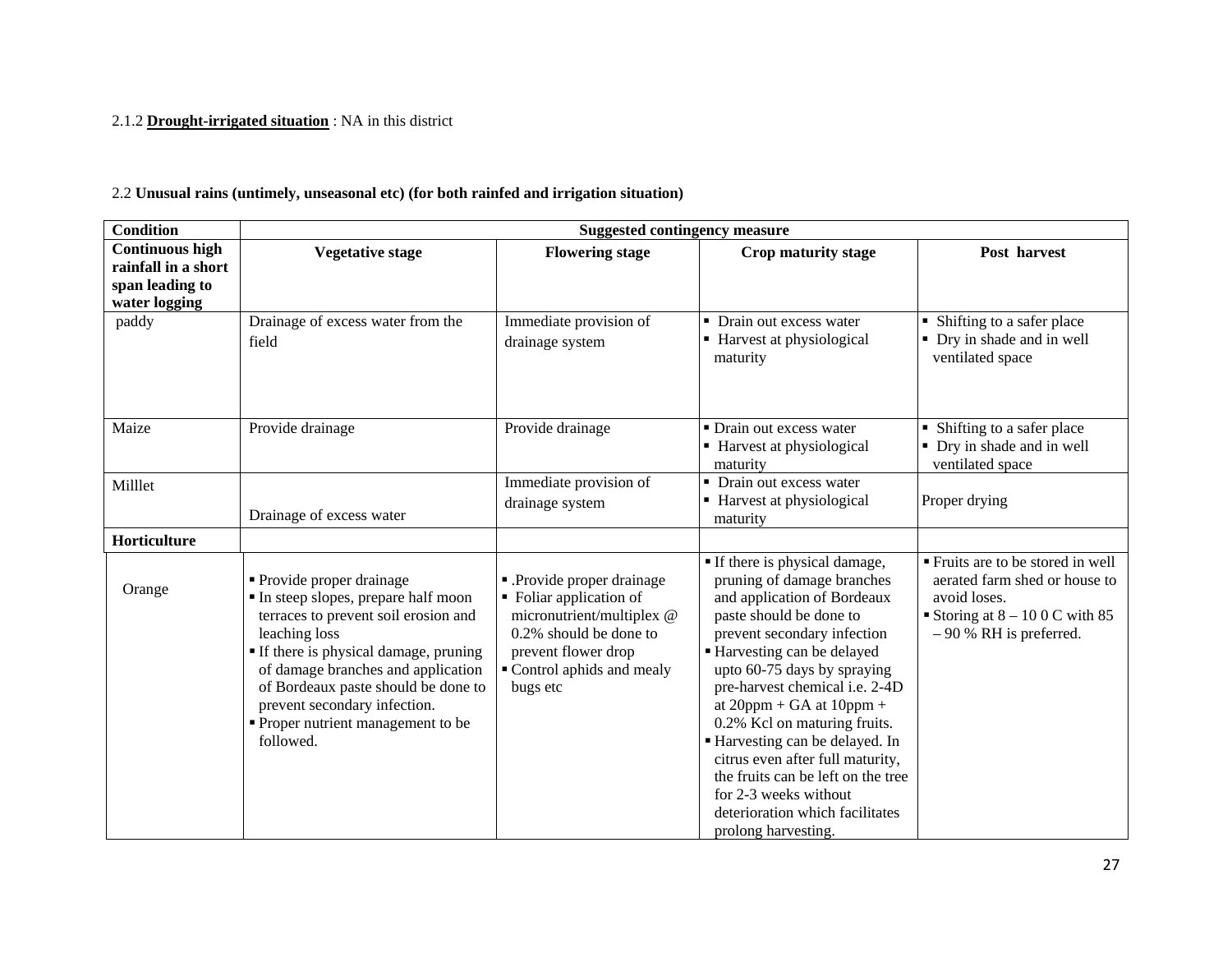|           |                                                                                                                                                                                                                                                                                                                       |                                                                                                                                                                                                                                                                   | • While picking, the stem end<br>should be cut close to the fruit<br>without damaging the rind.<br>Hence avoiding fungal<br>infection.<br>• Collect the good fruits and<br>store them. Damaged fallen<br>fruits to be disposed off |                                                                                                                                                                                  |
|-----------|-----------------------------------------------------------------------------------------------------------------------------------------------------------------------------------------------------------------------------------------------------------------------------------------------------------------------|-------------------------------------------------------------------------------------------------------------------------------------------------------------------------------------------------------------------------------------------------------------------|------------------------------------------------------------------------------------------------------------------------------------------------------------------------------------------------------------------------------------|----------------------------------------------------------------------------------------------------------------------------------------------------------------------------------|
| Apple     | • Provide proper drainage<br>In steep slopes, prepare half moon<br>terraces to prevent soil erosion and<br>leaching loss<br><b>If there is physical damage, pruning</b><br>of damage branches and application<br>of Bordeaux paste should be done to<br>prevent secondary infection<br>Nutrient management to be done | • Provide proper drainage<br>• Half moon terraces to be<br>done to prevent nutrient loss<br>• Pruning of damaged brances<br>and application of Bordeaux<br>Paste to be done<br>• Nutrient management along<br>with foliar application<br>micronutrient to be done | Spray 2,4,5-T @ 20ppm or<br>2,4,5-TCPA $@$ 15ppm to<br>inhibit fruit drop<br>Collect the good fruits and<br>store them. Damaged fallen<br>fruits to be separated and<br>disposed off<br>Recessary to maintain<br>adequate drainage | $\blacksquare$ Stored the fruits for 4-8<br>months at -1.1 to $0^{\circ}$ C and 85-<br>90 % RH.<br>• Spray growth regulators Like<br>Alar $@$ 1000 ppm to improve<br>storability |
| Pineapple | · Make trenches/furrows in between<br>ridges to facilitate drainage of<br>excess water<br>Remove the excess suckers to<br>maintain the quality of plant<br>Nutrient management to be<br>followed                                                                                                                      | Application of Ethephon<br>2mg in 100-<br>140mg, Bentoniteor NAA @<br>25ppm or 2, 4-D @5-10<br>ppm should be applied for<br>uniform flower induction.                                                                                                             | • Provide proper drainage<br>• Spraying of insecticides and<br>fungicide<br>■ Fruits can be protected with<br>locally available material to<br>protect the mature fruit from<br>unusual rains                                      | Store fruits in well aerated<br>farm shed or house to avoid<br>loses.<br>• Pineapples can be stored at a<br>temperature of 7.5-12°C and<br>RH 70-90% for 4 weeks.                |
| Kiwifruit | Provide proper drainage<br>In steep slopes, prepare half moon<br>terraces to prevent soil erosion and<br>leaching loss<br>If there is physical damage, pruning<br>of damage branches and application<br>of Bordeaux paste should be done to<br>prevent secondary infection<br>Nutrient management to be done          | • Provide proper drainage<br>■ Half moon terraces to be<br>done to prevent nutrient loss<br>Pruning of damaged<br>branches and application of<br>Bordeaux Paste to be done<br>Nutrient management along<br>with foliar application<br>micronutrient to be done    | <b>Example 1</b> Heavy pruning should not<br>done as the fruit will be<br>affected by rain<br>• Drain out excess water                                                                                                             | Stored the fruits at 0 to $4^{\circ}$ C<br>and 80-90 % RH.<br>• Spray growth regulators Like<br>Alar $@$ 1000 ppm to improve<br>storability                                      |
| Banana    | • Provide proper drainage<br>" Nutrient management to be done<br>• Propping or staking should be done<br>• Spraying of insecticides and<br>fungicide                                                                                                                                                                  | • Provide proper drainage<br>Nutrient management to be<br>done along with application<br>of micronutrient<br>• Propping or staking should<br>be done                                                                                                              | • Provide proper drainage<br>Nutrient management to be<br>done<br>• Propping to be done<br>• Bagging to be done to protect<br>the bunch from unusual rains.                                                                        | Store the fruits/ bunch in well<br>aerated farm shed or house to<br>avoid loses.<br>Storing at $10 - 12^{\circ}$ C with 70<br>$-80% RH$                                          |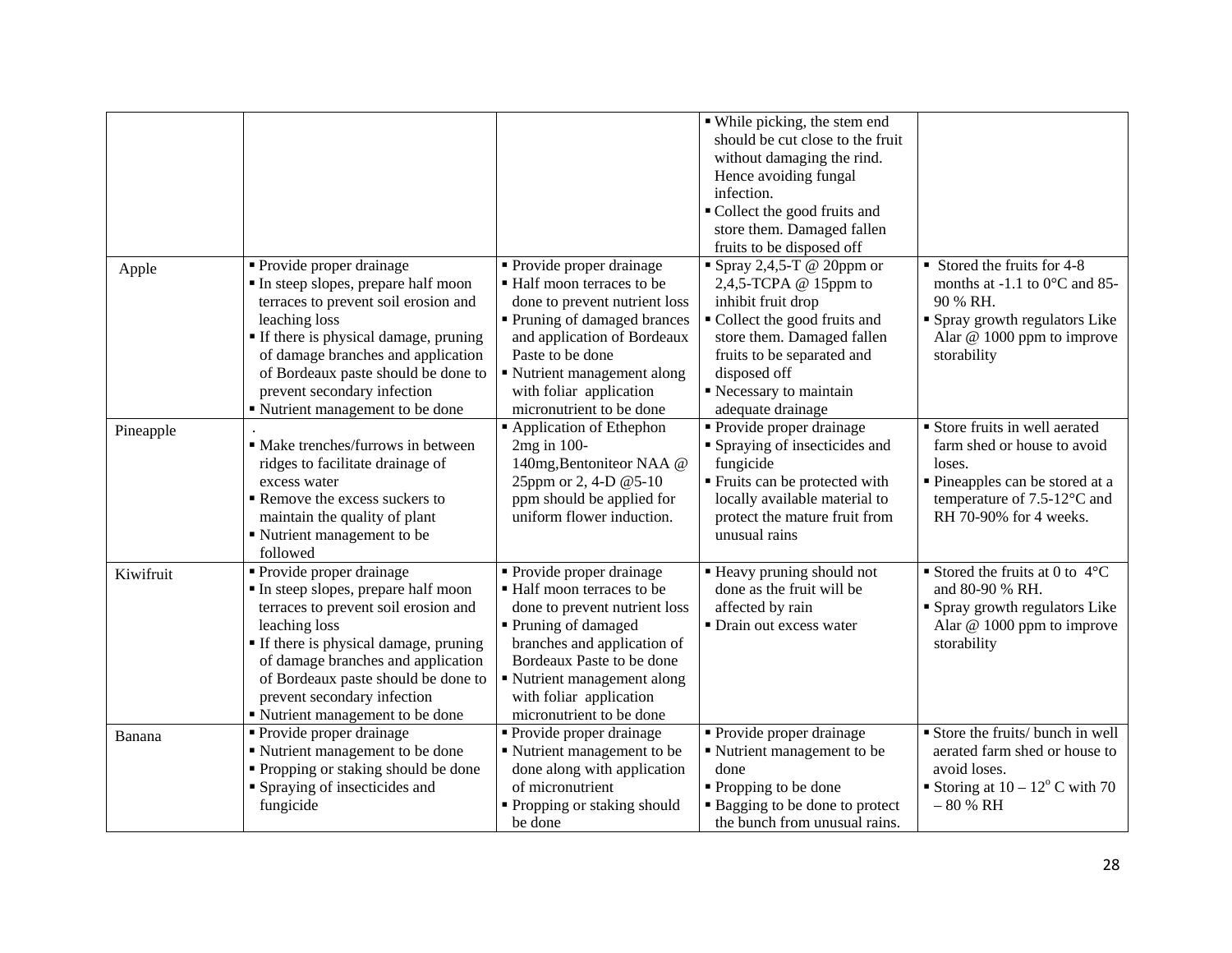|                           |                                                                                                                                                                                                                                                                                               | • Spraying of insecticides and<br>fungicide                                                                                                                                                              | • Denavelling to be done to<br>improve the bunch weight<br>(removal of male bud)                                                                              |                                                                                                                                         |
|---------------------------|-----------------------------------------------------------------------------------------------------------------------------------------------------------------------------------------------------------------------------------------------------------------------------------------------|----------------------------------------------------------------------------------------------------------------------------------------------------------------------------------------------------------|---------------------------------------------------------------------------------------------------------------------------------------------------------------|-----------------------------------------------------------------------------------------------------------------------------------------|
| Large cardamom            | It grows luxuriantly in moist and<br>humid climate. So continuous rain is<br>not a problem during its vegetative<br>growth.<br>• Provide adequate drainage<br>• Spraying of insecticides and<br>fungicide                                                                                     | • Rain during flowering is<br>detrimental. So water<br>logging should be avoided.<br>• Proper drainage system<br>should be followed.<br>• Shade regulation may be<br>taken up providing 50-60%<br>shade. | <b>Harvesting can be delayed</b><br>• Proper drainage system should<br>be followed.                                                                           | • Collect and dry the produce<br>in fuel kiln overnight at 50°-<br>60°C or in drier for 14-18<br>hours at $45^{\circ}$ -50 $^{\circ}$ C |
| Ginger                    | • Provide proper drainage channels to<br>avoid stagnation of water<br>Earthing up to be done at proper soil<br>moisture level<br>Nutrient management to be<br>followed<br>" Field bunding to prevent entry of<br>water from surrounding areas.<br>• Spraying of insecticides and<br>fungicide | • Provision of drainage to<br>remove excess water.<br>■ Earthing up should be<br>followed by manuring.<br>" Field bunding to prevent<br>entry of water from<br>surrounding areas.                        | • Dry weather before harvesting<br>is necessary. So harvesting can<br>be delayed.                                                                             | • Shifting of the produce to a<br>drier place.<br>• Drying to remove excess<br>moisture of produce.                                     |
| Turmeric                  | • Provide proper drainage channels to<br>avoid stagnation of water<br>Earthing up to be done at proper soil<br>moisture level<br>Nutrient management to be<br>followed<br>" Field bunding to prevent entry of<br>water from surrounding areas.<br>• Spraying of insecticides and<br>fungicide | • Provision of drainage to<br>remove excess water.<br>■ Earthing up should be<br>followed by manuring.<br>• Field bunding to prevent<br>entry of water from<br>surrounding areas.                        | • Dry weather before harvesting<br>is necessary. So harvesting can<br>be delayed.                                                                             | • Shifting of the produce to a<br>drier place.<br>• Drying to remove excess<br>moisture of produce.                                     |
| Vegetables<br>(cucurbits) | • Provision of drainage to remove<br>excess water.<br>■ Earthing up to be done at proper soil<br>moisture condition followed by<br>manuring<br>• Field bunding to prevent entry of                                                                                                            | • Spray maleic hydrazine<br>(MH) and 2, 4-5 tri-<br>iodobenzoic acid (TIBA) @<br>50ppm for Sex expression.<br>Boron @ 3ppm and calcium<br>@ 20ppm is also effective.<br>• Provision of drainage to       | ■ Fruits to be harvested<br>immediately without causing<br>injury to fruits<br>Remove all damaged fruit<br>" Take up appropriate plant<br>protection measures | • The fruits can be stored for 2-<br>3 weeks at 15-20°C and RH<br>75% in a well-ventilated<br>chamber                                   |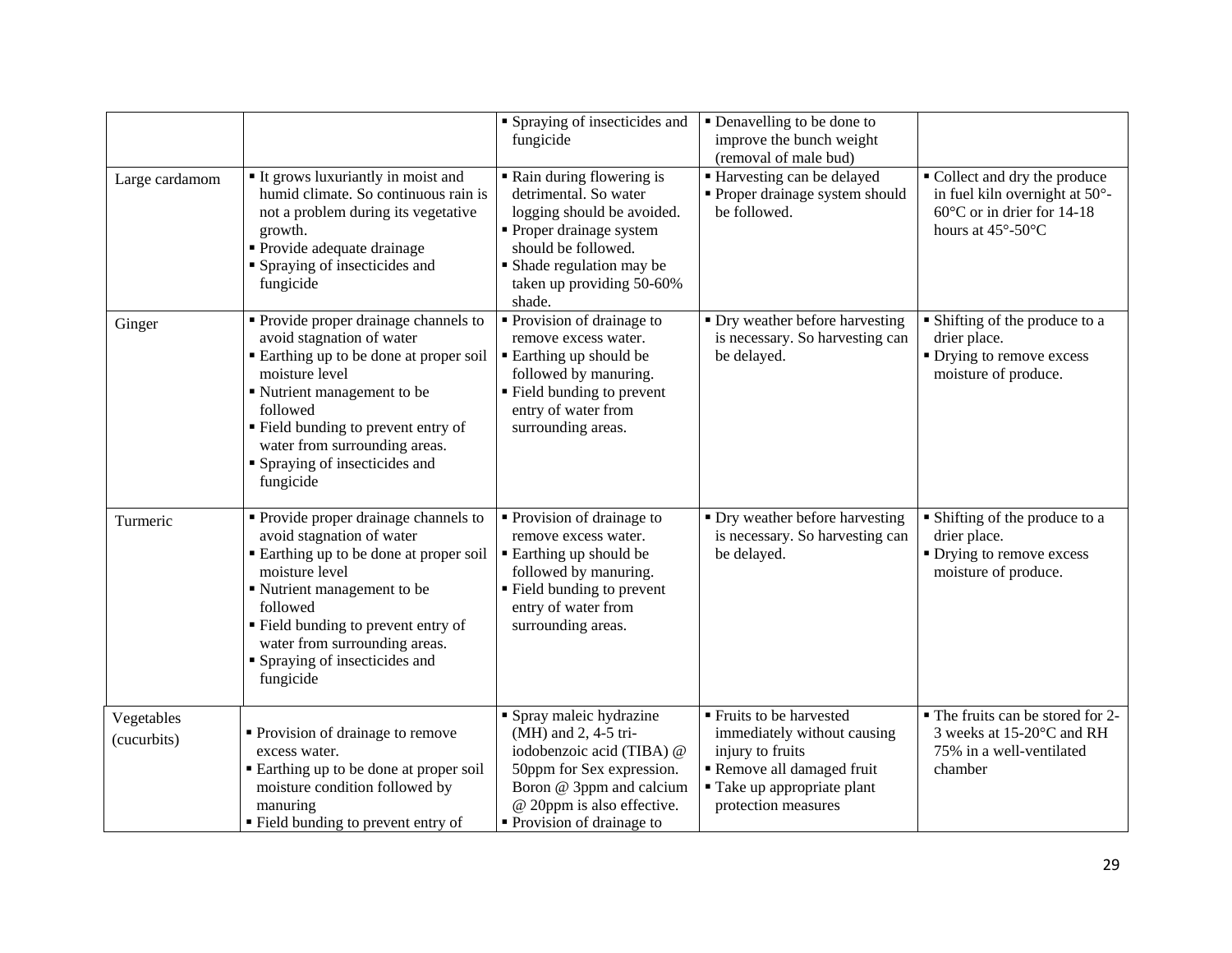|              | water from surrounding areas.<br><b>Staking should be properly followed.</b><br>Rainy season crops can be trained on<br>a bower made of bamboos and<br>sticks.                                                                                                                                                                                                                                                                               | remove excess water.<br>• Earthing up followed by<br>manuring<br>■ Field bunding to prevent<br>entry of water from<br>surrounding areas.<br>■ Take up proper plant<br>protection measures                                                                                                                                                                  |                                                                                                                                                                                                                                                                                                                                                            |                                                                                                                                                                                                                 |
|--------------|----------------------------------------------------------------------------------------------------------------------------------------------------------------------------------------------------------------------------------------------------------------------------------------------------------------------------------------------------------------------------------------------------------------------------------------------|------------------------------------------------------------------------------------------------------------------------------------------------------------------------------------------------------------------------------------------------------------------------------------------------------------------------------------------------------------|------------------------------------------------------------------------------------------------------------------------------------------------------------------------------------------------------------------------------------------------------------------------------------------------------------------------------------------------------------|-----------------------------------------------------------------------------------------------------------------------------------------------------------------------------------------------------------------|
|              | Heavy rainfall with high speed winds in a short span                                                                                                                                                                                                                                                                                                                                                                                         |                                                                                                                                                                                                                                                                                                                                                            |                                                                                                                                                                                                                                                                                                                                                            |                                                                                                                                                                                                                 |
| Horticulture |                                                                                                                                                                                                                                                                                                                                                                                                                                              |                                                                                                                                                                                                                                                                                                                                                            |                                                                                                                                                                                                                                                                                                                                                            |                                                                                                                                                                                                                 |
| Orange       | • Earthing up of young plants to avoid<br>uprooting due to wind.<br>· Provide proper drainage facilities.<br><b>Staking to avoid falling off of plants</b><br>In steep slopes, prepare half moon<br>terraces to prevent soil erosion and<br>leaching loss<br>Pruning of damage branches and<br>application of Bordeaux paste<br>should be done to prevent secondary<br>infection<br>• Proper nutrient management to be<br>followed           | • Wind break around the<br>orchard to protect crop from<br>wind damage<br>• Provide proper drainage<br>Nutrient management to be<br>followed along with foliar<br>spray of micronutrient<br>• Pruning of damage branches<br>and application of Bordeaux<br>paste should be done to<br>prevent secondary infection                                          | • Propping heavy bearing tree<br>and weak tree by bamboo<br>pole.<br>Harvesting can be delayed<br>upto 60-75 days by spraying<br>pre-harvest chemical i.e. 2-4D<br>at $20$ ppm + GA at $10$ ppm +<br>0.2% Kcl on maturing fruits.<br>• Pruning of damage branches<br>and application of Bordeaux<br>paste should be done to<br>prevent secondary infection | " Fruits are to be stored in well<br>aerated farm shed or house to<br>avoid loses.<br>• Pack the fruit in perforated<br>polythene bag, boxes, crates,<br>etc. and store at temperature<br>of 10-11°C & 92 % RH. |
| Apple        | • Earthing up of young plants to avoid<br>uprooting due to wind.<br>• Provide proper drainage facilities.<br>■ Staking to be done to avoid falling<br>off of plants.<br>In steep slopes, prepare half moon<br>terraces to prevent soil erosion and<br>leaching loss<br>Pruning of damage branches and<br>application of Bordeaux paste<br>should be done to prevent secondary<br>infection<br>• Proper nutrient management to be<br>followed | • Provision of drainage to<br>remove excess water.<br>■ Wind break around the<br>orchard<br>• Maintain the half moon<br>terraces to avoid soil<br>nutrient loss<br>• Proper nutrient management<br>to be followed along with<br>foliar application of<br>micronutrient<br>• Prune out all damage<br>branches with appropriate<br>plant protection measures | Harvest ripe fruits<br>• Propping heavy bearing tree<br>and weak tree by bamboo<br>pole.<br>■ Use of plant bio-regulators to<br>delay ripening with<br>Daminozide or Alar @<br>1000ppm sprayed before 60<br>days before harvest.                                                                                                                           | $\blacksquare$ Store fruits for 4-8 months at<br>-1.1 to $0^{\circ}$ C and 85-90 % RH.                                                                                                                          |
| Pineapple    | <b>Earthing up plants for better</b>                                                                                                                                                                                                                                                                                                                                                                                                         | • Earthing up to prevent                                                                                                                                                                                                                                                                                                                                   | " Fruits can be protected with                                                                                                                                                                                                                                                                                                                             | • .Store fruits in well aerated                                                                                                                                                                                 |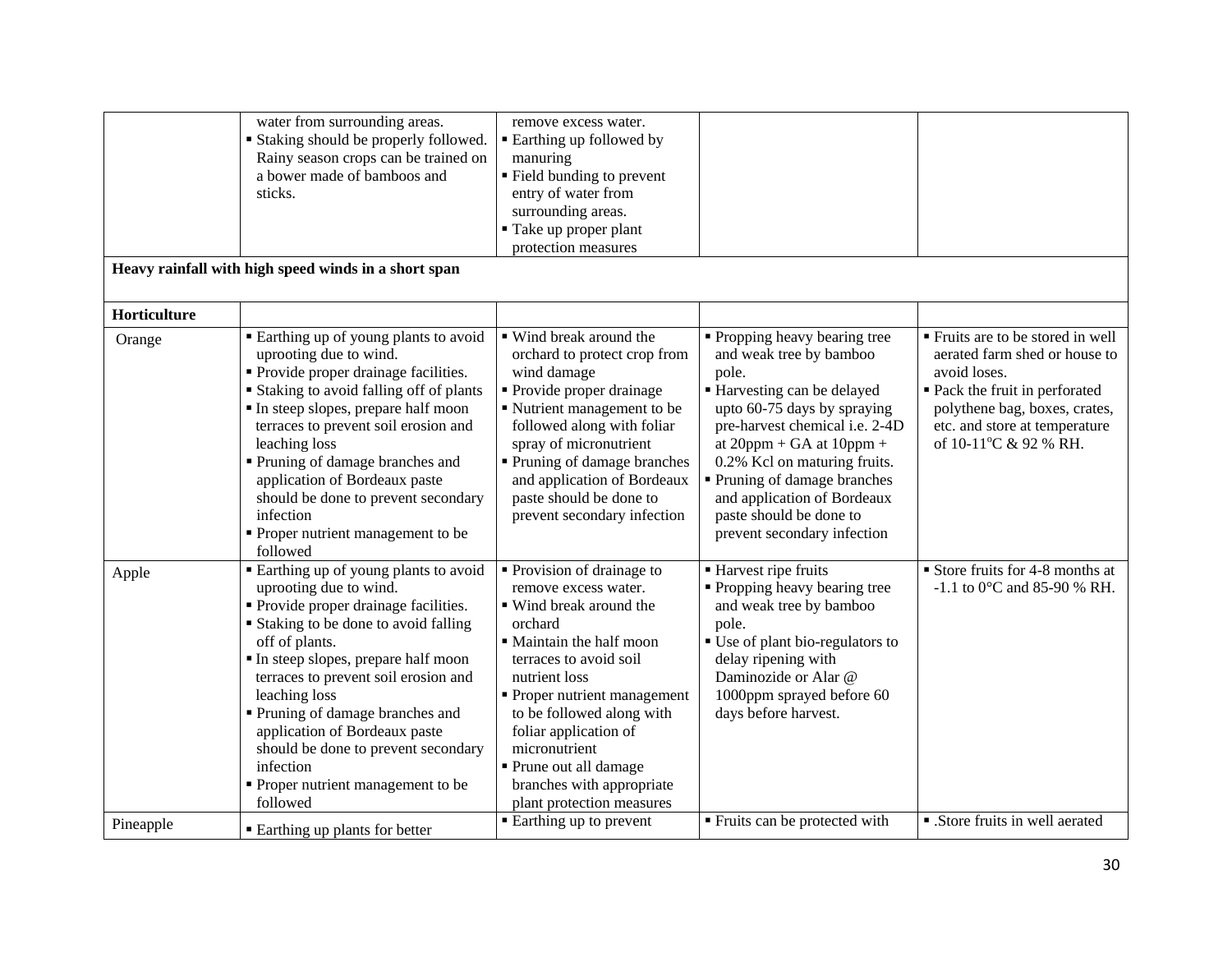|                | development and anchorage.<br>· Make trenches/furrows in between<br>ridges to facilitate drainage of excess<br>water.<br>■ Nutrient management to be followed                                                                                                                                                                                                        | uprooting.<br>• Provide proper drainage<br>• Nutrient management to be<br>followed<br>Spray NAA @ 25ppm or 2,<br>4-D $@$ 5-10 ppm should be<br>applied for uniform flower<br>induction.                                                                          | locally available material to<br>protect the mature fruit from<br>unusual rains<br>■ Spraying of insecticides and<br>fungicide<br><b>Earthing up plants for better</b><br>development and anchorage.<br>· Make trenches/furrows in<br>between ridges to facilitate<br>drainage of excess water | farm shed or house to avoid<br>loses.<br>Pineapples can be stored at a<br>temperature of 7.5-12°C and<br>RH 70-90% for 4 weeks.                                            |
|----------------|----------------------------------------------------------------------------------------------------------------------------------------------------------------------------------------------------------------------------------------------------------------------------------------------------------------------------------------------------------------------|------------------------------------------------------------------------------------------------------------------------------------------------------------------------------------------------------------------------------------------------------------------|------------------------------------------------------------------------------------------------------------------------------------------------------------------------------------------------------------------------------------------------------------------------------------------------|----------------------------------------------------------------------------------------------------------------------------------------------------------------------------|
| Kiwifruit      | • Provide proper drainage<br><b>Support the plant using T-Bar</b><br>system<br>In steep slopes, prepare half moon<br>terraces to prevent soil erosion and<br>leaching loss<br>" If there is physical damage, pruning<br>of damage branches and application<br>of Bordeaux paste should be done to<br>prevent secondary infection<br>" Nutrient management to be done | • Provide proper drainage<br>• Half moon terraces to be<br>done to prevent nutrient loss<br>Pruning of damaged<br>branches and application of<br>Bordeaux Paste to be done<br>• Nutrient management along<br>with foliar application<br>micronutrient to be done | " Heavy pruning should not<br>done as the fruit will be<br>affected by rain<br>• Drain out excess water<br>" Maintain the plant using T-Bar<br>trellis supporting system<br>• Nutrient management along<br>with foliar application<br>micronutrient to be done                                 | Stored the fruits at 0 to $4^{\circ}$ C<br>and 80-90 % RH.<br>• Spray growth regulators Like<br>Alar @ 1000 ppm to improve<br>storability                                  |
| Banana         | • Provide proper drainage<br>■ Nutrient management to be done<br>• Propping or staking should be done<br>• Spraying of insecticides and<br>fungicide                                                                                                                                                                                                                 | • Provide proper drainage<br>• Nutrient management to be<br>done along with application<br>of micronutrient<br>■ Propping or staking should<br>be done<br>• Spraying of insecticides and<br>fungicide                                                            | • Provide proper drainage<br>• Nutrient management to be<br>done<br>• Propping to be done<br>• Bagging to be done to protect<br>the bunch from unusual rains.<br>• Denavelling to be done to<br>improve the bunch weight<br>(removal of male bud)                                              | Store the fruits/ bunch in well<br>aerated farm shed or house to<br>avoid loses.<br>Storing at $10 - 12^{\circ}$ C with 70<br>$-80% RH$                                    |
| Large cardamom | • For newly planted crops, staking<br>should be provided.<br>• Provide adequate drainage<br>• Spraying of insecticides and<br>fungicid<br>• Follow proper nutrient management<br>■ Earthing up to be done                                                                                                                                                            | • Proper drainage system<br>should be followed.<br>• Follow proper nutrient<br>management<br>• Earthing up to prevent<br>uprooting.                                                                                                                              | ■ Harvest at physiological<br>maturity stage or can be<br>delayed<br>· Proper drainage system should<br>be followed                                                                                                                                                                            | • Collect the harvest and dry<br>the produce in fuel kiln<br>overnight at $50^{\circ}$ -60 $^{\circ}$ C or in<br>drier for 14-18 hours at $45^{\circ}$ -<br>$50^{\circ}$ C |
| Ginger         | • Provide proper drainage channels to<br>avoid stagnation of water                                                                                                                                                                                                                                                                                                   | • Provision of drainage to<br>remove excess water.                                                                                                                                                                                                               | ■ Harvest at physiological<br>maturity stage.                                                                                                                                                                                                                                                  | • Shifting of the produce to a<br>drier place.                                                                                                                             |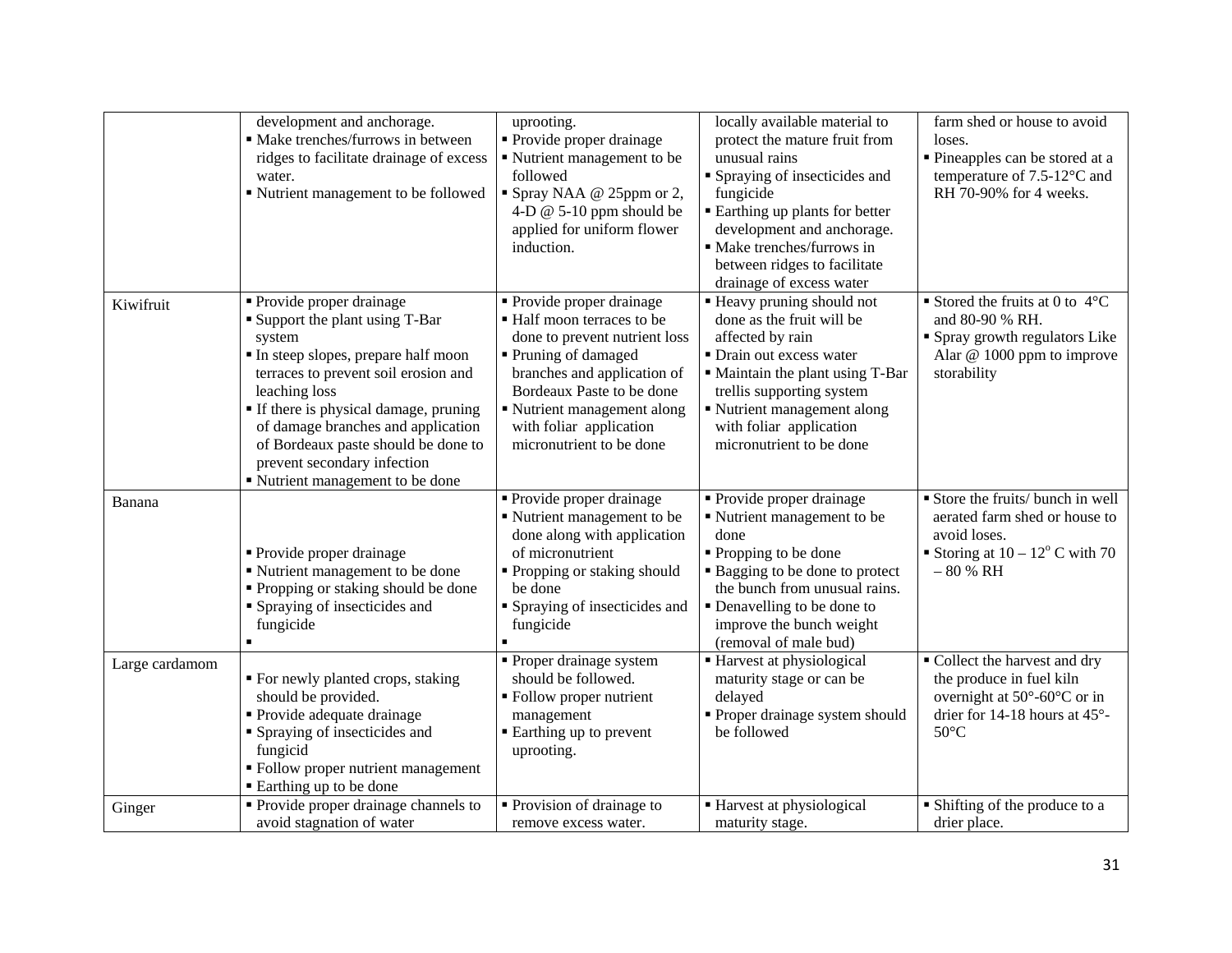|                           | ■ Earthing up to be done at proper soil<br>moisture level<br>" Nutrient management to be followed<br>" Field bunding to prevent entry of<br>water from surrounding areas.<br>• Spraying of insecticides and                                                                                                 | ■ Earthing up should be<br>followed by manuring.<br>• Field bunding to prevent<br>entry of water from<br>surrounding areas.                                                                                                                                                                                                                                                                                       |                                                                                                                                                               | • Drying to remove excess<br>moisture of produce<br>(moisture level 10%)                               |
|---------------------------|-------------------------------------------------------------------------------------------------------------------------------------------------------------------------------------------------------------------------------------------------------------------------------------------------------------|-------------------------------------------------------------------------------------------------------------------------------------------------------------------------------------------------------------------------------------------------------------------------------------------------------------------------------------------------------------------------------------------------------------------|---------------------------------------------------------------------------------------------------------------------------------------------------------------|--------------------------------------------------------------------------------------------------------|
| Turmeric                  | fungicide<br>• Provide proper drainage channels to<br>avoid stagnation of water<br>■ Earthing up to be done at proper soil<br>moisture level<br>■ Nutrient management to be followed<br>• Field bunding to prevent entry of<br>water from surrounding areas.<br>• Spraying of insecticides and<br>fungicide | • Provision of drainage to<br>remove excess water.<br>■ Earthing up should be<br>followed by manuring.<br>• Field bunding to prevent<br>entry of water from<br>surrounding areas.                                                                                                                                                                                                                                 | • Dry weather before harvesting<br>is necessary. So harvesting can<br>be delayed.                                                                             | • Shifting of the produce to a<br>drier place.<br>• Drying to remove excess<br>moisture of produce.    |
| Vegetables<br>(cucurbits) | Provision of drainage to remove<br>excess water.<br>■ Earthing up to be followed<br>• Ensure proper staking of crop<br>wherever required<br>" Field bunding to prevent entry of<br>water from surrounding areas.                                                                                            | · Spray maleic Hydrazide @<br>50ppm aqueous solution at<br>2 and 4 leaf stages to<br>stimulate vine growth,<br>giving more female flowers.<br>• Provision of drainage to<br>remove excess water.<br>■ Wind break around the<br>orchard to protect crop from<br>wind damage<br><b>Earthing up and propping to</b><br>prevent uprooting.<br>• Field bunding to prevent<br>entry of water from<br>surrounding areas. | ■ Fruits to be harvested<br>immediately without causing<br>injury to fruits<br>Remove all damaged fruit<br>■ Take up appropriate plant<br>protection measures | • The fruits can be stored for 2-<br>3 weeks at 15-20°C and RH<br>75% in a well-ventilated<br>chamber. |
|                           | Outbreak of pests and diseases due to unseasonal rains : NA                                                                                                                                                                                                                                                 |                                                                                                                                                                                                                                                                                                                                                                                                                   |                                                                                                                                                               |                                                                                                        |
| Paddy (Blast)             | ■ Use trap crops for prediction of<br>disease.<br>Removal and destruction of weed<br>hosts in the field bunds and channels                                                                                                                                                                                  | • Spraying of Mancozeb @<br>2g/lt or spraying of<br>Carbendazim @ 1 g/lt.                                                                                                                                                                                                                                                                                                                                         | • Drain out excess water to<br>avoid flooded conditions.                                                                                                      | • Sun drying to prevent<br>spoliage and sprouting of the<br>harvested grains.                          |
| Paddy (Brown<br>Spot)     | $-DO$                                                                                                                                                                                                                                                                                                       | $-Do-$                                                                                                                                                                                                                                                                                                                                                                                                            | $-Do-$                                                                                                                                                        | $-Do-$                                                                                                 |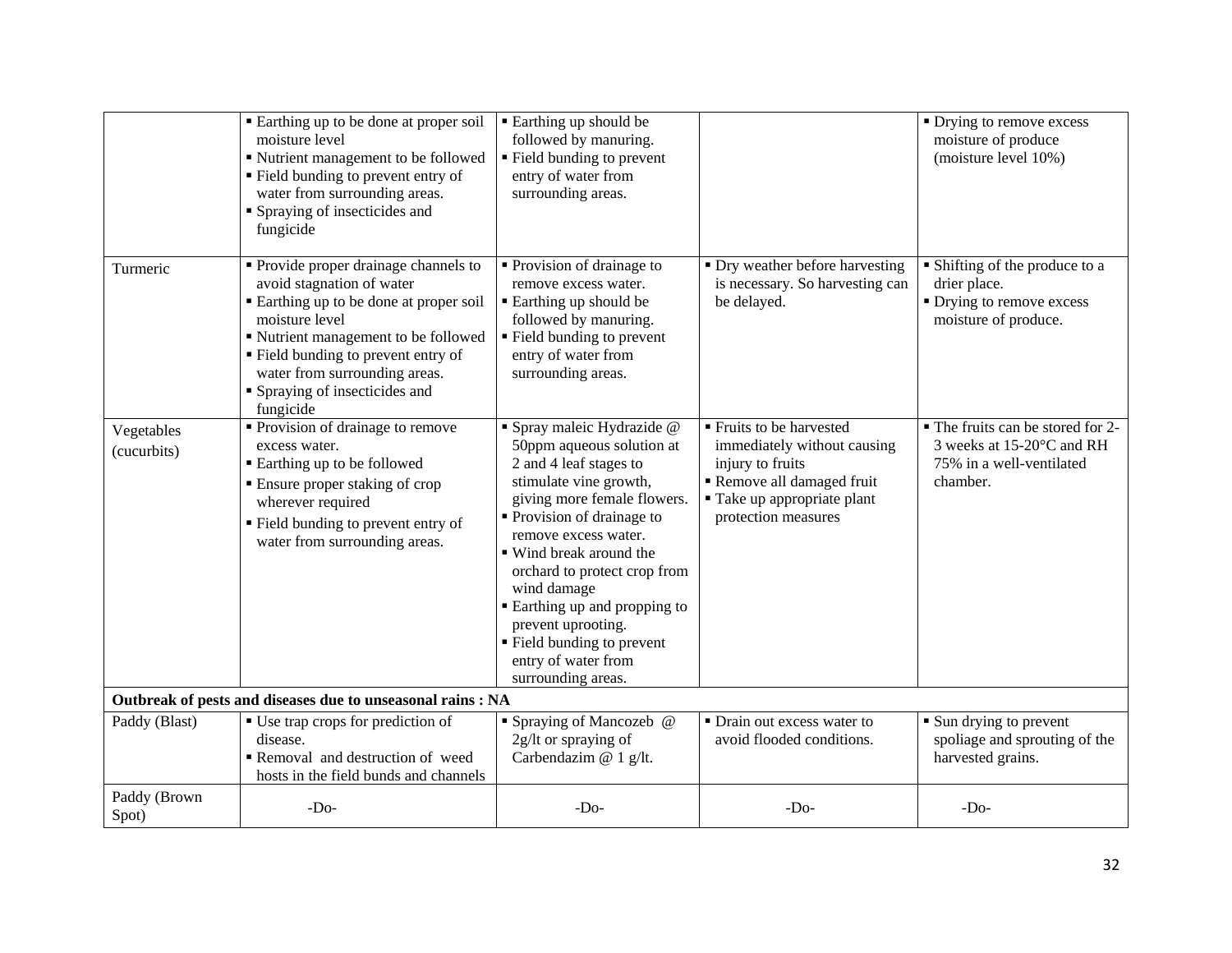| Paddy (Bacterial<br>leaf blight)     | • Destruction of weed hosts.                                                                                   | • Spraying of streptomycin<br>and tetracycline.                                                                                   | • Drain out excess water to<br>avoid flooded conditions.                        | $-Do-$                                                    |
|--------------------------------------|----------------------------------------------------------------------------------------------------------------|-----------------------------------------------------------------------------------------------------------------------------------|---------------------------------------------------------------------------------|-----------------------------------------------------------|
| Paddy (Yellow<br>Stem Borer)         | • Collection and destruction of egg<br>masses.                                                                 | • Spraying of Chloropyriphos<br>20 EC @ 0.02 %.                                                                                   | ■ Harvesting at the right stage.                                                | $-Do-$                                                    |
| Paddy (Gall<br>Midge)                | Removal of alternate host plants<br>including weeds and grasses and<br>destruction of infected plants.         | • Providing proper drainage<br>system.                                                                                            | ■ Harvesting at the right stage.                                                | $-Do-$                                                    |
| Maize (Stalk rot)                    | Removal of accumulated water<br>around the stalks by proper drainage.                                          | Rouging of affected plant<br>and its destruction.                                                                                 | • Spraying of streptocycline @<br>$0.020\%$ .                                   | • Sun drying of the harvested<br>cob to prevent spoilage. |
| Horticulture                         |                                                                                                                |                                                                                                                                   |                                                                                 |                                                           |
| Orange (Citrus<br>Leaf miner)        | Spraying of Fenvalerate and<br>Cypermethrin for controlling leaf<br>minor.                                     | • Spraying of Fenvalerate and<br>Cypermethrin for<br>controlling leaf minor.                                                      | ■ Harvesting at the right stage<br>and proper handling of the<br>produce.       | Store in cool place in crates,<br>boxes etc               |
| Orange (Citrus<br>butterfly)         | Hand picking of caterpillars and<br>pupae in the nursery.                                                      | • Spraying of Neem<br>formulation to control citrus<br>butterly.                                                                  | Do                                                                              | Store in cool place in crates,<br>boxes etc               |
| Orange (Powdery<br>mildew in citrus) | • Spraying of wettablesulpher and<br>carbendizim to control powdery<br>mildews.                                | $\blacksquare$ Spraying of<br>wettablesulpher, bavistin<br>$(0.1 %)$ and calixin $(0.1 %)$ .                                      | • Spraying of wettablesulpher<br>and carbendizim to control<br>powdery mildews. | Store in cool place in crates,<br>boxes etc.              |
| Tomato                               | Removal of accumulated water by<br>proper drainage.<br>• Destroy the heavily infested/infected<br>plant parts. | ■ Spraying of Sulfex $@$ 2 g/lt<br>of water.                                                                                      | ■ Harvesting at the right stage<br>and proper handling.                         | Store in cool/dry place<br>packed in crates, boxes etc.   |
| <b>Brinjal</b>                       | Removal of accumulated water by<br>proper drainage.<br>• Destroy the heavily infested/infected<br>plant parts. | Spraying of Sulfex $@$ 2 g/lt<br>of water.<br>• Soil dranching with<br>captan/Tiram @ 2/lt of<br>water                            | Harvesting at the right stage<br>and proper handling of the<br>produce.         | Store in cool/dry place<br>packed in crates, boxes etc.   |
| Cabbage                              | Removal of accumulated water by<br>proper drainage.<br>· Destroy the badly infested/infected<br>plant parts.   | Spraying of Sulfex $@$ 2 g/lt<br>of water.<br>• Soil dranching with<br>captan/Tiram. @ 2/lt of<br>water<br>• Streptocycline spray | Harvesting at the right stage<br>and proper handling of the<br>produce.         | Store in cool/dry place                                   |
| Cucurbits                            | $\blacksquare$ Manual collection & destruction of<br>eggs/grubs/larvae.                                        | • Spraying of carbaryl<br>against leaf eating<br>caterpillars, Metalaxyl<br>against Powdery mildew,<br>Carbendazim against leaf   | • Spraying of Malathion<br>against fruit fly.                                   | Store in cool/dry place                                   |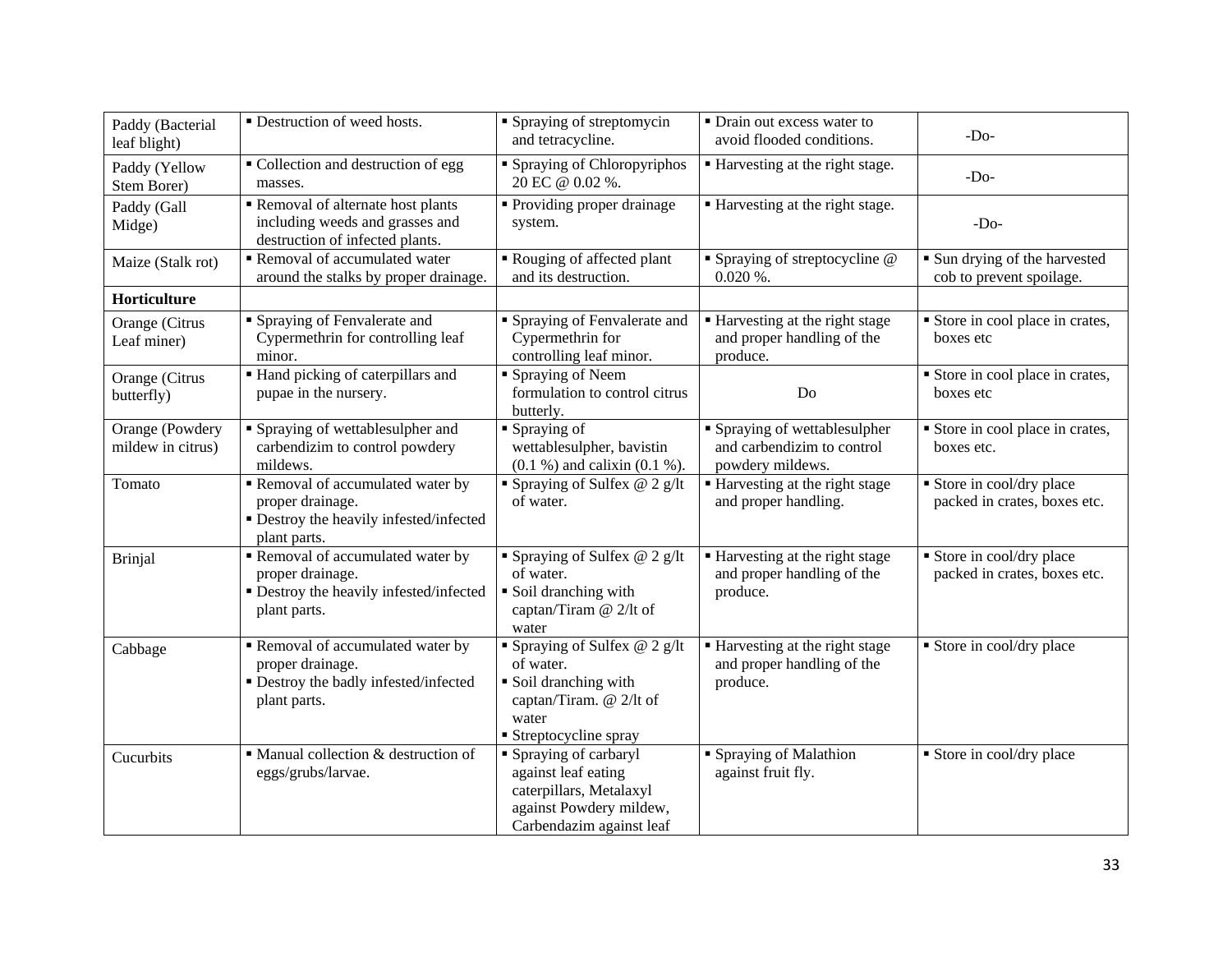|                   |                                                                                                                      | spot $&$ blight                                |                                                                           |                                         |
|-------------------|----------------------------------------------------------------------------------------------------------------------|------------------------------------------------|---------------------------------------------------------------------------|-----------------------------------------|
| Large Cardamom    | $\blacksquare$ Proper drainage.<br>■ Uprooting and destruction of Chirke<br>and Foorkey infected cardamom<br>plants. | Removal of affected plant<br>from the field.   | ■ Harvesting at the right stage<br>and proper handling of the<br>produce. | • Quick drying of harvested<br>capsule. |
| Ginger (Soft rot) | ■ Removal of accumulated water in<br>the field by proper drainage.                                                   | Removal and destruction of<br>affected plants. | Spraying with Blitox $-50(3)$<br>g/lt) or Dithane – Z-78 (2.5 g /<br>lt). | $\blacksquare$ Store in cool/dry place  |

#### **2.3 Floods**

| <b>Condition</b>                                      | <b>Suggested contingency measure</b>                                                                                                                                          |                                                                                                                                                                                                                |                                                                                                                                                                                                                                                |                                                                                                                                                                                                                                                |  |
|-------------------------------------------------------|-------------------------------------------------------------------------------------------------------------------------------------------------------------------------------|----------------------------------------------------------------------------------------------------------------------------------------------------------------------------------------------------------------|------------------------------------------------------------------------------------------------------------------------------------------------------------------------------------------------------------------------------------------------|------------------------------------------------------------------------------------------------------------------------------------------------------------------------------------------------------------------------------------------------|--|
| <b>Transient water logging/</b><br>partial inundation | Seedling / nursery stage                                                                                                                                                      | <b>Vegetative stage</b>                                                                                                                                                                                        | <b>Reproductive stage</b>                                                                                                                                                                                                                      | At harvest                                                                                                                                                                                                                                     |  |
| Rice                                                  | • Drainage of the Nursery<br>bed.<br>Re-sowing if not possible                                                                                                                | • Drainage of excess water.<br>Gap filling In partially damaged<br>field by redistributing the tillers.<br>$\blacksquare$ Management of pests & diseases                                                       | • Drainage of excess water.<br>If flood comes during<br>reproductive stage,<br>emphasis should be given<br>on forthcoming rabi crops.<br>■ Utilization of residual soil<br>moisture and use of<br>recharged soil profile for<br>growing pulses | • Drainage of excess water.<br>If flood comes during<br>reproductive stage,<br>emphasis should be given<br>on forthcoming rabi crops.<br>■ Utilization of residual soil<br>moisture and use of<br>recharged soil profile for<br>growing pulses |  |
| <b>Horticulture/Plantation</b><br>crops               |                                                                                                                                                                               |                                                                                                                                                                                                                |                                                                                                                                                                                                                                                |                                                                                                                                                                                                                                                |  |
| Banana                                                | • Provide proper drainage<br>• Nutrient management to be<br>done<br>• Propping or staking should<br>be done<br>• Spraying of insecticides<br>and fungicide                    | • Provide proper drainage<br>" Nutrient management to be done<br>• Propping or staking should be<br>done<br>• Spraying of insecticides and<br>fungicide                                                        | • Provide proper drainage<br>• Nutrient management to<br>be done<br>• Propping to be done                                                                                                                                                      | $\blacksquare$ Store the fruits/ bunch in<br>well aerated farm shed or<br>house to avoid loses.<br>Storing at $10 - 12^{\circ}$ C with<br>$70 - 80 %$ RH                                                                                       |  |
| Ginger                                                | • Provide proper drainage<br>channels to avoid<br>stagnation of water<br>■ Earthing up to be done at<br>proper soil moisture level<br>• Nutrient management to be<br>followed | • Provision of drainage to remove<br>excess water.<br>■ Earthing up should be followed<br>by manuring.<br>" Field bunding to prevent entry of<br>water from surrounding areas.<br>Application of fungicide and | ■ Harvest at physiological<br>maturity stage or can delay<br>harvesting                                                                                                                                                                        | • Shifting of the produce to<br>drier place.                                                                                                                                                                                                   |  |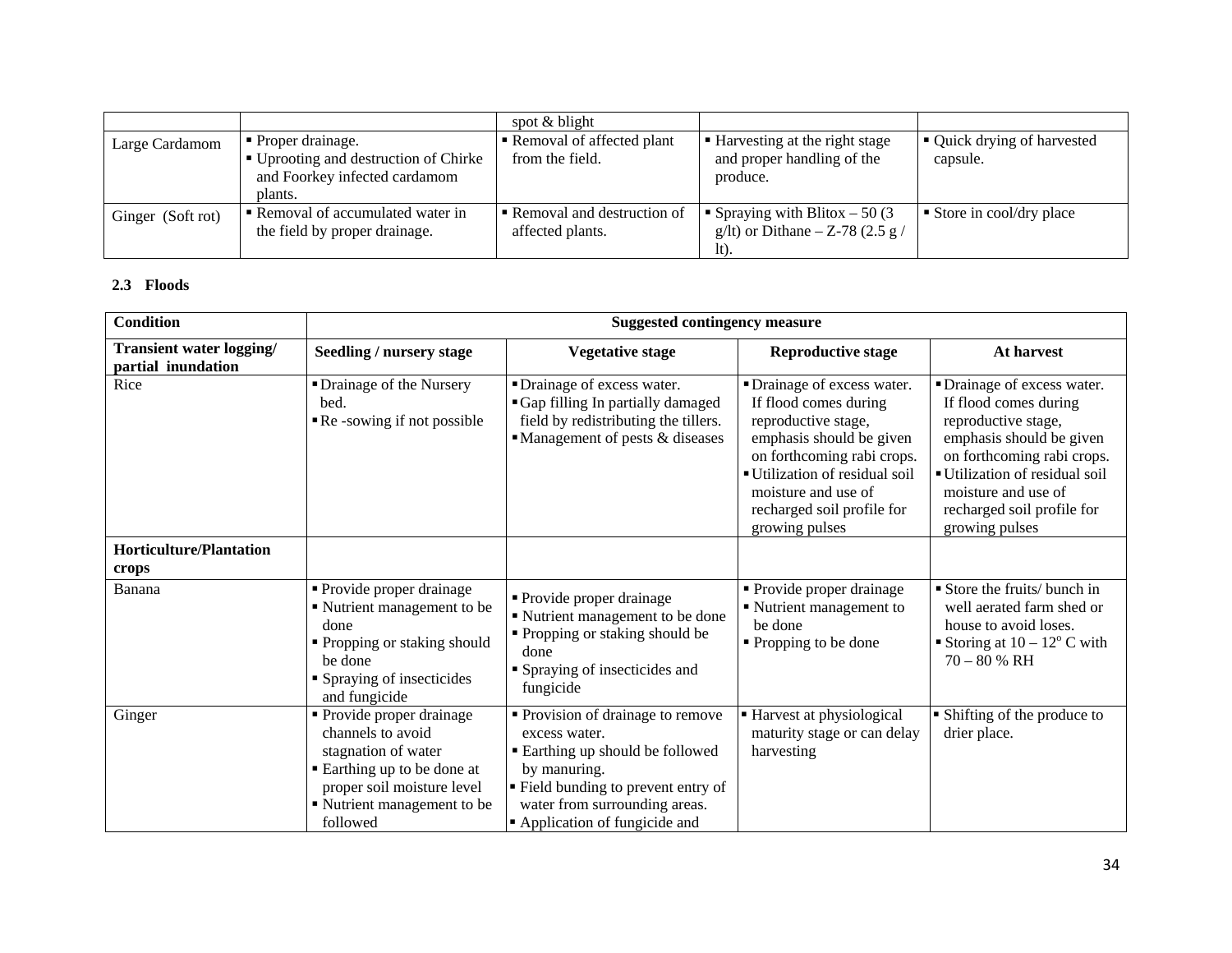|                                                             | • Field bunding to prevent<br>entry of water from<br>surrounding areas.<br>• Spraying of insecticides<br>and fungicide                                                                                                                                                                                | insecticides                                                                                                                                                                                                                                                                                                                                                     |                                                                                                                                                                                                                                                                                                                                                         |                                                                                            |
|-------------------------------------------------------------|-------------------------------------------------------------------------------------------------------------------------------------------------------------------------------------------------------------------------------------------------------------------------------------------------------|------------------------------------------------------------------------------------------------------------------------------------------------------------------------------------------------------------------------------------------------------------------------------------------------------------------------------------------------------------------|---------------------------------------------------------------------------------------------------------------------------------------------------------------------------------------------------------------------------------------------------------------------------------------------------------------------------------------------------------|--------------------------------------------------------------------------------------------|
| Turmeric                                                    | • Provide proper drainage<br>channels to avoid<br>stagnation of water<br>■ Earthing up to be done at<br>proper soil moisture level<br>Nutrient management to be<br>followed<br>" Field bunding to prevent<br>entry of water from<br>surrounding areas.<br>• Spraying of insecticides<br>and fungicide | • Provision of drainage to remove<br>excess water.<br><b>Earthing up should be followed</b><br>by manuring.<br>" Field bunding to prevent entry of<br>water from surrounding areas.<br>Application of fungicide and<br>insecticides                                                                                                                              | ■ Harvest at physiological<br>maturity stage or can delay<br>harvesting                                                                                                                                                                                                                                                                                 | • Shifting of the produce to<br>drier place                                                |
| Vegetables (cucurbits)                                      | Proper drainage of<br>go for re-sowing.<br>Raised bed method<br>should be followed in the<br>nursery.<br>■ Earthing up to be followed<br>• Ensure proper staking of<br>crop wherever required<br>• Field bunding to prevent<br>entry of water from<br>surrounding areas.                              | Proper drainage of the<br>the nursery bed, If not possible nursery bed, If not possible go for<br>re-sowing.<br><b>Earthing up to be followed</b><br><b>Ensure proper staking of crop</b><br>wherever required<br>Field bunding to prevent<br>entry of water from surrounding<br>areas.<br>$\blacksquare$<br>Follow appropriate<br>nutrient management practices | • Drainage of excess water. If<br>flood comes during<br>reproductive stage,<br>emphasis should be given<br>on forthcoming rabi crops<br>Growing of cole crops or<br>winter vegetables after<br>receding flood water and<br>adoption of integrated<br>farming system to obtain<br>more income and to<br>compensate the loss during<br>kharif vegetables. | Shifting of the produce to<br>drier place and store fruits in<br>a well-ventilated chamber |
| Continuous submergence<br>for more than 2 days <sup>2</sup> |                                                                                                                                                                                                                                                                                                       |                                                                                                                                                                                                                                                                                                                                                                  |                                                                                                                                                                                                                                                                                                                                                         |                                                                                            |
| Crop1                                                       | <b>NA</b>                                                                                                                                                                                                                                                                                             | <b>NA</b>                                                                                                                                                                                                                                                                                                                                                        | <b>NA</b>                                                                                                                                                                                                                                                                                                                                               | <b>NA</b>                                                                                  |
| <b>Horticulture / Plantation</b><br>crops                   |                                                                                                                                                                                                                                                                                                       |                                                                                                                                                                                                                                                                                                                                                                  |                                                                                                                                                                                                                                                                                                                                                         |                                                                                            |
| Crop1 (specify)                                             | <b>NA</b>                                                                                                                                                                                                                                                                                             | <b>NA</b>                                                                                                                                                                                                                                                                                                                                                        | NA                                                                                                                                                                                                                                                                                                                                                      | NA                                                                                         |
| Sea water intrusion <sup>3</sup>                            |                                                                                                                                                                                                                                                                                                       |                                                                                                                                                                                                                                                                                                                                                                  |                                                                                                                                                                                                                                                                                                                                                         |                                                                                            |
| Crop1                                                       | <b>NA</b>                                                                                                                                                                                                                                                                                             | <b>NA</b>                                                                                                                                                                                                                                                                                                                                                        | NA                                                                                                                                                                                                                                                                                                                                                      | <b>NA</b>                                                                                  |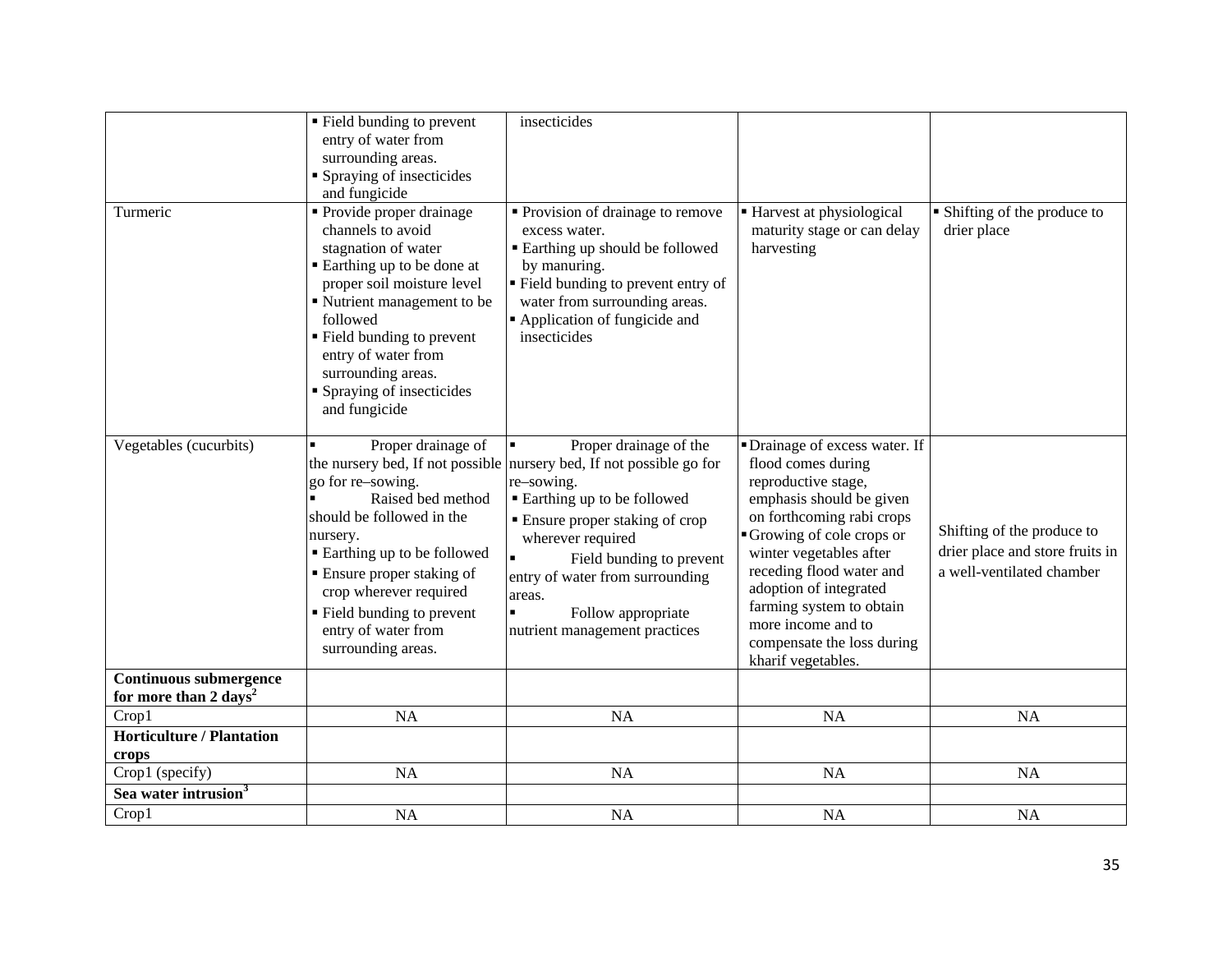| <b>Extreme event type</b> | Suggested contingency measure <sup>r</sup>                                                                                                  |                                                                                  |                                                                                                                                                                  |            |
|---------------------------|---------------------------------------------------------------------------------------------------------------------------------------------|----------------------------------------------------------------------------------|------------------------------------------------------------------------------------------------------------------------------------------------------------------|------------|
|                           | Seedling / nursery stage                                                                                                                    | <b>Vegetative stage</b>                                                          | <b>Reproductive stage</b>                                                                                                                                        | At harvest |
| Horticulture              |                                                                                                                                             |                                                                                  |                                                                                                                                                                  |            |
| Heat Wave <sup>p</sup>    |                                                                                                                                             |                                                                                  |                                                                                                                                                                  |            |
| Orange                    | <b>NA</b>                                                                                                                                   | <b>NA</b>                                                                        | NA                                                                                                                                                               | NA         |
| Apple                     | <b>NA</b>                                                                                                                                   | NA                                                                               | NA                                                                                                                                                               | <b>NA</b>  |
| Pineapple                 | <b>NA</b>                                                                                                                                   | <b>NA</b>                                                                        | <b>NA</b>                                                                                                                                                        | <b>NA</b>  |
| Kiwifruit                 | <b>NA</b>                                                                                                                                   | <b>NA</b>                                                                        | <b>NA</b>                                                                                                                                                        | NA         |
| Banana                    | <b>NA</b>                                                                                                                                   | <b>NA</b>                                                                        | NA                                                                                                                                                               | <b>NA</b>  |
| Large Cardamom            | <b>NA</b>                                                                                                                                   | <b>NA</b>                                                                        | <b>NA</b>                                                                                                                                                        | <b>NA</b>  |
| Ginger                    | <b>NA</b>                                                                                                                                   | NA                                                                               | <b>NA</b>                                                                                                                                                        | NA         |
| Turmeric                  | <b>NA</b>                                                                                                                                   | <b>NA</b>                                                                        | <b>NA</b>                                                                                                                                                        | NA         |
| Horticulture              |                                                                                                                                             |                                                                                  |                                                                                                                                                                  |            |
| Cold wave <sup>q</sup>    |                                                                                                                                             |                                                                                  |                                                                                                                                                                  |            |
| Orange                    | <b>NA</b>                                                                                                                                   | <b>NA</b>                                                                        | NA                                                                                                                                                               | <b>NA</b>  |
| Apple                     | <b>NA</b>                                                                                                                                   | <b>NA</b>                                                                        | NA                                                                                                                                                               | <b>NA</b>  |
| Pineapple                 | <b>NA</b>                                                                                                                                   | NA                                                                               | NA                                                                                                                                                               | NA         |
| Kiwifruit                 | <b>NA</b>                                                                                                                                   | NA                                                                               | NA                                                                                                                                                               | NA         |
| Banana                    | Protect the plant by<br>٠<br>construction<br>of<br>wind brakes made<br>of shade net.<br>Maintain<br>the<br>٠<br>seedling<br>in<br>polyhouse | Protect the plant by<br>п<br>construction of wind<br>brakes made of shade<br>net | Protect the plant by<br>٠<br>construction of wind<br>brakes made of shade<br>net<br>Protect the bunch by<br>٠<br>bagging with<br>polyethylene bag or jute<br>bag | <b>NA</b>  |
| Large Cardamom            | <b>NA</b>                                                                                                                                   | <b>NA</b>                                                                        | NA                                                                                                                                                               | <b>NA</b>  |
| Ginger                    | <b>NA</b>                                                                                                                                   | <b>NA</b>                                                                        | <b>NA</b>                                                                                                                                                        | NA         |
| Turmeric                  | <b>NA</b>                                                                                                                                   | NA                                                                               | NA                                                                                                                                                               | NA         |
| Horticulture              |                                                                                                                                             |                                                                                  |                                                                                                                                                                  |            |
| Frost                     |                                                                                                                                             |                                                                                  |                                                                                                                                                                  |            |
| Orange                    | <b>NA</b>                                                                                                                                   | <b>NA</b>                                                                        | <b>NA</b>                                                                                                                                                        | <b>NA</b>  |
| Apple                     | <b>NA</b>                                                                                                                                   | NA                                                                               | <b>NA</b>                                                                                                                                                        | <b>NA</b>  |

**2.4 Extreme events: Heat wave / Cold wave/Frost/ Hailstorm /Cyclone: Not Applicable**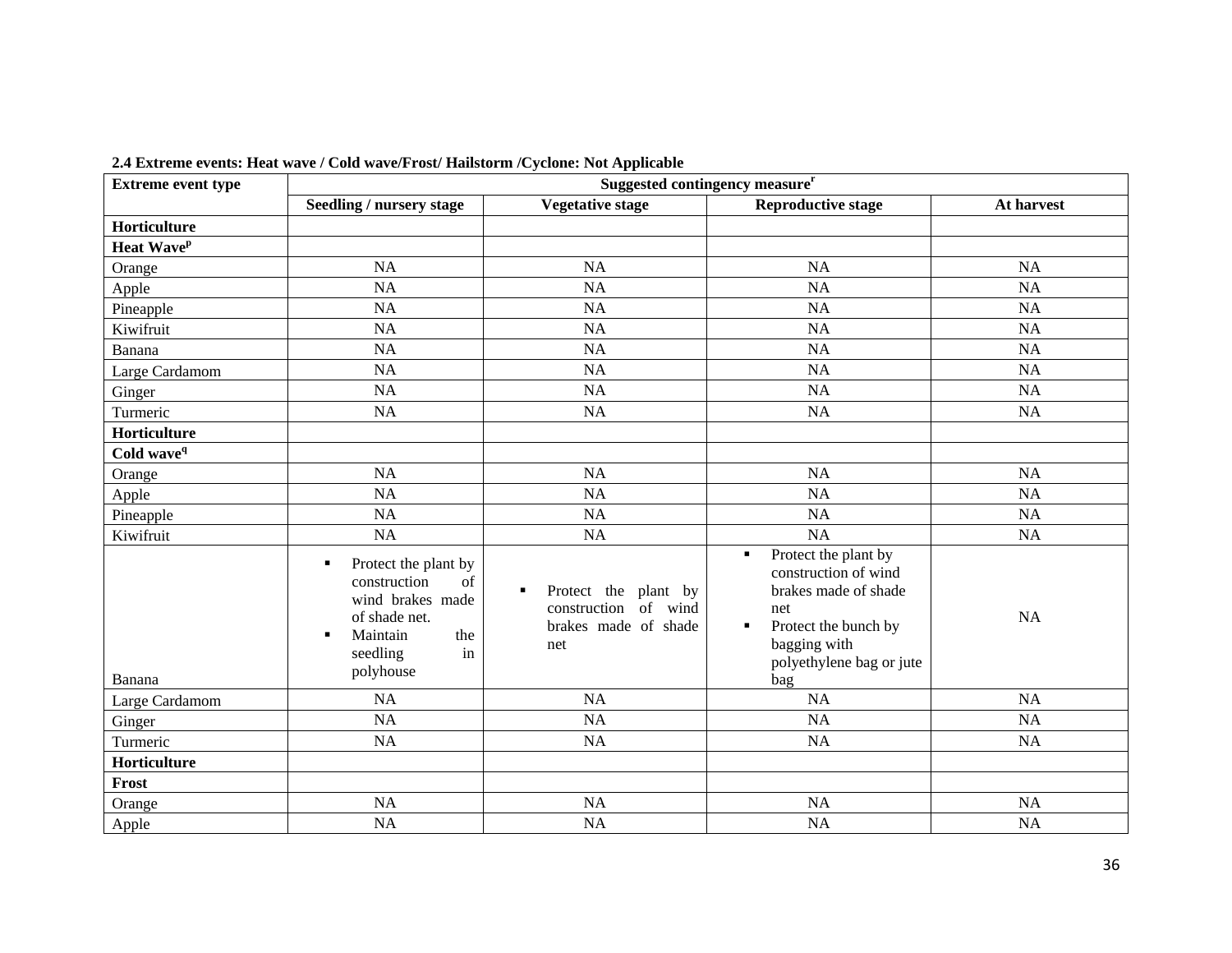| Pineapple        | <b>NA</b>                                                                                                                              | <b>NA</b>                                                                                                                                                                                                  | NA                                                                                                                                                                                                         | <b>NA</b>                    |
|------------------|----------------------------------------------------------------------------------------------------------------------------------------|------------------------------------------------------------------------------------------------------------------------------------------------------------------------------------------------------------|------------------------------------------------------------------------------------------------------------------------------------------------------------------------------------------------------------|------------------------------|
| Kiwifruit        | NA                                                                                                                                     | <b>NA</b>                                                                                                                                                                                                  | <b>NA</b>                                                                                                                                                                                                  | <b>NA</b>                    |
| Banana           | Protect the plant by<br>٠<br>construction<br>of<br>wind brakes made<br>of shade net.<br>Maintain<br>the<br>seedling<br>in<br>polyhouse | Protect the plant by<br>construction<br>of wind<br>brakes made of shade<br>net                                                                                                                             | Protect the plant by<br>$\blacksquare$<br>construction of wind<br>brakes made of shade<br>net<br>Protect the bunch by<br>$\blacksquare$<br>bagging with<br>polyethylene bag or jute<br>bag                 | <b>NA</b>                    |
| Large Cardamom   | <b>NA</b>                                                                                                                              | <b>NA</b>                                                                                                                                                                                                  | <b>NA</b>                                                                                                                                                                                                  | <b>NA</b>                    |
| Ginger           | <b>NA</b>                                                                                                                              | <b>NA</b>                                                                                                                                                                                                  | <b>NA</b>                                                                                                                                                                                                  | <b>NA</b>                    |
| Turmeric         | <b>NA</b>                                                                                                                              | <b>NA</b>                                                                                                                                                                                                  | NA                                                                                                                                                                                                         | <b>NA</b>                    |
| Horticulture     |                                                                                                                                        |                                                                                                                                                                                                            |                                                                                                                                                                                                            |                              |
| <b>Hailstorm</b> |                                                                                                                                        |                                                                                                                                                                                                            |                                                                                                                                                                                                            |                              |
| Orange           | raising<br>• Nursery<br>under<br>polyhouse.                                                                                            | • Pruning of damage branches<br>and application of Bordeaux<br>paste should be done to prevent<br>secondary infection<br>Nutrient management to be<br>followed along with foliar<br>spray of micronutrient | • Pruning of damage branches<br>and application of Bordeaux<br>paste should be done to prevent<br>secondary infection<br>Nutrient management to be<br>followed along with foliar<br>spray of micronutrient | ■ Harvest ripe fruit         |
| Apple            | • Nursery<br>raising<br>under<br>polyhouse.                                                                                            | • Pruning of damage branches<br>and application of Bordeaux<br>paste should be done to prevent<br>secondary infection<br>Nutrient management to be<br>followed along with foliar<br>spray of micronutrient | • Pruning of damage branches<br>and application of Bordeaux<br>paste should be done to prevent<br>secondary infection<br>Nutrient management to be<br>followed along with foliar<br>spray of micronutrient | ■ Harvest ripe fruit         |
| Pineapple        | NA                                                                                                                                     | • Shade<br>be<br>regulation<br>may<br>followed                                                                                                                                                             | <b>NA</b>                                                                                                                                                                                                  | • Harvest and value addition |
| Kiwifruit        | Nursery raising<br>٠<br>under polyhouse                                                                                                | " Nutrient management to be<br>followed along with foliar<br>spray of micronutrient                                                                                                                        | Nutrient management to be<br>followed along with foliar<br>spray of micronutrient                                                                                                                          | ■ Harvest ripe fruits        |
| Banana           | Nursery raising<br>٠<br>under polyhouse                                                                                                | • Follow nutrient management                                                                                                                                                                               | Bagging the fruit bunch<br>with polyethylene bag                                                                                                                                                           | Harvest the mature bunch     |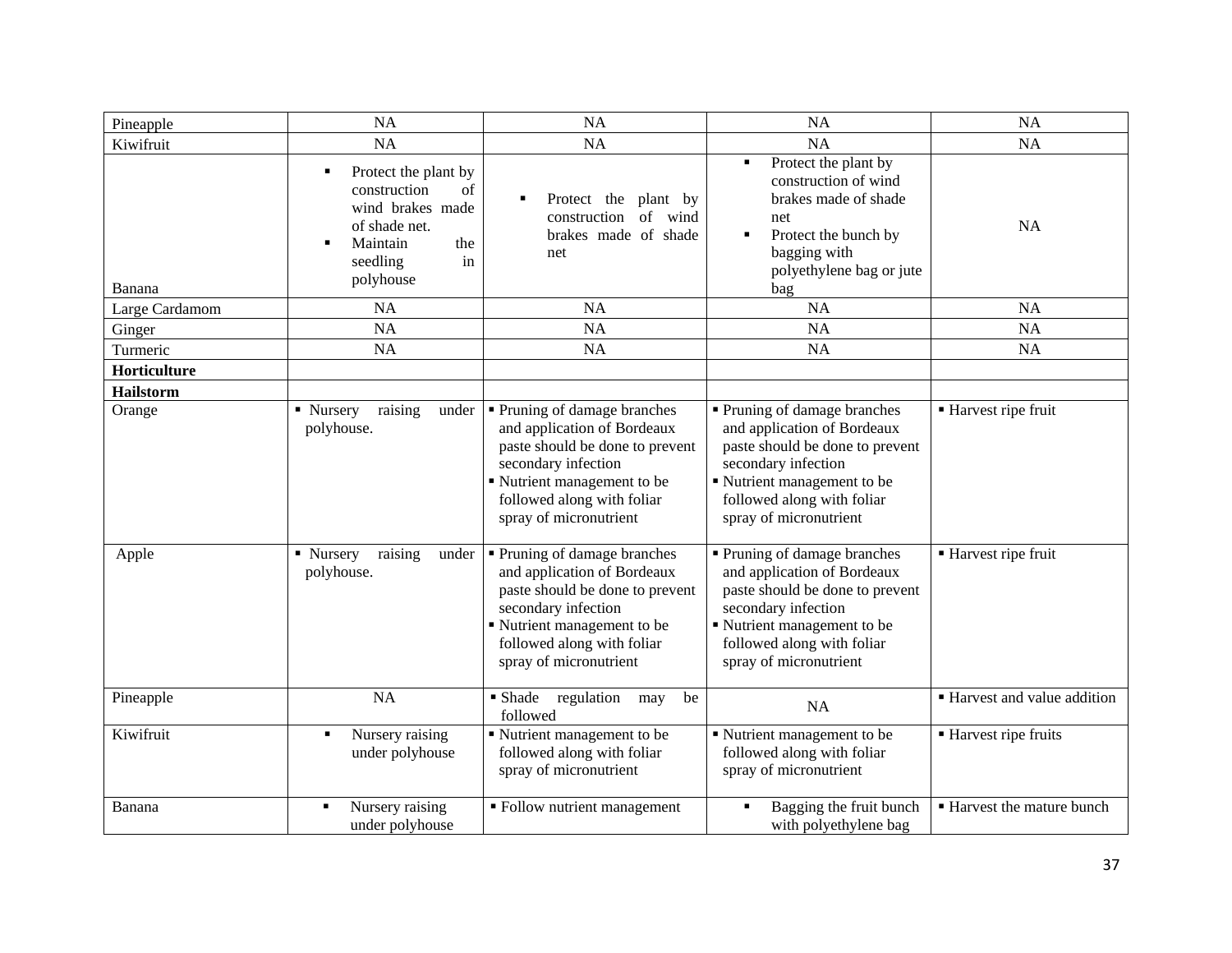|                                          |                                                                                                                    |                                                                                                                                                                | or jute bag                                                                                            |                                                                                                                                                                                                                 |
|------------------------------------------|--------------------------------------------------------------------------------------------------------------------|----------------------------------------------------------------------------------------------------------------------------------------------------------------|--------------------------------------------------------------------------------------------------------|-----------------------------------------------------------------------------------------------------------------------------------------------------------------------------------------------------------------|
| Large Cardamom                           | raising<br>■ Nursery<br>under<br>polyhouse.                                                                        | • Shade<br>regulation<br>be<br>may<br>followed by planting<br>trees<br>providing 50-60% shade. Ultis<br>cum large cardamom plantation<br>is highly recommended | <b>NA</b>                                                                                              | <b>NA</b>                                                                                                                                                                                                       |
| Ginger                                   | raising<br>• Nursery<br>under<br>polyhouse.                                                                        | · Shade regulation<br>be<br>may<br>followed                                                                                                                    | <b>NA</b>                                                                                              | <b>NA</b>                                                                                                                                                                                                       |
| Turmeric                                 | $\blacksquare$                                                                                                     | $\blacksquare$                                                                                                                                                 |                                                                                                        |                                                                                                                                                                                                                 |
| Vegetables (cucurbits)                   | raising<br>• Nursery<br>under<br>polyhouse.<br>Provide shade to protect<br>from damage or resowing<br>of the crops | • Polyhouse cultivation & proper<br>irrigation                                                                                                                 | • Polyhouse cultivation & proper<br>irrigation<br>• Proper crop management for<br>the succeeding years | • Picking of fruits at right<br>edible stage depends upon<br>individual<br>varieties<br>and<br>marketing<br>requirements.<br>Fruits<br>harvested,<br>are<br>in baskets and<br>packed<br>transported to markets. |
| Horticulture                             |                                                                                                                    |                                                                                                                                                                |                                                                                                        |                                                                                                                                                                                                                 |
| Cyclone                                  | <b>NA</b>                                                                                                          | <b>NA</b>                                                                                                                                                      | <b>NA</b>                                                                                              | <b>NA</b>                                                                                                                                                                                                       |
| Orange                                   | <b>NA</b>                                                                                                          | <b>NA</b>                                                                                                                                                      | <b>NA</b>                                                                                              | NA                                                                                                                                                                                                              |
| Apple                                    | <b>NA</b>                                                                                                          | <b>NA</b>                                                                                                                                                      | <b>NA</b>                                                                                              | <b>NA</b>                                                                                                                                                                                                       |
| Pineapple                                | <b>NA</b>                                                                                                          | <b>NA</b>                                                                                                                                                      | <b>NA</b>                                                                                              | <b>NA</b>                                                                                                                                                                                                       |
| Kiwifruit                                | <b>NA</b>                                                                                                          | <b>NA</b>                                                                                                                                                      | <b>NA</b>                                                                                              | <b>NA</b>                                                                                                                                                                                                       |
| Banana                                   | <b>NA</b>                                                                                                          | <b>NA</b>                                                                                                                                                      | <b>NA</b>                                                                                              | <b>NA</b>                                                                                                                                                                                                       |
| Large Cardamom                           | <b>NA</b>                                                                                                          | <b>NA</b>                                                                                                                                                      | <b>NA</b>                                                                                              | <b>NA</b>                                                                                                                                                                                                       |
| Ginger                                   | <b>NA</b>                                                                                                          | NA                                                                                                                                                             | NA                                                                                                     | <b>NA</b>                                                                                                                                                                                                       |
| Turmeric                                 | <b>NA</b>                                                                                                          | <b>NA</b>                                                                                                                                                      | NA                                                                                                     | NA                                                                                                                                                                                                              |
| Sand deposition or<br>heavy siltation    |                                                                                                                    |                                                                                                                                                                |                                                                                                        |                                                                                                                                                                                                                 |
| Specify crop<br>/horticulture/plantation | <b>NA</b>                                                                                                          | <b>NA</b>                                                                                                                                                      | <b>NA</b>                                                                                              | <b>NA</b>                                                                                                                                                                                                       |

**2.5 Contingent strategies for Livestock, Poultry & Fisheries**

**2.5.1 Livestock**

|--|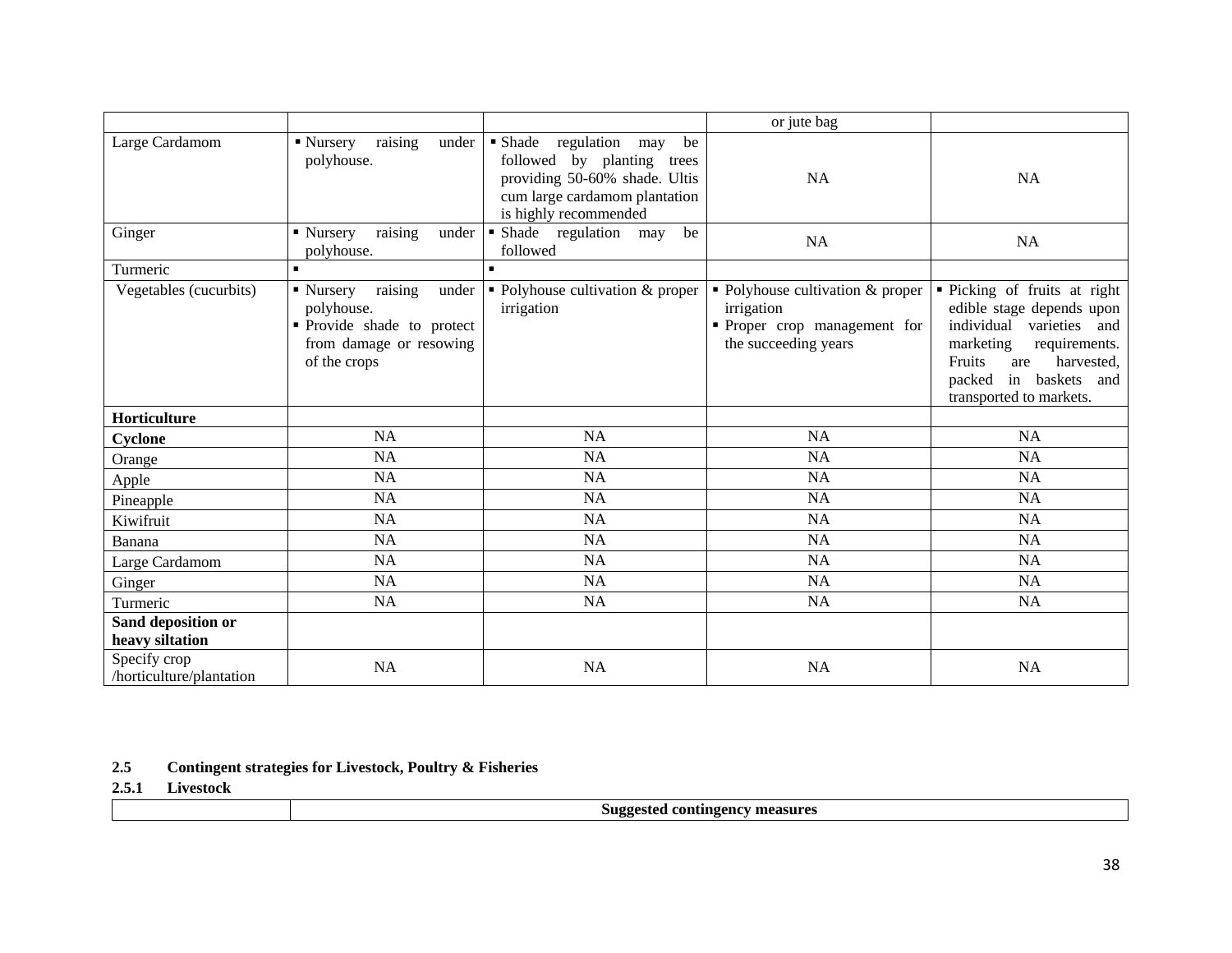|                                  | Before the event <sup>s</sup>                                                                                                                                                                                                                                                                                                                                                                                                                                                                                                                | During the event                                                                                                                                                                                                                                                                                                                                            | After the event                                                                                                                                                                                                                                                                                                                                                                   |
|----------------------------------|----------------------------------------------------------------------------------------------------------------------------------------------------------------------------------------------------------------------------------------------------------------------------------------------------------------------------------------------------------------------------------------------------------------------------------------------------------------------------------------------------------------------------------------------|-------------------------------------------------------------------------------------------------------------------------------------------------------------------------------------------------------------------------------------------------------------------------------------------------------------------------------------------------------------|-----------------------------------------------------------------------------------------------------------------------------------------------------------------------------------------------------------------------------------------------------------------------------------------------------------------------------------------------------------------------------------|
| <b>Drought</b>                   |                                                                                                                                                                                                                                                                                                                                                                                                                                                                                                                                              |                                                                                                                                                                                                                                                                                                                                                             |                                                                                                                                                                                                                                                                                                                                                                                   |
| Feed and fodder<br>availability  | Advance early warning system<br>through Agromet advisories.<br>Awareness on fodder cultivation $\&$<br>identification of locally available,<br>natural fodder of area.<br><b>Excess fodder may be stored as</b><br>hay/silage or converted into feed<br>block in the flush season, for lean<br>period.<br><b>Stacking of paddy straws.</b>                                                                                                                                                                                                   | • Use of unconventional feed/fodders<br>resources.<br>• Grazing in the peri peri of forest areas.<br>Feeding according to body weight<br>requirement<br>Improvement of<br>the poor quality<br>roughages (urea<br>treatment,<br>soaking,<br>poultry litter(> 37%).<br>· Use of feed additives to improve<br>digestibility.<br>" use of stored Hay and Silage | Avail the benefits of schemes under<br>drought, from state or central for feeds and<br>fodder.<br>Supplementary feeding of livestock to<br>regain the general physiological imbalanced.<br>Proper irrigation of fodder<br>plot and<br>cultivation of leguminous fodders to meet<br>the demand of green fodders                                                                    |
| Drinking water                   | Construction of water harvesting<br>structures.<br>■ Harvesting rain water & water from<br>natural source<br>• Developing watershed areas.                                                                                                                                                                                                                                                                                                                                                                                                   | ■ Use of stored water from water harvesting<br>structure.<br>· Fetching water from watershed areas and<br>natural stream/river.<br>• Avail subsidy water supply through<br>tankers from sate or central Govt.                                                                                                                                               | • Submitting a memorandum to sate or central<br>Govt. regarding amount of water shortfall<br>during drought and action to be initiate<br>accordingly.<br>Construction of permanent water harvesting<br>structure with a planning to fulfill the water<br>requirement during drought.                                                                                              |
| Health and disease<br>management | • Ensure livestock insurance<br>• Deworming to reduce worm load<br>Stocking of veterinary medicines,<br>vitamin and mineral supplements.<br>Training of paravets and identifying<br>key man in each village to combat<br>the situation if arise.<br>Regular radio/TV telecast to follow<br>the instruction of Do & Don'ts<br>from experts.<br>• Providing available communication<br>and transportation facilities in every<br>dispensary / clinic for consultations.<br>• Proper ventilation system<br>of<br>Housing to reduce heat stress. | " Mass awareness cum Health camp and<br>symptomatically<br>prompt<br>treatment<br>accordingly.<br>" Supplementary feeding of vitamin and<br>mineral to improve general body health.                                                                                                                                                                         | · Mass awareness cum Health camp and<br>symptomatically<br>prompt<br>treatment<br>accordingly.<br>selective culling of disease animal<br>• Submitting a memorandum to sate or central<br>Govt. regarding the loss of animal due to<br>Drought and remedies to be taken<br>accordingly for future.<br>· Mini vaccine unit could be establish for<br>covering a perimeter 30-50 km. |
| <b>Floods</b>                    |                                                                                                                                                                                                                                                                                                                                                                                                                                                                                                                                              |                                                                                                                                                                                                                                                                                                                                                             |                                                                                                                                                                                                                                                                                                                                                                                   |
| Feed and fodder<br>availability  | Advance early warning system<br>through Agromet advisories.<br>Awareness on fodder cultivation $\&$<br>identification of locally available,                                                                                                                                                                                                                                                                                                                                                                                                  | Avoid feeding of damp feeds and fodders<br>Storage of feeds and fodder in high raised<br>platform.<br>• Use of unconventional feed/fodders                                                                                                                                                                                                                  | Submitting a reports, damage caused by<br>flood to feed and standing fodder<br>Supplementary feeding of livestock to<br>regain the general physiological imbalanced.                                                                                                                                                                                                              |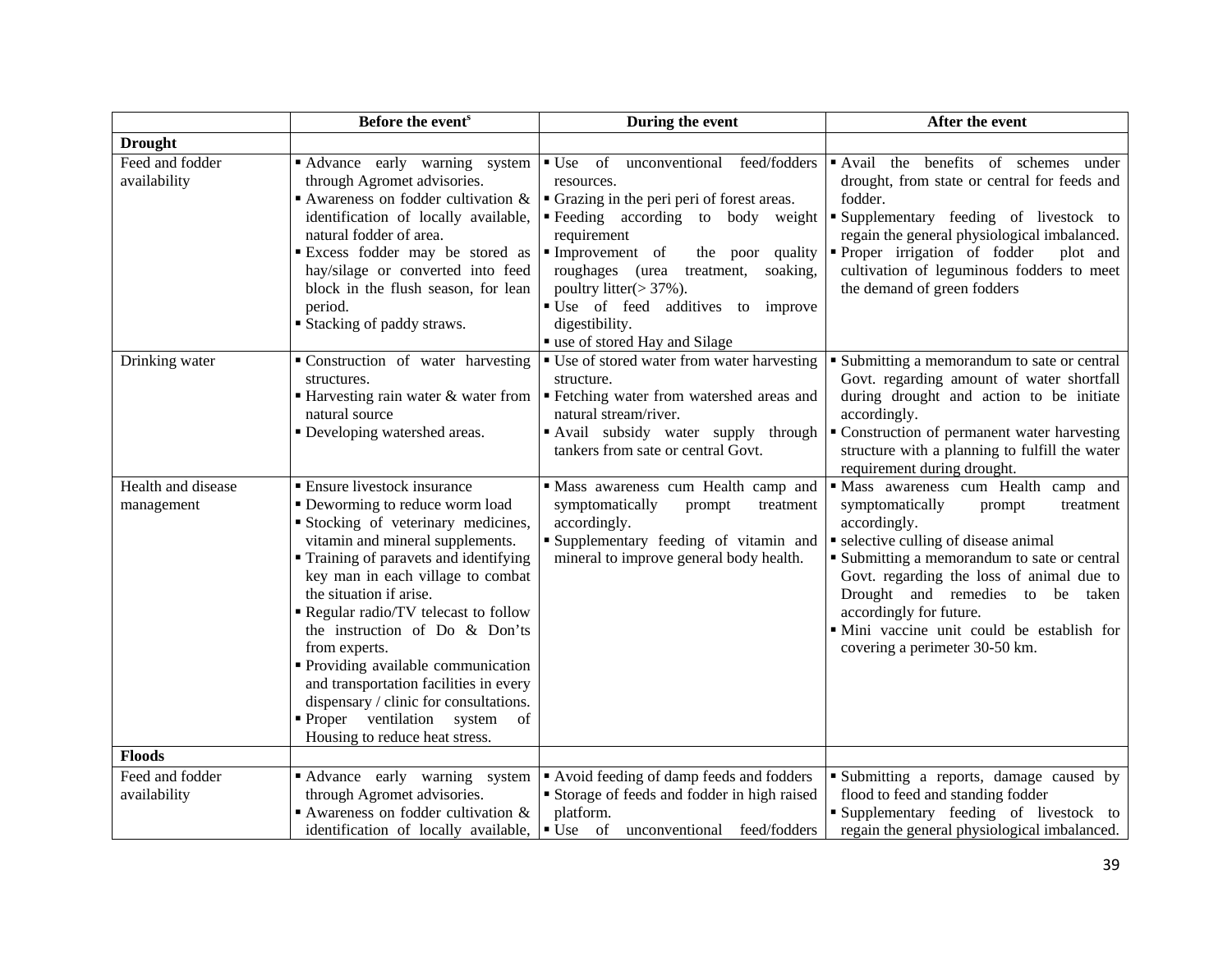|                                  | natural fodder of the area.<br><b>Excess fodder may be stored as</b><br>hay/silage or converted into feed<br>block in the flush season, for lean<br>period.<br><b>Stacking of paddy straws.</b><br>Installation of feed block machines<br>and creating feed/fodder block<br>banks to be used in emergency.                                                                                                                                                                                                                                                     | resources (water hyacinth)<br>• Shifting of livestock to high raised areas.<br>• Use of feed additives to improve<br>digestibility.<br>• Provision of UMB etc.<br>■ Use of stored Hay and Silage                                 | Proper irrigation of folder plot and<br>cultivation of leguminous fodders to meet<br>the demand of green fodders.<br>Avail the benefits of schemes under flood,<br>from state or central for feeds and fodder.                                                                                                                                                                                   |
|----------------------------------|----------------------------------------------------------------------------------------------------------------------------------------------------------------------------------------------------------------------------------------------------------------------------------------------------------------------------------------------------------------------------------------------------------------------------------------------------------------------------------------------------------------------------------------------------------------|----------------------------------------------------------------------------------------------------------------------------------------------------------------------------------------------------------------------------------|--------------------------------------------------------------------------------------------------------------------------------------------------------------------------------------------------------------------------------------------------------------------------------------------------------------------------------------------------------------------------------------------------|
| Drinking water                   | Storage of safe drinking water in<br>community tanks / water harvesting<br>structures which is not prone to<br>seepage of flood water.<br>Installation of large sized sand<br>filters with charcoal.<br>"Iving up with PHED Deptt. of<br>neighboring district to supply water<br>at needy time.<br>• Creating awareness amongst public<br>how to conserve water and<br>judiciously use in flood situation.                                                                                                                                                     | • Chlorination of the drinking water and<br>use of sand filter<br>• Incorporation of aquatic plants in feeds as<br>a supplementary source of water<br><b>If possible supply of fresh drinking water</b><br>from nearby district. | • Cleaning of water storage tanks, canals and<br>drainage system.<br>" Cleaning and disinfection of water source<br>with suitable water purifying agent,<br>available in<br>the<br>area as per the<br>recommended dose.<br>Relief for damaged tanks and community<br>pipe line for reconstruction.<br>Avoid shallow source of water                                                              |
| Health and disease<br>management | ■ Ensure livestock insurance<br>• Deworming to reduce worm load<br>Vaccination of FMD, BQ and HS.<br>Stocking of veterinary medicines,<br>vitamin and mineral supplements.<br>• Training of paravets and identifying<br>key man in each village to combat<br>the situation if arise.<br>Regular radio/TV telecast to follow<br>the instruction of Do & Don'ts<br>from experts.<br>• Providing available communication<br>and transportation facilities in every<br>dispensary / clinic for consultations.<br>Construction of shelters in high<br>raised areas. | Mass awareness cum Health camp and<br>symptomatically<br>prompt<br>treatment<br>accordingly.<br>Supplementary feeding of vitamin and<br>mineral to improve general body health.                                                  | · Mass awareness cum Health camp and<br>symptomatically<br>prompt<br>treatment<br>accordingly.<br>• Immediate attention to the ailing animals.<br>• Sanitization of the shed and surrounding<br>areas.<br>• selective culling of animal<br>Submitting a memorandum to state or<br>central Govt. regarding the loss of animal<br>due to flood and remedies to be taken<br>accordingly for future. |
| Cyclone                          | NA                                                                                                                                                                                                                                                                                                                                                                                                                                                                                                                                                             | <b>NA</b>                                                                                                                                                                                                                        | <b>NA</b>                                                                                                                                                                                                                                                                                                                                                                                        |
| Feed and fodder<br>availability  | Advance early warning system<br>through Agromet advisories.                                                                                                                                                                                                                                                                                                                                                                                                                                                                                                    | Avoid feeding grazing in open field<br>Animal should be confined in well                                                                                                                                                         | • Submitting a reports, damage caused by<br>cyclone of standing fodder                                                                                                                                                                                                                                                                                                                           |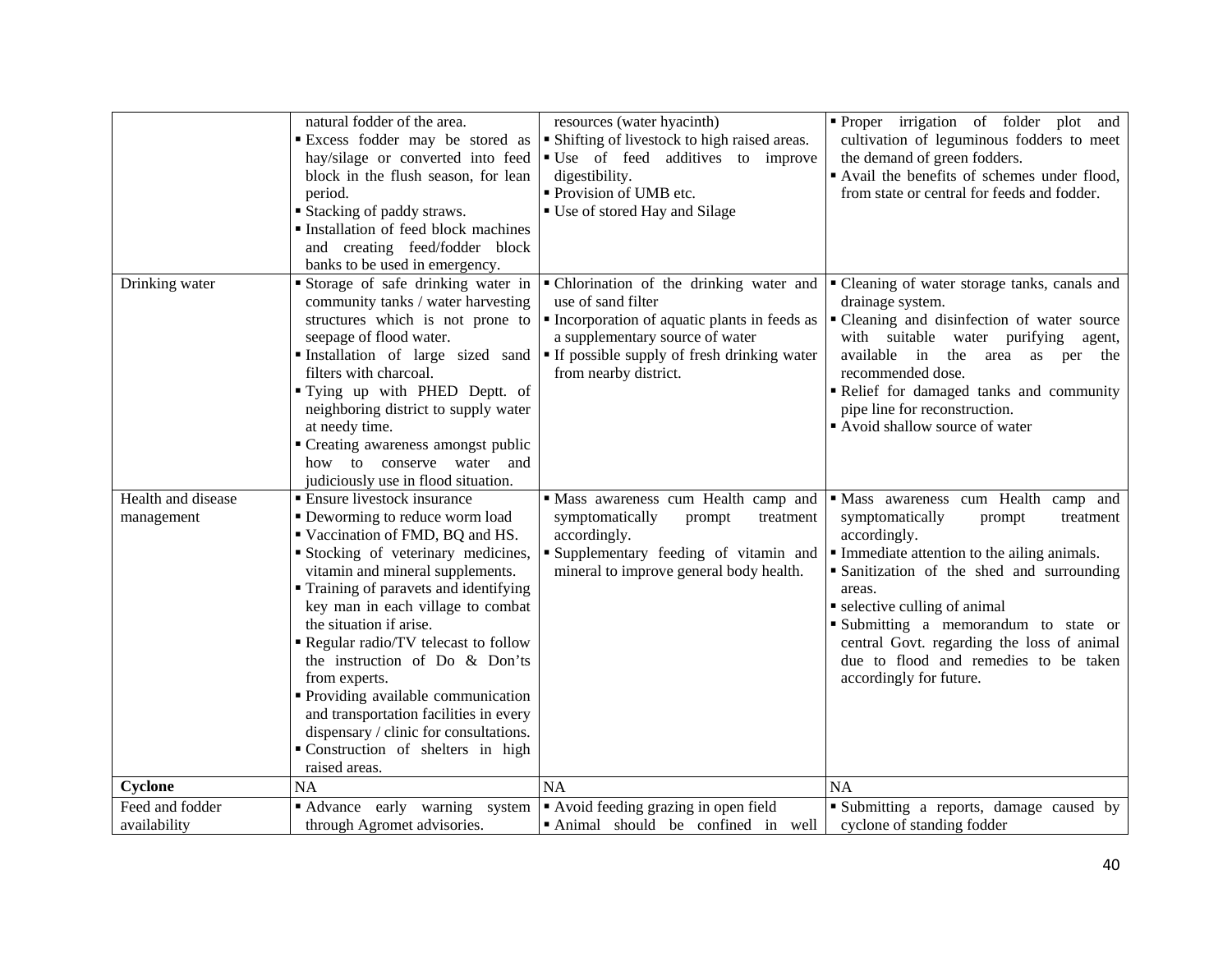|                                  | Proper storage of feeds and fodder<br>in well constructed house<br>• Planting of trees as a wind break in<br>farm area<br>Excess fodder may be stored as<br>hay/silage or converted into feed<br>block in the flush season, for lean<br>period.<br><b>Stacking of paddy straws.</b>                                                                                                                                                                                          | construct house.<br>■ Use of feed<br>additives to improve<br>digestibility.<br>• Provision of UMB etc.<br>■ Use of stored Hay and Silage                                                                                 | Avail the benefits of schemes under flood,<br>from state or central for feeds and fodder.                                                                                                                                                                                                                                                                                                              |
|----------------------------------|------------------------------------------------------------------------------------------------------------------------------------------------------------------------------------------------------------------------------------------------------------------------------------------------------------------------------------------------------------------------------------------------------------------------------------------------------------------------------|--------------------------------------------------------------------------------------------------------------------------------------------------------------------------------------------------------------------------|--------------------------------------------------------------------------------------------------------------------------------------------------------------------------------------------------------------------------------------------------------------------------------------------------------------------------------------------------------------------------------------------------------|
| Drinking water                   | Advance early warning system<br>through Agromet advisories for<br>preparedness<br>to<br>combat<br>the<br>situation.<br>Storage of safe drinking water in<br>community tanks / water harvesting<br>structures<br>" Creating awareness amongst public<br>how to conserve water and<br>judiciously use in flood situation.<br>"Tying up with PHED Deptt. of<br>neighboring district to supply water<br>at needy time.                                                           | • Chlorination of the drinking water and<br>use of sand filter<br>• Provide fresh potable water                                                                                                                          | • Cleaning of water storage tanks, canals and<br>drainage system.<br>• Cleaning and disinfection of water source<br>with suitable<br>water purifying agent,<br>available in<br>the<br>area as per the<br>recommended dose.<br>Relief for damaged tanks and community<br>pipe line for reconstruction.<br>Avoid shallow source of water                                                                 |
| Health and disease<br>management | <b>Ensure livestock insurance</b><br>• Deworming to reduce worm load<br>Stocking of veterinary medicines,<br>vitamin and mineral supplements.<br>• Training of paravets and identifying<br>key man in each village to combat<br>the situation if arise.<br>Regular radio/TV telecast to follow<br>the instruction of Do & Don'ts<br>from experts.<br>• Providing available communication<br>and transportation facilities in every<br>dispensary / clinic for consultations. | Mass awareness cum Health camp and<br>symptomatically<br>prompt<br>treatment<br>accordingly.<br>Supplementary feeding of vitamin and<br>mineral to improve general body health.<br>• selective culling of injured animal | • Immediate attention to the ailing animals.<br>• selective culling of injured animal<br>· Mass awareness cum Health camp and<br>symptomatically<br>prompt<br>treatment<br>accordingly.<br>Sanitization of the shed and surrounding<br>areas.<br>Submitting a memorandum to state or<br>central Govt. regarding the loss of animal<br>due to flood and remedies to be taken<br>accordingly for future. |
| <b>Heat wave</b>                 |                                                                                                                                                                                                                                                                                                                                                                                                                                                                              |                                                                                                                                                                                                                          |                                                                                                                                                                                                                                                                                                                                                                                                        |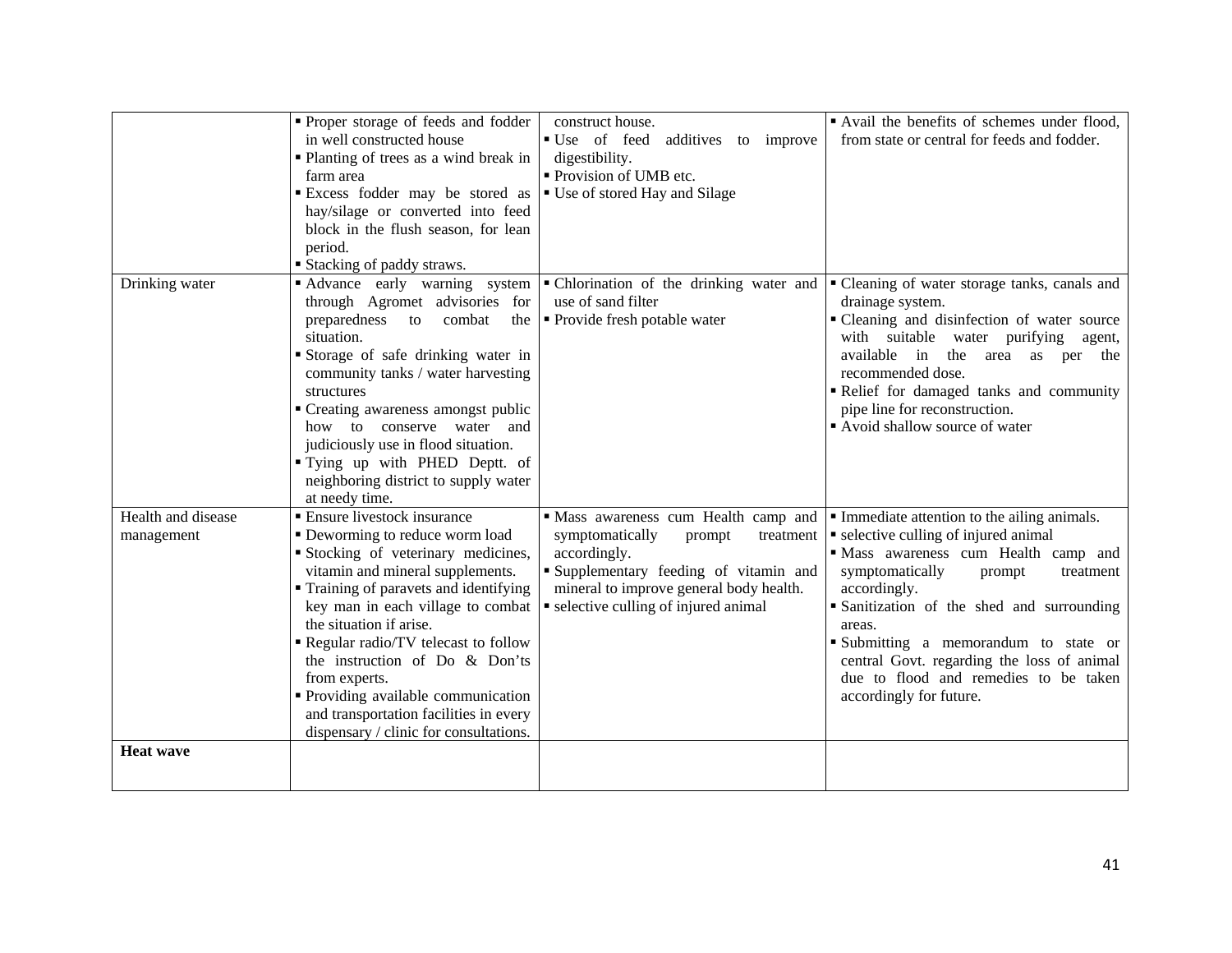| <b>Cattle</b>                     |                                                                                                                                                                                                                                                                                                                                                                                                                                                                                                                                                                                          |                                                                                                                                                                                                                                                                                                                                                                           |                                                                                                                                                                                                                                                                                                                                                                                                  |
|-----------------------------------|------------------------------------------------------------------------------------------------------------------------------------------------------------------------------------------------------------------------------------------------------------------------------------------------------------------------------------------------------------------------------------------------------------------------------------------------------------------------------------------------------------------------------------------------------------------------------------------|---------------------------------------------------------------------------------------------------------------------------------------------------------------------------------------------------------------------------------------------------------------------------------------------------------------------------------------------------------------------------|--------------------------------------------------------------------------------------------------------------------------------------------------------------------------------------------------------------------------------------------------------------------------------------------------------------------------------------------------------------------------------------------------|
| Shelter/environment<br>management | Advance early warning system<br>through Agromet advisories for<br>preparedness<br>combat<br>to<br>the<br>situation.<br>Good shelter with well ventilation<br>and bedding materials<br>shed areas.<br>Increase the concentrate feed<br>amount and reduce the roughage<br>diet.<br>Adlib provision of potable water                                                                                                                                                                                                                                                                        | Confine the animal in protected shelter<br>• prevent them direct expose to heat wave<br>reduce upto 20% of the ration<br>• provide nutretical<br>Adlib provision of potable water<br>Avoid movement of animal<br>• Construction of shelters in wind • Sprinkling of water during the extreme<br>heat to the animal<br><b>Breeding</b> should be done in morning<br>hours. | • Adlib provision of potable water<br>Analysis of the present experience and<br>remodeling of housing structure.<br>• provide nutretical                                                                                                                                                                                                                                                         |
| Health and disease<br>management  | Advance early warning system<br>through Agromet advisories for<br>preparedness to<br>combat<br>the<br>situation.<br><b>Ensure livestock insurance</b><br>• Deworming and vaccination<br>Stocking of veterinary medicines,<br>vitamin and mineral supplements.<br>Training of paravets and identifying<br>key man in each village to combat<br>the situation if arise.<br>Regular radio/TV telecast to follow<br>the instruction of Do & Don'ts<br>from experts.<br>Providing available communication<br>and transportation facilities in every<br>dispensary / clinic for consultations. | • Life saving treatment accordingly.<br>Supplementary feeding of vitamin and<br>mineral to improve general body health.<br>• Oral supplementation of electrolyte and<br>medicines                                                                                                                                                                                         | Mass awareness cum Health camp and<br>symptomatically<br>treatment<br>prompt<br>accordingly.<br>Immediate attention to the ailing animals.<br>• Sanitization of the shed and surrounding<br>areas.<br>• Selective culling of animal<br>Submitting a memorandum to state or<br>central Govt. regarding the loss of animal<br>due to cold wave and remedies to be taken<br>accordingly for future. |
| Mithun                            |                                                                                                                                                                                                                                                                                                                                                                                                                                                                                                                                                                                          |                                                                                                                                                                                                                                                                                                                                                                           |                                                                                                                                                                                                                                                                                                                                                                                                  |
| Shelter/environment<br>management | Advance early warning system<br>through Agromet advisories for<br>preparedness<br>combat<br>the<br>to<br>situation.<br>Good shelter with well ventilation<br>and bedding materials                                                                                                                                                                                                                                                                                                                                                                                                       | Confine the animal in protected shelter<br>• prevent them direct expose to heat wave<br>$\blacksquare$ reduce upto 20% of the ration<br>· provide nutretical<br>• Adlib provision of potable water<br>Avoid movement of animal                                                                                                                                            | • Adlib provision of potable water<br>Analysis of the present experience and<br>remodeling of housing structure.<br>· provide nutretical                                                                                                                                                                                                                                                         |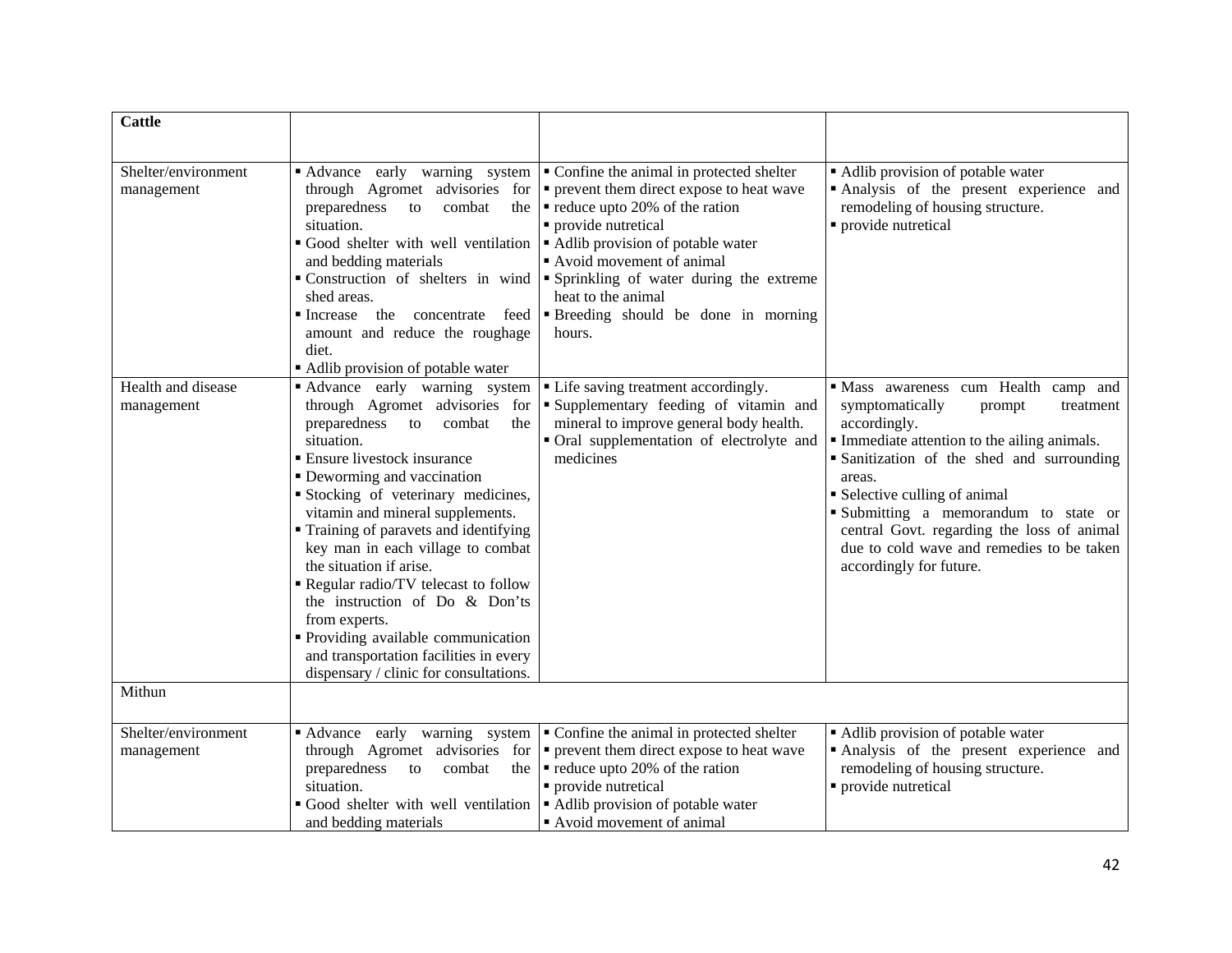|                                   | shed areas.<br>the concentrate feed<br>$\blacksquare$ Increase<br>amount and reduce the roughage<br>diet.<br>• Adlib provision of potable water                                                                                                                                                                                                                                                                                                                         | • Construction of shelters in wind $\bullet$ Sprinkling of water during the extreme<br>heat to the animal<br>Breeding should be done in morning<br>hours.                                                                                                                                                                                           |                                                                                                                                                                                                                                                                                                                                                                                                        |
|-----------------------------------|-------------------------------------------------------------------------------------------------------------------------------------------------------------------------------------------------------------------------------------------------------------------------------------------------------------------------------------------------------------------------------------------------------------------------------------------------------------------------|-----------------------------------------------------------------------------------------------------------------------------------------------------------------------------------------------------------------------------------------------------------------------------------------------------------------------------------------------------|--------------------------------------------------------------------------------------------------------------------------------------------------------------------------------------------------------------------------------------------------------------------------------------------------------------------------------------------------------------------------------------------------------|
| Health and disease<br>management  | ■ Ensure livestock insurance<br>• Deworming to reduce worm load<br>Stocking of veterinary medicines,<br>vitamin and mineral supplements.<br>• Training of paravets and identifying<br>key man in each village to combat<br>the situation if arise.<br>Regular radio/TV telecast to follow<br>the instruction of Do & Don'ts<br>from experts.<br>• Providing available communication<br>and transportation facilities in every<br>dispensary / clinic for consultations. | · Mass awareness cum Health camp and<br>symptomatically<br>prompt<br>treatment<br>accordingly.<br>Supplementary feeding of vitamin and<br>mineral to improve general body health.<br>• selective culling of injured animal                                                                                                                          | Immediate attention to the ailing animals.<br>• selective culling of injured animal<br>· Mass awareness cum Health camp and<br>symptomatically<br>prompt<br>treatment<br>accordingly.<br>• Sanitization of the shed and surrounding<br>areas.<br>Submitting a memorandum to state or<br>central Govt. regarding the loss of animal<br>due to flood and remedies to be taken<br>accordingly for future. |
| Goat/Sheep                        |                                                                                                                                                                                                                                                                                                                                                                                                                                                                         |                                                                                                                                                                                                                                                                                                                                                     |                                                                                                                                                                                                                                                                                                                                                                                                        |
| Shelter/environment<br>management | Advance early warning system<br>through Agromet advisories for<br>preparedness<br>combat<br>the<br>to<br>situation.<br>Good shelter with well ventilation<br>and bedding materials<br>Construction of shelters in wind<br>shed areas.<br>the concentrate<br>feed<br>$\blacksquare$ Increase<br>amount and reduce the roughage<br>diet.<br>Adlib provision of potable water                                                                                              | Confine the animal in protected shelter<br>• prevent them direct expose to heat wave<br>$\blacksquare$ reduce upto 20% of the ration<br>• provide nutretical<br>Adlib provision of potable water<br>Avoid movement of animal<br>Sprinkling of water during the extreme<br>heat to the animal<br><b>Breeding</b> should be done in morning<br>hours. | Adlib provision of potable water<br>Analysis of the present experience and<br>remodeling of housing structure.<br>· provide nutretical                                                                                                                                                                                                                                                                 |
| Health and disease<br>management  | • Ensure livestock insurance<br>• Deworming to reduce worm load<br>Stocking of veterinary medicines,<br>vitamin and mineral supplements.<br>• Training of paravets and identifying<br>key man in each village to combat<br>the situation if arise.                                                                                                                                                                                                                      | Mass awareness cum Health camp and<br>symptomatically<br>prompt<br>treatment<br>accordingly.<br>Supplementary feeding of vitamin and<br>mineral to improve general body health.<br>• selective culling of injured animal                                                                                                                            | Immediate attention to the ailing animals.<br>• selective culling of injured animal<br>· Mass awareness cum Health camp and<br>symptomatically<br>prompt<br>treatment<br>accordingly.<br>Sanitization of the shed and surrounding<br>areas.                                                                                                                                                            |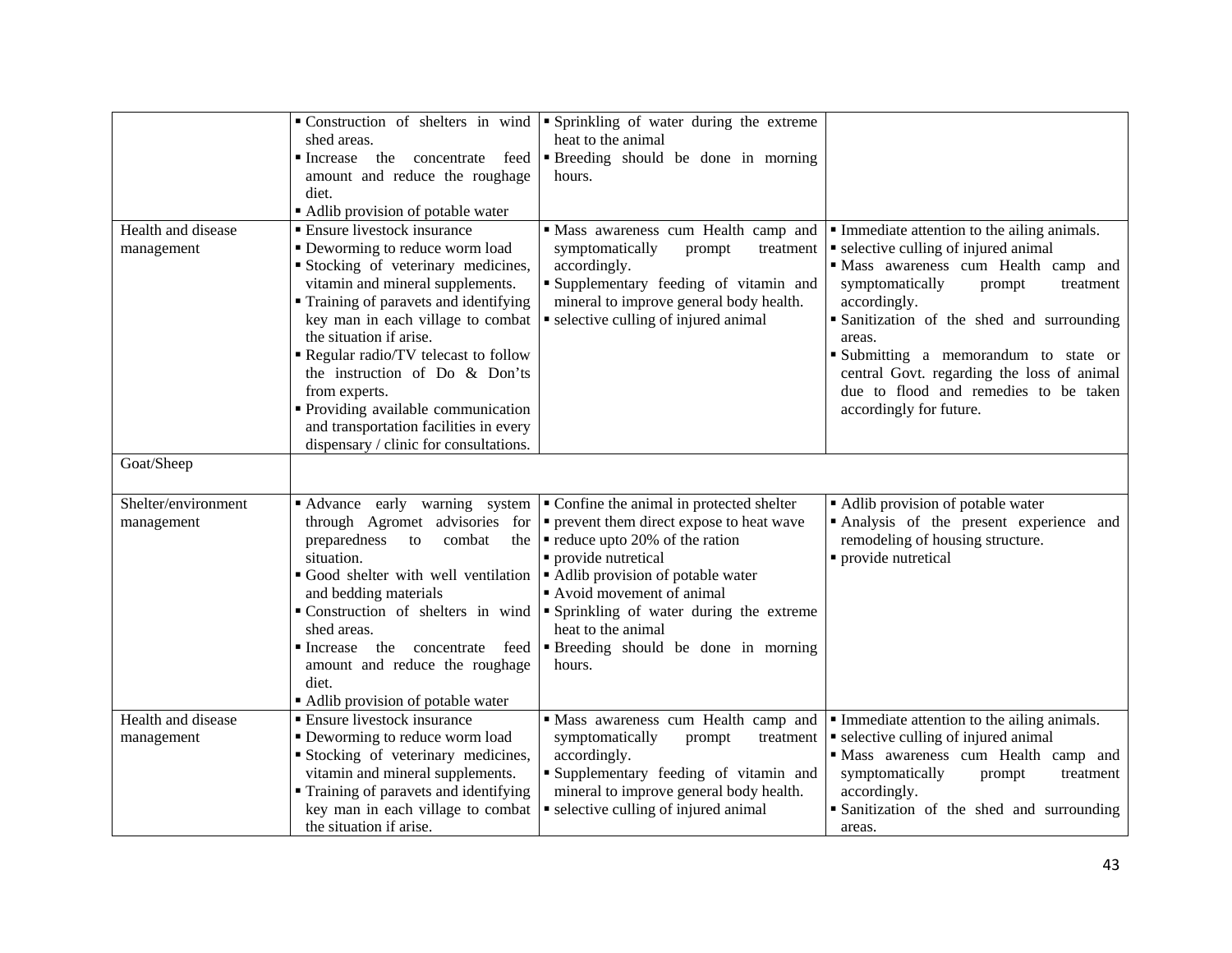| Pig                               | Regular radio/TV telecast to follow<br>the instruction of Do & Don'ts<br>from experts.<br>• Providing available communication<br>and transportation facilities in every<br>dispensary / clinic for consultations.                                                                                                                                                                                                                                                            |                                                                                                                                                                                                                                                                                                                                                                                                                                                                                                          | Submitting a memorandum to state or<br>central Govt. regarding the loss of animal<br>due to flood and remedies to be taken<br>accordingly for future.                                                                                                                                                                                                                                               |
|-----------------------------------|------------------------------------------------------------------------------------------------------------------------------------------------------------------------------------------------------------------------------------------------------------------------------------------------------------------------------------------------------------------------------------------------------------------------------------------------------------------------------|----------------------------------------------------------------------------------------------------------------------------------------------------------------------------------------------------------------------------------------------------------------------------------------------------------------------------------------------------------------------------------------------------------------------------------------------------------------------------------------------------------|-----------------------------------------------------------------------------------------------------------------------------------------------------------------------------------------------------------------------------------------------------------------------------------------------------------------------------------------------------------------------------------------------------|
|                                   |                                                                                                                                                                                                                                                                                                                                                                                                                                                                              |                                                                                                                                                                                                                                                                                                                                                                                                                                                                                                          |                                                                                                                                                                                                                                                                                                                                                                                                     |
| Shelter/environment<br>management | combat<br>preparedness<br>to<br>the<br>situation.<br>Good shelter with well ventilation<br>and bedding materials<br>shed areas.<br>amount and reduce the roughage<br>diet.<br>Adlib provision of potable water                                                                                                                                                                                                                                                               | • Advance early warning system   Confine the animal in protected shelter<br>through Agromet advisories for $\vert \cdot \vert$ prevent them direct expose to heat wave<br>$\blacksquare$ reduce upto 20% of the ration<br>• provide nutretical<br>Adlib provision of potable water<br>Avoid movement of animal<br>• Construction of shelters in wind $\bullet$ Sprinkling of water during the extreme<br>heat to the animal<br>Increase the concentrate feed Feeding should be done in morning<br>hours. | • Adlib provision of potable water<br>Analysis of the present experience and<br>remodeling of housing structure.<br>• provide nutretical                                                                                                                                                                                                                                                            |
| Health and disease<br>management  | <b>Ensure livestock insurance</b><br>• Deworming to reduce worm load<br>Stocking of veterinary medicines,<br>vitamin and mineral supplements.<br>• Training of paravets and identifying<br>key man in each village to combat<br>the situation if arise.<br>Regular radio/TV telecast to follow<br>the instruction of Do & Don'ts<br>from experts.<br>• Providing available communication<br>and transportation facilities in every<br>dispensary / clinic for consultations. | " Mass awareness cum Health camp and<br>symptomatically<br>prompt<br>treatment<br>accordingly.<br>"Supplementary feeding of vitamin and<br>mineral to improve general body health.<br>• selective culling of injured animal                                                                                                                                                                                                                                                                              | Immediate attention to the ailing animals.<br>• selective culling of injured animal<br>"Mass awareness cum Health camp and<br>symptomatically<br>treatment<br>prompt<br>accordingly.<br>Sanitization of the shed and surrounding<br>areas.<br>Submitting a memorandum to state or<br>central Govt. regarding the loss of animal<br>due to flood and remedies to be taken<br>accordingly for future. |
| <b>Cold wave</b>                  |                                                                                                                                                                                                                                                                                                                                                                                                                                                                              |                                                                                                                                                                                                                                                                                                                                                                                                                                                                                                          |                                                                                                                                                                                                                                                                                                                                                                                                     |
| <b>Cattle</b>                     |                                                                                                                                                                                                                                                                                                                                                                                                                                                                              |                                                                                                                                                                                                                                                                                                                                                                                                                                                                                                          |                                                                                                                                                                                                                                                                                                                                                                                                     |
| Shelter/environment<br>management | Good shelter with well ventilation<br>and bedding materials                                                                                                                                                                                                                                                                                                                                                                                                                  | • Confine the animal in protected shelter<br>• prevent them direct expose to cold wave                                                                                                                                                                                                                                                                                                                                                                                                                   | Analysis of the present experience and<br>remodeling of housing structure.                                                                                                                                                                                                                                                                                                                          |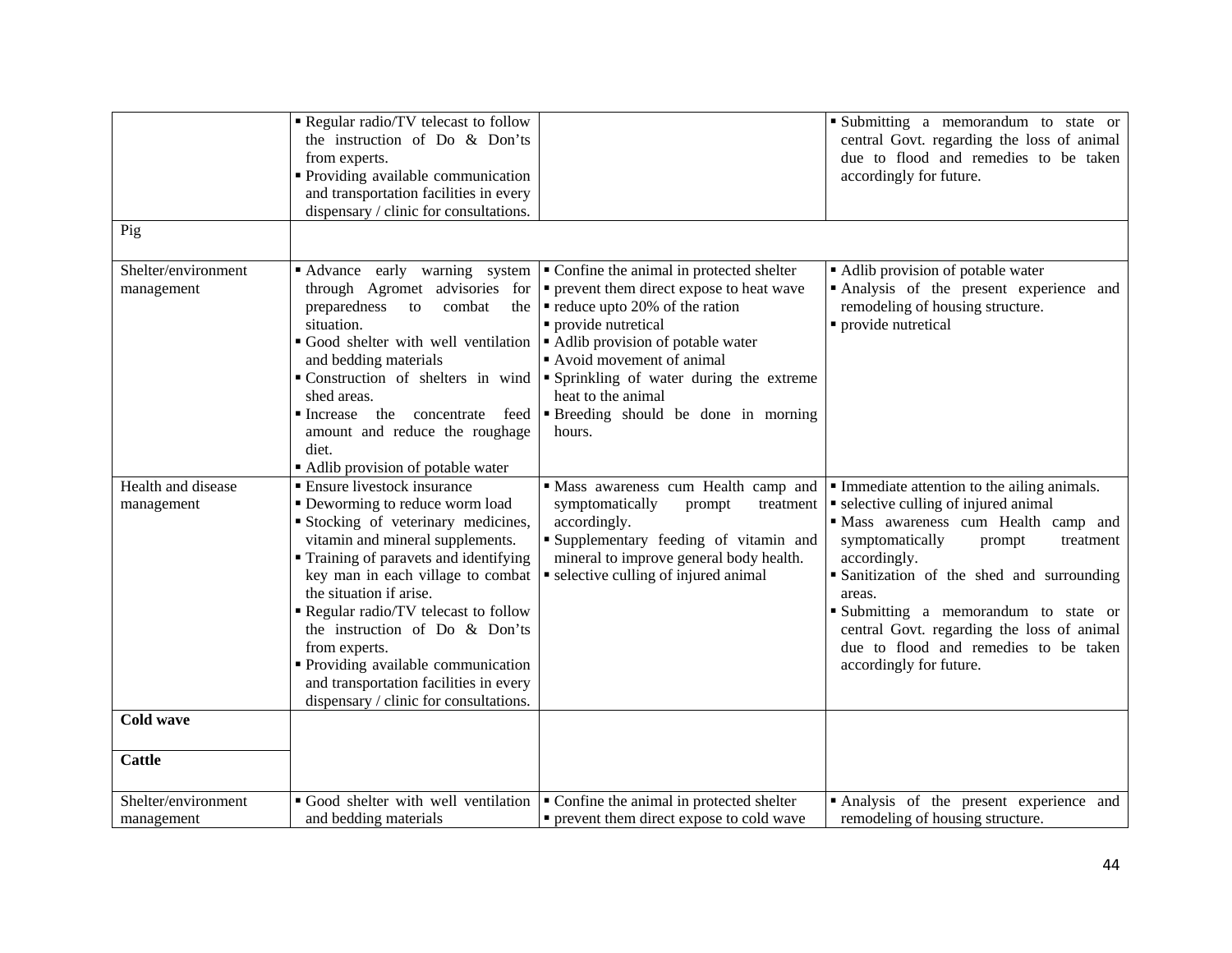|                                   | • Construction of shelters in wind $\vert \cdot \vert$ provide extra bedding materials<br>shed areas.<br>" Feed balance ration to withstand the<br>cold wave prior to occurrence.                                                                                                                                                                                                                                                                                     | • feed extra ration along with mineral and<br>vitamin supplements to withstand cold<br>wave                                                                                                                                |                                                                                                                                                                                                                                                                                                                                                                                                                                  |
|-----------------------------------|-----------------------------------------------------------------------------------------------------------------------------------------------------------------------------------------------------------------------------------------------------------------------------------------------------------------------------------------------------------------------------------------------------------------------------------------------------------------------|----------------------------------------------------------------------------------------------------------------------------------------------------------------------------------------------------------------------------|----------------------------------------------------------------------------------------------------------------------------------------------------------------------------------------------------------------------------------------------------------------------------------------------------------------------------------------------------------------------------------------------------------------------------------|
| Health and disease<br>management  | • Ensure livestock insurance<br>• Deworming to reduce worm load<br>Stocking of veterinary medicines,<br>vitamin and mineral supplements.<br>Training of paravets and identifying<br>key man in each village to combat<br>the situation if arise.<br>Regular radio/TV telecast to follow<br>the instruction of Do & Don'ts<br>from experts.<br>• Providing available communication<br>and transportation facilities in every<br>dispensary / clinic for consultations. | · Mass awareness cum Health camp and<br>symptomatically<br>prompt<br>treatment<br>accordingly.<br>Supplementary feeding of vitamin and<br>mineral to improve general body health.                                          | · Mass awareness cum Health camp and<br>symptomatically<br>treatment<br>prompt<br>accordingly.<br>Immediate attention to the ailing animals.<br>• Sanitization of the shed and surrounding<br>areas.<br>• selective culling of animal<br>Submitting a memorandum to state or<br>central Govt. regarding the loss of animal<br>due to cold wave and remedies to be taken<br>accordingly for future.                               |
| Mithun                            |                                                                                                                                                                                                                                                                                                                                                                                                                                                                       |                                                                                                                                                                                                                            |                                                                                                                                                                                                                                                                                                                                                                                                                                  |
| Shelter/environment<br>management | Good shelter with well ventilation<br>and bedding materials<br>Construction of shelters in wind<br>shed areas.<br>" Feed balance ration to withstand the<br>cold wave prior to occurrence.                                                                                                                                                                                                                                                                            | • Confine the animal in protected shelter<br>• prevent them direct expose to cold wave<br>• provide extra bedding materials<br>· feed extra ration along with mineral and<br>vitamin supplements to withstand cold<br>wave | Analysis of the present experience and<br>remodeling of housing structure.                                                                                                                                                                                                                                                                                                                                                       |
| Health and disease<br>management  | • Ensure livestock insurance<br>• Deworming to reduce worm load<br>Stocking of veterinary medicines,<br>vitamin and mineral supplements.<br>Training of paravets and identifying<br>key man in each village to combat<br>the situation if arise.<br>Regular radio/TV telecast to follow<br>the instruction of Do & Don'ts<br>from experts.<br>• Providing available communication<br>and transportation facilities in every<br>dispensary / clinic for consultations. | • 1. Mass awareness cum Health camp and<br>symptomatically<br>prompt<br>treatment<br>accordingly.<br>• 2. Supplementary feeding of vitamin and<br>mineral to improve general body health.                                  | <sup>1</sup> 1. Mass awareness cum Health camp and<br>symptomatically<br>prompt<br>treatment<br>accordingly.<br>• 2. Immediate attention to the ailing animals.<br>• 3. Sanitization of the shed and surrounding<br>areas.<br>■ 4. selective culling of animal<br>• 5. Submitting a memorandum to state or<br>central Govt. regarding the loss of animal<br>due to cold wave and remedies to be taken<br>accordingly for future. |
| Pig                               |                                                                                                                                                                                                                                                                                                                                                                                                                                                                       |                                                                                                                                                                                                                            |                                                                                                                                                                                                                                                                                                                                                                                                                                  |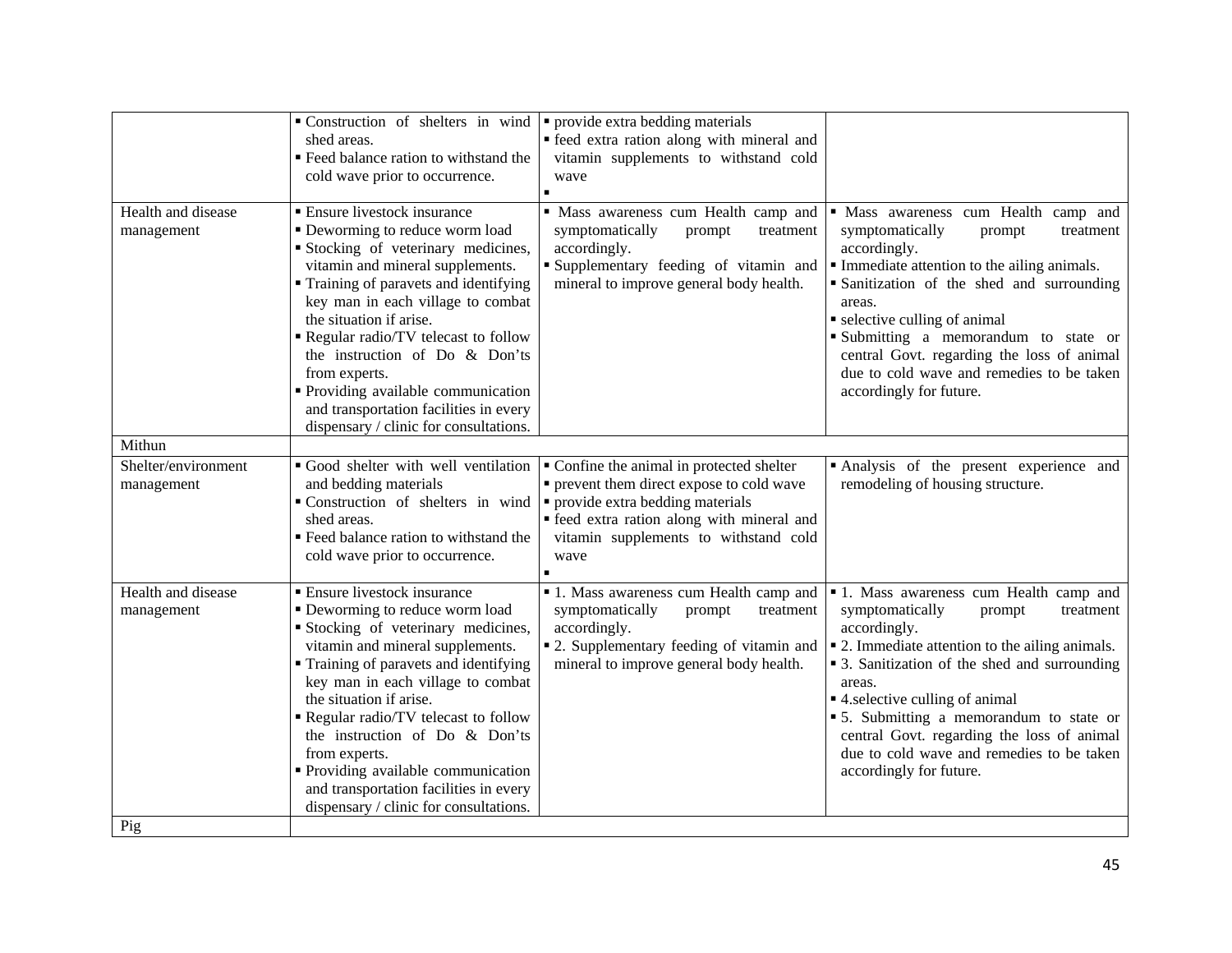| Shelter/environment<br>management | Good shelter with well ventilation<br>and bedding materials<br>• Construction of shelters in wind $\vert \cdot \vert$ provide extra bedding materials<br>shed areas.<br>" Feed balance ration to withstand the<br>cold wave prior to occurrence.                                                                                                                                                                                                                             | • Confine the animal in protected shelter<br>• prevent them direct expose to cold wave<br>• feed extra ration along with mineral and<br>vitamin supplements to withstand cold<br>wave                                      | Analysis of the present experience and<br>remodeling of housing structure.                                                                                                                                                                                                                                                                                                                         |
|-----------------------------------|------------------------------------------------------------------------------------------------------------------------------------------------------------------------------------------------------------------------------------------------------------------------------------------------------------------------------------------------------------------------------------------------------------------------------------------------------------------------------|----------------------------------------------------------------------------------------------------------------------------------------------------------------------------------------------------------------------------|----------------------------------------------------------------------------------------------------------------------------------------------------------------------------------------------------------------------------------------------------------------------------------------------------------------------------------------------------------------------------------------------------|
| Health and disease<br>management  | <b>Ensure livestock insurance</b><br>• Deworming to reduce worm load<br>Stocking of veterinary medicines,<br>vitamin and mineral supplements.<br>• Training of paravets and identifying<br>key man in each village to combat<br>the situation if arise.<br>Regular radio/TV telecast to follow<br>the instruction of Do & Don'ts<br>from experts.<br>" Providing available communication<br>and transportation facilities in every<br>dispensary / clinic for consultations. | · Mass awareness cum Health camp and<br>symptomatically<br>prompt<br>treatment<br>accordingly.<br>Supplementary feeding of vitamin and<br>mineral to improve general body health.                                          | · Mass awareness cum Health camp and<br>symptomatically<br>prompt<br>treatment<br>accordingly.<br>Immediate attention to the ailing animals.<br>• Sanitization of the shed and surrounding<br>areas.<br>• Selective culling of animal<br>Submitting a memorandum to state or<br>central Govt. regarding the loss of animal<br>due to cold wave and remedies to be taken<br>accordingly for future. |
| Goat/Sheep                        |                                                                                                                                                                                                                                                                                                                                                                                                                                                                              |                                                                                                                                                                                                                            |                                                                                                                                                                                                                                                                                                                                                                                                    |
| Shelter/environment<br>management | Good shelter with well ventilation<br>and bedding materials<br>Construction of shelters in wind<br>shed areas.<br>■ Feed balance ration to withstand the<br>cold wave prior to occurrence.                                                                                                                                                                                                                                                                                   | • Confine the animal in protected shelter<br>• prevent them direct expose to cold wave<br>• provide extra bedding materials<br>· feed extra ration along with mineral and<br>vitamin supplements to withstand cold<br>wave | Analysis of the present experience and<br>remodeling of housing structure.                                                                                                                                                                                                                                                                                                                         |
| Health and disease<br>management  | <b>Ensure livestock insurance</b><br>• Deworming to reduce worm load<br>Stocking of veterinary medicines,<br>vitamin and mineral supplements.<br>" Training of paravets and identifying<br>key man in each village to combat<br>the situation if arise.<br>Regular radio/TV telecast to follow<br>the instruction of Do & Don'ts<br>from experts.<br>• Providing available communication<br>and transportation facilities in every                                           | Mass awareness cum Health camp and<br>symptomatically<br>prompt<br>treatment<br>accordingly.<br>Supplementary feeding of vitamin and<br>mineral to improve general body health.                                            | · Mass awareness cum Health camp and<br>symptomatically<br>prompt<br>treatment<br>accordingly.<br>Immediate attention to the ailing animals.<br>Sanitization of the shed and surrounding<br>areas.<br>• Selective culling of animal<br>Submitting a memorandum to state or<br>central Govt. regarding the loss of animal<br>due to cold wave and remedies to be taken<br>accordingly for future.   |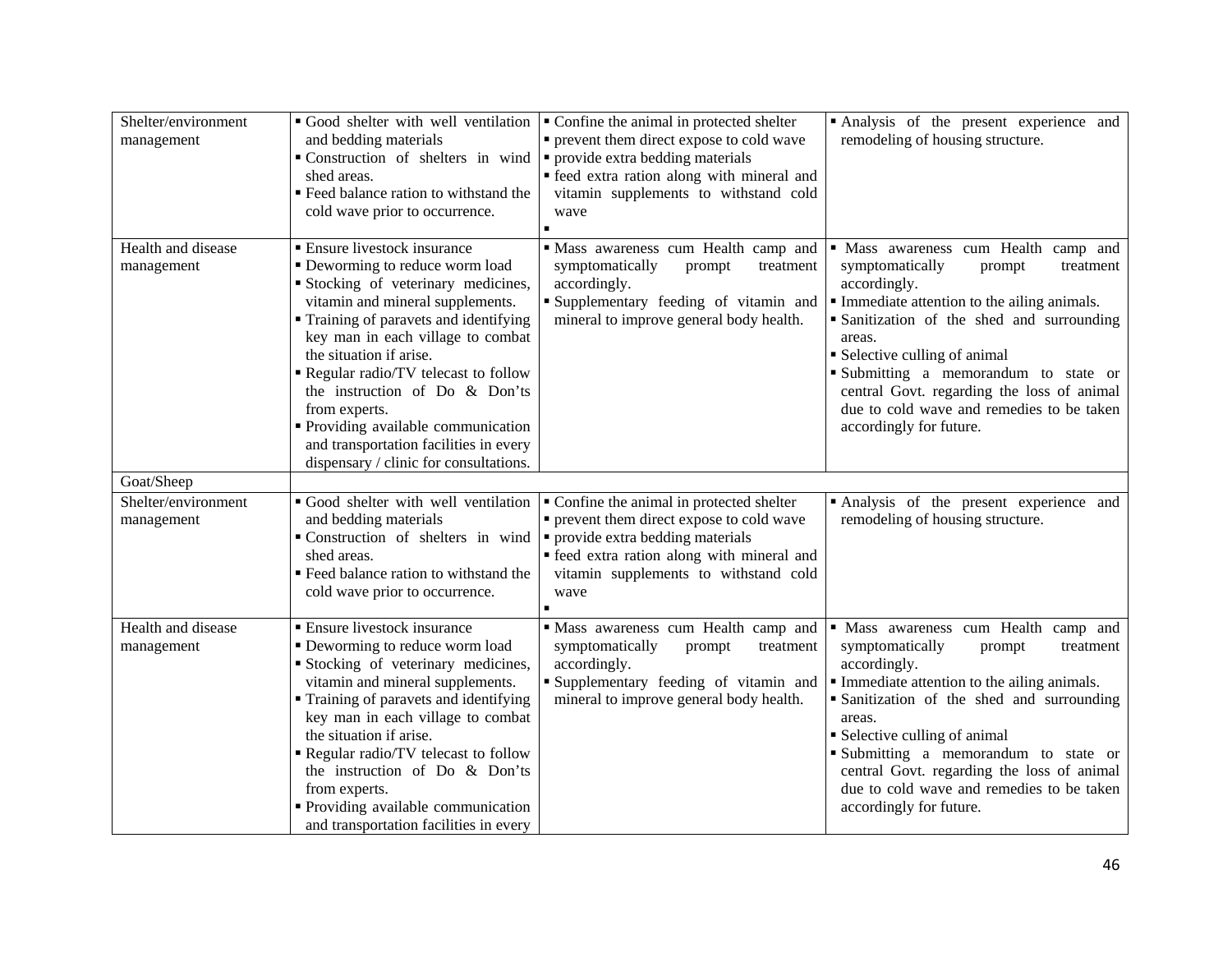|                   | dispensary / clinic for consultations.                                                                                                                                                                                                                                                                                                                                                                                                                                       |                                                                                                                                                                                                                                                             |                                                                                                                                                                                                                                                                                                                                                                                                   |
|-------------------|------------------------------------------------------------------------------------------------------------------------------------------------------------------------------------------------------------------------------------------------------------------------------------------------------------------------------------------------------------------------------------------------------------------------------------------------------------------------------|-------------------------------------------------------------------------------------------------------------------------------------------------------------------------------------------------------------------------------------------------------------|---------------------------------------------------------------------------------------------------------------------------------------------------------------------------------------------------------------------------------------------------------------------------------------------------------------------------------------------------------------------------------------------------|
| Snowfall          | • Ensure livestock insurance<br>• Deworming to reduce worm load<br>Stocking of veterinary medicines,<br>vitamin and mineral supplements.<br>• Training of paravets and identifying<br>key man in each village to combat<br>the situation if arise.<br>Regular radio/TV telecast to follow<br>the instruction of Do & Don'ts<br>from experts.<br>Providing available communication<br>and transportation facilities in every<br>dispensary / clinic for consultations.        | · Mass awareness cum Health camp and<br>symptomatically<br>prompt<br>treatment<br>accordingly.<br>Supplementary feeding of vitamin and<br>mineral to improve general body health.                                                                           | · Mass awareness cum Health camp and<br>symptomatically<br>treatment<br>prompt<br>accordingly.<br>Immediate attention to the ailing animals.<br>Sanitization of the shed and surrounding<br>areas.<br>• selective culling of animal<br>Submitting a memorandum to state or<br>central Govt. regarding the loss of animal<br>due to cold wave and remedies to be taken<br>accordingly for future.  |
| Earthquake        | NA                                                                                                                                                                                                                                                                                                                                                                                                                                                                           | <b>NA</b>                                                                                                                                                                                                                                                   | NA                                                                                                                                                                                                                                                                                                                                                                                                |
| <b>Landslides</b> | <b>Ensure livestock insurance</b><br>• Deworming to reduce worm load<br>Stocking of veterinary medicines,<br>vitamin and mineral supplements.<br>• Training of paravets and identifying<br>key man in each village to combat<br>the situation if arise.<br>Regular radio/TV telecast to follow<br>the instruction of Do & Don'ts<br>from experts.<br>• Providing available communication<br>and transportation facilities in every<br>dispensary / clinic for consultations. | · Mass awareness cum Health camp and<br>symptomatically<br>treatment<br>prompt<br>accordingly.<br>Supplementary feeding of vitamin and<br>mineral to improve general body health.<br>· immediate rescue operation<br>• Shifting of livestock to safe areas. | · Mass awareness cum Health camp and<br>symptomatically<br>treatment<br>prompt<br>accordingly.<br>Immediate attention to the ailing animals.<br>Sanitization of the shed and surrounding<br>areas.<br>• selective culling of animal<br>Submitting a memorandum to state or<br>central Govt. regarding the loss of animal<br>due to landslides and remedies to be taken<br>accordingly for future. |

<sup>s</sup> based on forewarning wherever available

### **2.5.2 Poultry**

|                  | <b>Suggested contingency measures</b>         |                                                                            |                                                   | <b>Convergence/linkages with</b><br>ongoing programs, if any |
|------------------|-----------------------------------------------|----------------------------------------------------------------------------|---------------------------------------------------|--------------------------------------------------------------|
|                  | <b>Before the event</b>                       | During the event                                                           | After the event                                   |                                                              |
| <b>Drought</b>   |                                               |                                                                            |                                                   |                                                              |
| Shortage of feed | Awareness on maze, pea and Use of stored feed |                                                                            | Availing insurance for the crop Schemes from Line |                                                              |
| ingredients      |                                               | oil seed cultivation for use of $\blacksquare$ Use of feeds from the local | loss.                                             | Deptt./RKVY/ATMA                                             |
|                  | poultry feed                                  | resources                                                                  | Availing<br>subsidiary<br>schemes                 |                                                              |
|                  | Procurement<br>0f                             | feed <b>-</b> Regular radio/ $TV$ telecast to                              | from line deptt.                                  |                                                              |
|                  | ingredients in bulk.                          | follow the instruction of Do $\&$                                          |                                                   |                                                              |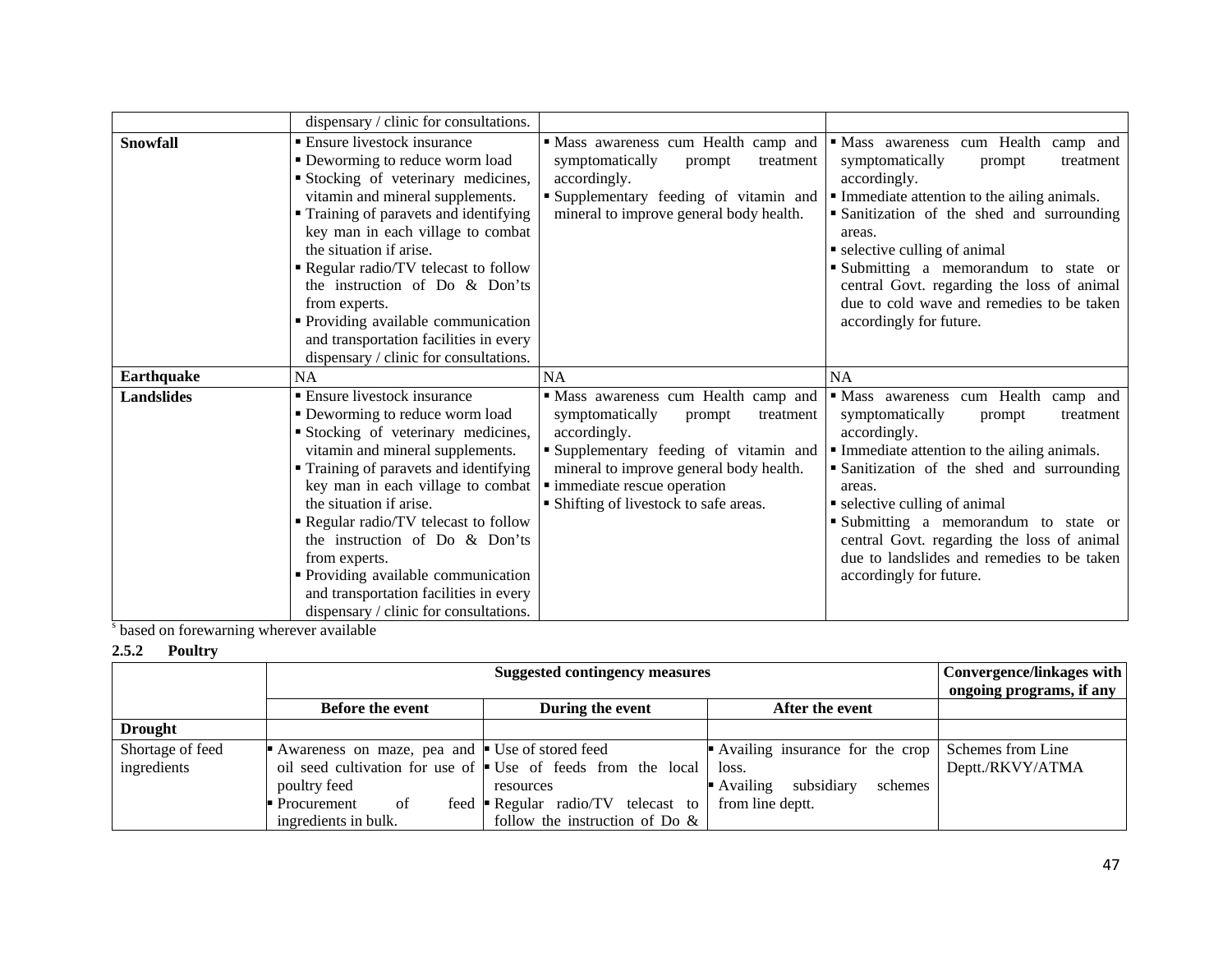|                                  | Installation of feed mixing<br>plant                                                                                                                                                                                                                                                                                                                                                                                                                                               | Don'ts from experts.                                                                                                                                                                                                                                                               |                                                                                                                                                                                                                                                                                                      |  |
|----------------------------------|------------------------------------------------------------------------------------------------------------------------------------------------------------------------------------------------------------------------------------------------------------------------------------------------------------------------------------------------------------------------------------------------------------------------------------------------------------------------------------|------------------------------------------------------------------------------------------------------------------------------------------------------------------------------------------------------------------------------------------------------------------------------------|------------------------------------------------------------------------------------------------------------------------------------------------------------------------------------------------------------------------------------------------------------------------------------------------------|--|
| Drinking water                   | Construction<br>of<br>harvesting structures.<br>Harvesting rain water & water<br>from natural source<br>Developing watershed areas.<br>Regular radio/TV telecast to<br>follow the instruction of Do $\&$<br>Don'ts from experts.                                                                                                                                                                                                                                                   | water $\blacksquare$ Provision of potable water<br>Use of stored water from water<br>harvesting structure.<br>Fetching water from watershed<br>areas and natural stream/river.<br>Avail subsidy water supply<br>through tankers from sate or<br>central Govt.                      | Submitting a memorandum to<br>sate or central Govt. regarding<br>amount of water shortfall during<br>drought and action to be initiate<br>accordingly.<br>Construction of permanent water<br>harvesting structure with a<br>planning to fulfill the water<br>requirement during drought.             |  |
| Health and disease<br>management | Regular<br>deworming<br>and<br>vaccination<br>against<br>viral<br>disease.<br>■ Stocking<br>of<br>veterinary<br>medicines, vitamin and mineral<br>supplements.<br>Training of paravets<br>identifying key man in each<br>village to combat the situation<br>if arise.<br>Providing<br>available<br>communication<br>and<br>facilities<br>transportation<br>in<br>every dispensary / clinic for<br>consultations.<br>Proper ventilation system of<br>Housing to reduce heat stress. | Mass awareness cum Health<br>symptomatically<br>and<br>camp<br>prompt treatment accordingly.<br>Supplementary<br>feeding<br>vitamin and mineral to reduce<br>heat stress<br>and <b>P</b> Regular radio/TV telecast to<br>follow the instruction of Do $\&$<br>Don'ts from experts. | Mass awareness cum Health<br>symptomatically<br>camp<br>and<br>prompt treatment accordingly.<br>of $\bullet$ selective culling of bird<br>Submitting a memorandum to<br>sate or central Govt. regarding<br>the loss of poultry due to Drought<br>and remedies to be taken<br>accordingly for future. |  |
| <b>Floods</b>                    |                                                                                                                                                                                                                                                                                                                                                                                                                                                                                    |                                                                                                                                                                                                                                                                                    |                                                                                                                                                                                                                                                                                                      |  |
| Shortage of feed<br>ingredients  | Awareness on maze, pea and Use of stored feed<br>poultry feed<br>Procurement<br>of<br>ingredients in bulk and store in<br>raise floor.<br>Installation of feed mixing<br>plant                                                                                                                                                                                                                                                                                                     | oil seed cultivation for use of $\bullet$ Use of feeds from the local<br>resources<br>feed <b>-</b> Regular radio/TV telecast to<br>follow the instruction of Do $\&$<br>Don'ts from experts.                                                                                      | Availing insurance for the crop<br>loss.<br>Availing<br>subsidiary<br>schemes<br>from line deptt.                                                                                                                                                                                                    |  |
| Drinking water                   | in community tanks / water                                                                                                                                                                                                                                                                                                                                                                                                                                                         | Storage of safe drinking water $\bullet$ Chlorination of the drinking $\bullet$ Cleaning of water storage tanks<br>water and use of sand filter<br>harvesting structures which is $\blacksquare$ Supply of fresh drinking water                                                    | Relief for damaged tanks and<br>line<br>community<br>pipe<br>for                                                                                                                                                                                                                                     |  |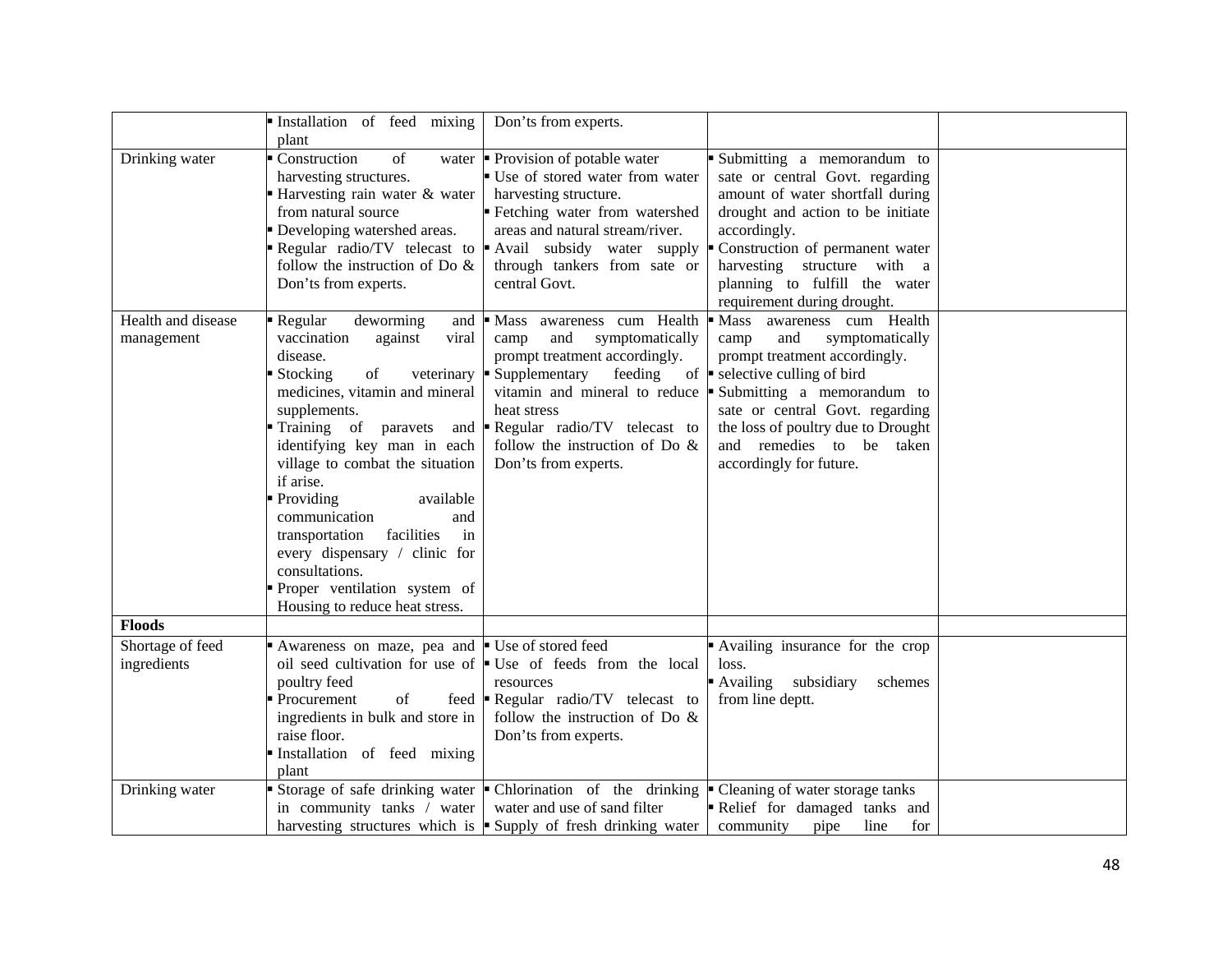| Health and disease<br>management  | not prone to seepage of flood<br>water.<br>Installation of large sized sand<br>filters with charcoal.<br>Tying up with PHED Deptt. of<br>neighboring district to supply<br>water at needy time.<br>Creating awareness amongst<br>public how to conserve water<br>and judiciously use in flood<br>situation.<br>Regular<br>deworming<br>and<br>vaccination<br>against<br>viral<br>disease.<br>of<br>Stocking<br>veterinary<br>medicines, vitamin and mineral<br>supplements.<br>Training of paravets<br>and<br>identifying key man in each<br>village to combat the situation | from nearby district.<br>Regular radio/TV telecast to<br>follow the instruction of Do $\&$<br>Don'ts from experts.<br>$\blacksquare$ Mass<br>awareness cum Health<br>and<br>symptomatically<br>camp<br>prompt treatment accordingly.<br>Supplementary<br>feeding<br>vitamin and mineral to reduce $\blacksquare$<br>heat stress<br>Regular radio/TV telecast to<br>follow the instruction of Do $\&$<br>Don'ts from experts. | reconstruction.<br>cum Health<br>• Mass<br>awareness<br>and<br>symptomatically<br>camp<br>prompt treatment accordingly.<br>of $\bullet$ selective culling of bird<br>Submitting a memorandum to<br>sate or central Govt. regarding<br>the loss of poultry due to Drought<br>and remedies to be taken<br>accordingly for future. |           |
|-----------------------------------|------------------------------------------------------------------------------------------------------------------------------------------------------------------------------------------------------------------------------------------------------------------------------------------------------------------------------------------------------------------------------------------------------------------------------------------------------------------------------------------------------------------------------------------------------------------------------|------------------------------------------------------------------------------------------------------------------------------------------------------------------------------------------------------------------------------------------------------------------------------------------------------------------------------------------------------------------------------------------------------------------------------|---------------------------------------------------------------------------------------------------------------------------------------------------------------------------------------------------------------------------------------------------------------------------------------------------------------------------------|-----------|
|                                   | if arise.<br>Providing<br>available<br>communication<br>and<br>facilities<br>transportation<br>in<br>every dispensary / clinic for<br>consultations.<br>Proper ventilation system of<br>Housing to reduce heat stress.                                                                                                                                                                                                                                                                                                                                                       |                                                                                                                                                                                                                                                                                                                                                                                                                              |                                                                                                                                                                                                                                                                                                                                 |           |
| Cyclone                           |                                                                                                                                                                                                                                                                                                                                                                                                                                                                                                                                                                              |                                                                                                                                                                                                                                                                                                                                                                                                                              |                                                                                                                                                                                                                                                                                                                                 |           |
| Shortage of feed<br>ingredients   | <b>NA</b>                                                                                                                                                                                                                                                                                                                                                                                                                                                                                                                                                                    | NA                                                                                                                                                                                                                                                                                                                                                                                                                           | NA                                                                                                                                                                                                                                                                                                                              | NA        |
| Drinking water                    | NA                                                                                                                                                                                                                                                                                                                                                                                                                                                                                                                                                                           | NA                                                                                                                                                                                                                                                                                                                                                                                                                           | NA                                                                                                                                                                                                                                                                                                                              | <b>NA</b> |
| Health and disease<br>management  | <b>NA</b>                                                                                                                                                                                                                                                                                                                                                                                                                                                                                                                                                                    | NA                                                                                                                                                                                                                                                                                                                                                                                                                           | NA                                                                                                                                                                                                                                                                                                                              | <b>NA</b> |
| <b>Heat wave</b>                  |                                                                                                                                                                                                                                                                                                                                                                                                                                                                                                                                                                              |                                                                                                                                                                                                                                                                                                                                                                                                                              |                                                                                                                                                                                                                                                                                                                                 |           |
| Shelter/environment<br>management | Advance early warning system<br>through Agromet advisories<br>for preparedness to combat the<br>situation.                                                                                                                                                                                                                                                                                                                                                                                                                                                                   | • Confine the animal in protected<br>shelter<br>• prevent them direct expose to<br>heat wave                                                                                                                                                                                                                                                                                                                                 | • Adlib provision of potable water<br>Analysis<br>of<br>the<br>present<br>experience and remodeling of<br>housing structure.                                                                                                                                                                                                    |           |
|                                   |                                                                                                                                                                                                                                                                                                                                                                                                                                                                                                                                                                              |                                                                                                                                                                                                                                                                                                                                                                                                                              |                                                                                                                                                                                                                                                                                                                                 |           |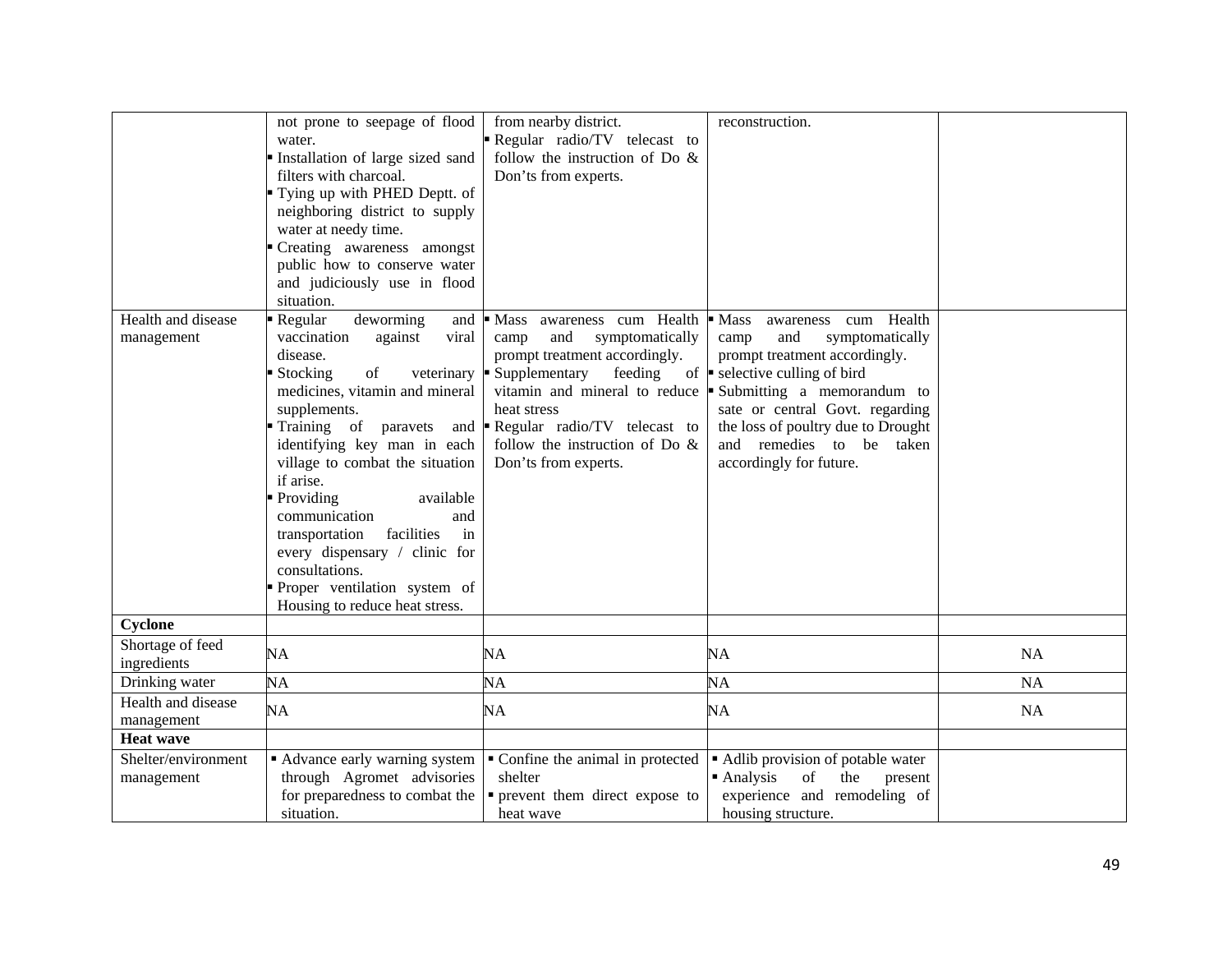|                                   | with<br>shelter<br>$\blacksquare$ Good<br>bedding<br>ventilation<br>and<br>materials<br>Construction of shelters in<br>wind shed areas.<br>and<br>reduce<br>amount<br>the<br>roughage diet.<br>Adlib provision of potable<br>water                                                                                                                                                                                                                                                                                           | well $\bullet$ reduce upto 20% of the ration<br>• provide nutretical<br>Adlib provision of potable<br>water<br>Avoid movement of animal<br>Increase the concentrate feed $\vert \cdot \vert$ Misting of water during the<br>extreme heat to the animal                    | • provide nutretical                                                                                                                                                                                                                                                                                                                                                                                                                                                |  |
|-----------------------------------|------------------------------------------------------------------------------------------------------------------------------------------------------------------------------------------------------------------------------------------------------------------------------------------------------------------------------------------------------------------------------------------------------------------------------------------------------------------------------------------------------------------------------|---------------------------------------------------------------------------------------------------------------------------------------------------------------------------------------------------------------------------------------------------------------------------|---------------------------------------------------------------------------------------------------------------------------------------------------------------------------------------------------------------------------------------------------------------------------------------------------------------------------------------------------------------------------------------------------------------------------------------------------------------------|--|
| Health and disease<br>management  | <b>Ensure livestock insurance</b><br>" Deworming to reduce worm<br>load<br>$\blacksquare$ Stocking<br>veterinary<br>of<br>vitamin<br>medicines.<br>and<br>mineral supplements.<br>Training of paravets<br>identifying key man in each<br>village to combat the situation<br>if arise.<br>Regular radio/TV telecast to<br>follow the instruction of Do $\&$<br>Don'ts from experts.<br>• Providing<br>available<br>communication<br>and<br>transportation facilities<br>in<br>every dispensary / clinic for<br>consultations. | and<br>symptomatically<br>camp<br>prompt treatment accordingly.<br>• Supplementary feeding of<br>vitamin and mineral to improve<br>general body health.<br>and $\bullet$ selective culling of injured<br>animal                                                           | $\blacksquare$ Mass awareness cum Health $\blacksquare$ Immediate attention to the ailing<br>animals.<br>selective culling of injured<br>animal<br>· Mass awareness cum Health<br>symptomatically<br>and<br>camp<br>prompt treatment accordingly.<br>Sanitization of the shed and<br>surrounding areas.<br>Submitting a memorandum to<br>state or central Govt. regarding<br>the loss of animal due to flood<br>and remedies to be taken<br>accordingly for future. |  |
| Cold wave                         |                                                                                                                                                                                                                                                                                                                                                                                                                                                                                                                              |                                                                                                                                                                                                                                                                           |                                                                                                                                                                                                                                                                                                                                                                                                                                                                     |  |
| Shelter/environment<br>management | with<br>Good<br>shelter<br>well<br>ventilation<br>bedding<br>and<br>materials<br>Construction of shelters in<br>wind shed areas.<br>ration<br>Feed<br>balance<br>to<br>withstand the cold wave prior<br>to occurrence.                                                                                                                                                                                                                                                                                                       | Confine the bird in protected<br>shelter<br>prove extra light to keep them<br>warm<br>prevent them direct expose to<br>cold wave<br>provide extra bedding materials<br>feed extra ration along with<br>mineral<br>vitamin<br>and<br>supplements to withstand cold<br>wave | Analysis of the present experience<br>and remodeling of housing<br>structure.                                                                                                                                                                                                                                                                                                                                                                                       |  |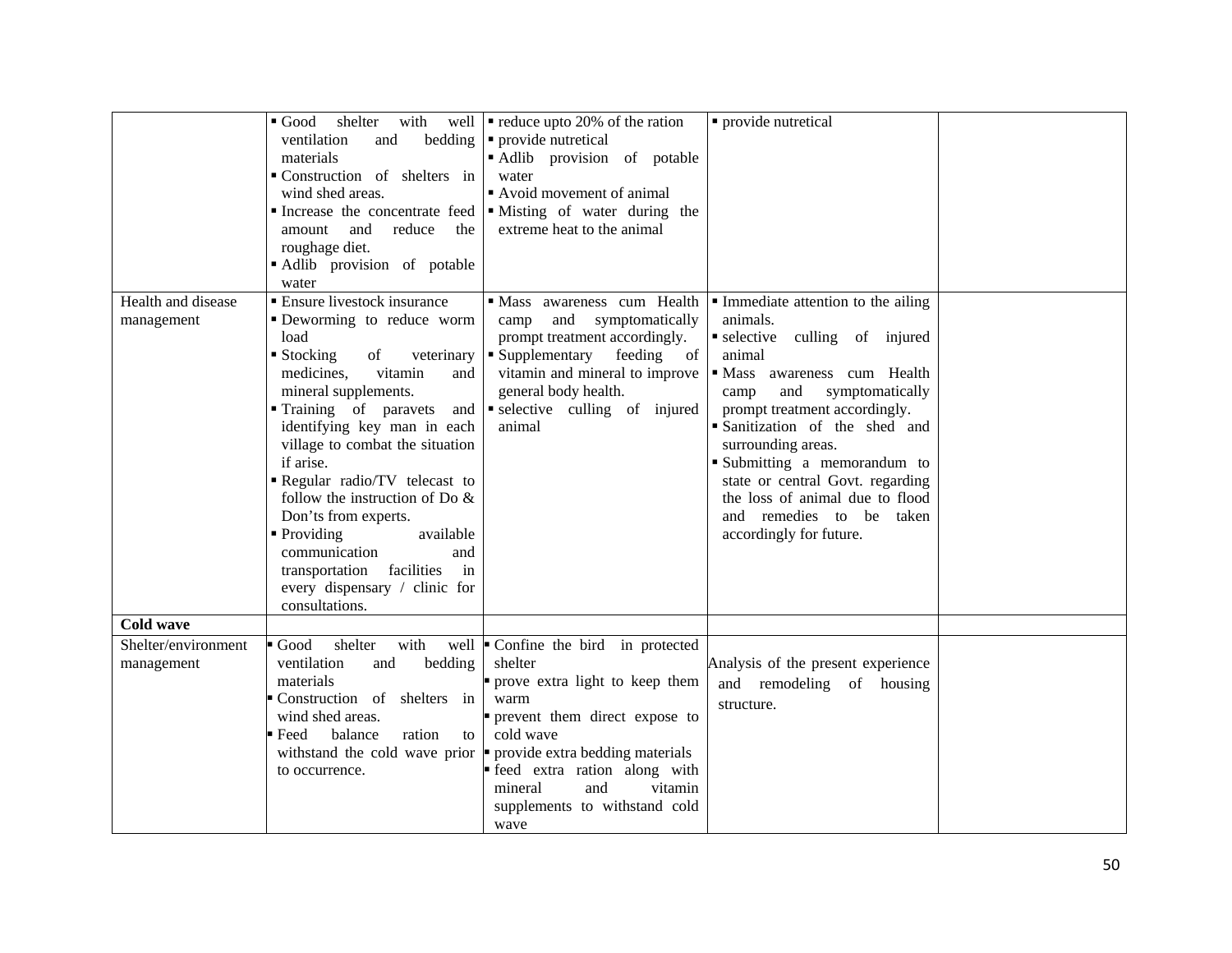|                    |                                             | Regular radio/TV telecast to<br>follow the instruction of Do $\&$ |                                                     |           |
|--------------------|---------------------------------------------|-------------------------------------------------------------------|-----------------------------------------------------|-----------|
|                    |                                             | Don'ts from experts.                                              |                                                     |           |
| Health and disease | ■ Ensure livestock insurance                | awareness cum Health<br><b>Mass</b>                               | Mass<br>cum Health<br>awareness                     |           |
| management         | Deworming to reduce worm                    | and<br>symptomatically<br>camp                                    | symptomatically<br>camp<br>and                      |           |
|                    | load and vaccination to protect             | prompt treatment accordingly.                                     | prompt treatment accordingly.                       |           |
|                    | viral disease                               | Supplementary<br>feeding                                          | of $\blacksquare$ Immediate attention to the ailing |           |
|                    | $\blacksquare$ Stocking<br>of<br>veterinary | vitamin and mineral to improve                                    | animals.                                            |           |
|                    | medicines, vitamin and mineral              | general body health.                                              | Sanitization of the shed and                        |           |
|                    | supplements.                                | Regular radio/TV telecast to                                      | surrounding areas.                                  |           |
|                    | Training of paravets<br>and                 | follow the instruction of Do $\& \ \blacksquare$                  | selective culling of animal                         |           |
|                    | identifying key man in each                 | Don'ts from experts.                                              | Submitting a memorandum to                          |           |
|                    | village to combat the situation             |                                                                   | state or central Govt. regarding                    |           |
|                    | if arise.                                   |                                                                   | the loss of animal due to cold                      |           |
|                    | • Providing<br>available                    |                                                                   | wave and remedies to be taken                       |           |
|                    | communication<br>and                        |                                                                   | accordingly for future.                             |           |
|                    | in<br>transportation<br>facilities          |                                                                   |                                                     |           |
|                    | every dispensary / clinic for               |                                                                   |                                                     |           |
|                    | consultations.                              |                                                                   |                                                     |           |
| Snowfall           | Deworming to reduce worm                    | • Mass awareness cum Health                                       | Mass awareness cum Health                           |           |
|                    | load and vaccination to protect             | camp and symptomatically                                          | camp and symptomatically                            |           |
|                    | against viral disease                       | prompt treatment accordingly.                                     | prompt treatment accordingly.                       |           |
|                    | Stocking of veterinary                      | Supplementary feeding of                                          | Immediate attention to the ailing                   |           |
|                    | medicines, vitamin and mineral              | vitamin and mineral to improve                                    | animals.                                            |           |
|                    | supplements.                                | general body health.                                              | Sanitization of the shed and                        |           |
|                    | Training of paravets and                    | Regular radio/TV telecast to                                      | surrounding areas.                                  |           |
|                    | identifying key man in each                 | follow the instruction of Do &                                    | selective culling of animal                         | <b>NA</b> |
|                    | village to combat the situation             | Don'ts from experts                                               | Submitting a memorandum to                          |           |
|                    | if arise.                                   |                                                                   | state or central Govt. regarding                    |           |
|                    | Providing available                         |                                                                   | the loss of animal due to snow                      |           |
|                    | communication and                           |                                                                   | fall and remedies to be taken                       |           |
|                    | transportation facilities in                |                                                                   | accordingly for future.                             |           |
|                    | every dispensary / clinic for               |                                                                   |                                                     |           |
|                    | consultations.                              |                                                                   |                                                     |           |